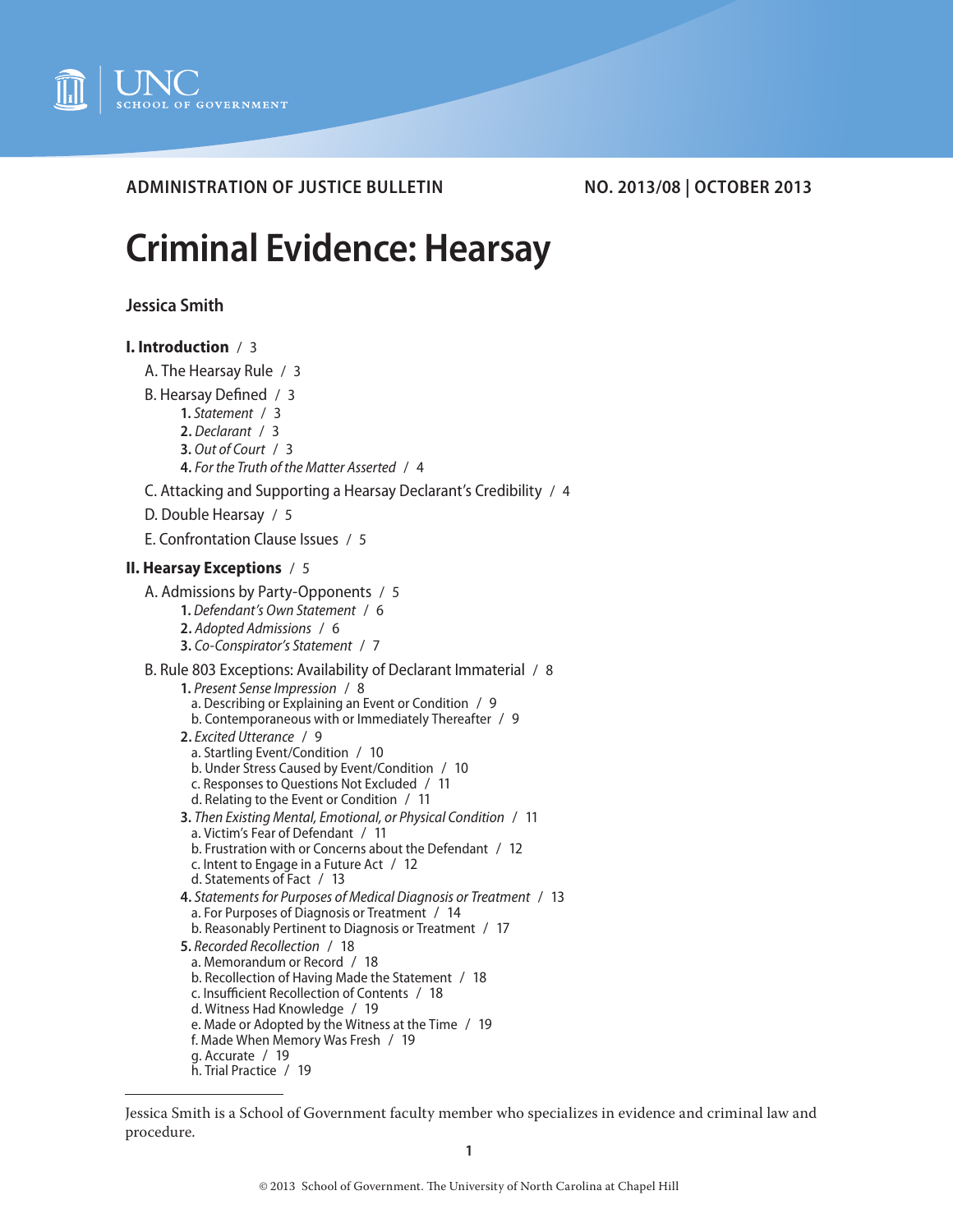**6.** *[Records of Regularly Conducted Business Activity](#page-18-0)* / 19 [a. Covered Records](#page-19-0) / 20 [b. Made At or Near Time of the Event, Etc. /](#page-19-0) 20 [c. Knowledge](#page-19-0) / 20 [d. Made in the Regular Course of Business](#page-19-0) / 20 [e. Lack of Trustworthiness](#page-20-0) / 21 [f. "Custodian" or Other "Qualified Witness" /](#page-20-0) 21 **7.** *[Public Records and Reports](#page-22-0)* / 23 [a. Covered Records and Reports](#page-22-0) / 23 [b. Activities of the Office or Agency](#page-22-0) / 23 [c. Pursuant to Duty Imposed by Law](#page-22-0) / 23 [d. Findings from an Investigation](#page-23-0) / 24 [e. Lack of Trustworthiness](#page-23-0) / 24 [f. Authentication](#page-23-0) / 24 [g. Relation to Other Rules](#page-24-0) / 25 **8.** *[Market Reports and Commercial Publications](#page-24-0)* / 25 **9.** *[Learned Treatises](#page-24-0)* / 25 **10.** *[Reputation as to Character](#page-25-0)* / 26 **11.** *[Residual Exception](#page-25-0)* / 26 [a. Six-Step Analysis](#page-25-0) / 26 [b. Notice](#page-26-0) / 27 [c. No Other Exception Applies](#page-26-0) / 27 [d. Trustworthiness](#page-27-0) / 28 [e. Material](#page-29-0) / 30 [f. More Probative Than Other Evidence](#page-29-0) / 30 [g. Interests of Justice](#page-30-0) / 31 [C. Rule 804 Exceptions: Declarant Unavailable](#page-30-0) / 31 **1.** *[Unavailability](#page-30-0)* / 31 [a. Privilege](#page-31-0) / 32 [b. Refusal to Testify Despite Court Order](#page-31-0) / 32 [c. Lack of Memory](#page-31-0) / 32 [d. Death or Physical or Mental Illness, or Infirmity](#page-32-0) / 33 [e. Attendance Cannot Be Secured](#page-32-0) / 33 [f. Unavailability Due to Proponent's Procurement or Wrongdoing](#page-33-0) / 34 **2.** *[Former Testimony](#page-33-0)* / 34 **3.** *[Dying Declaration](#page-33-0)* / 34 **4.** *[Statement against Penal Interest](#page-34-0)* / 35 [a. Against the Declarant's Penal Interest](#page-34-0) / 35 [b. Independent, Non-Hearsay Indications of Trustworthiness](#page-35-0) / 36 **5.** *[Residual Exception](#page-36-0)* / 37 **6.** *[Statutory Exceptions](#page-36-0)* / 37

This bulletin explains the hearsay rule and the key exceptions to it that arise in North Carolina criminal cases.

**\_\_\_\_\_\_\_\_\_\_\_\_\_\_\_\_\_\_\_\_\_\_\_\_\_\_\_\_\_\_\_\_\_\_\_\_\_\_\_\_\_\_\_\_\_\_\_\_\_\_\_\_\_\_\_\_\_\_\_\_\_\_\_\_\_\_\_\_\_\_\_\_\_\_\_\_\_\_\_\_\_\_\_**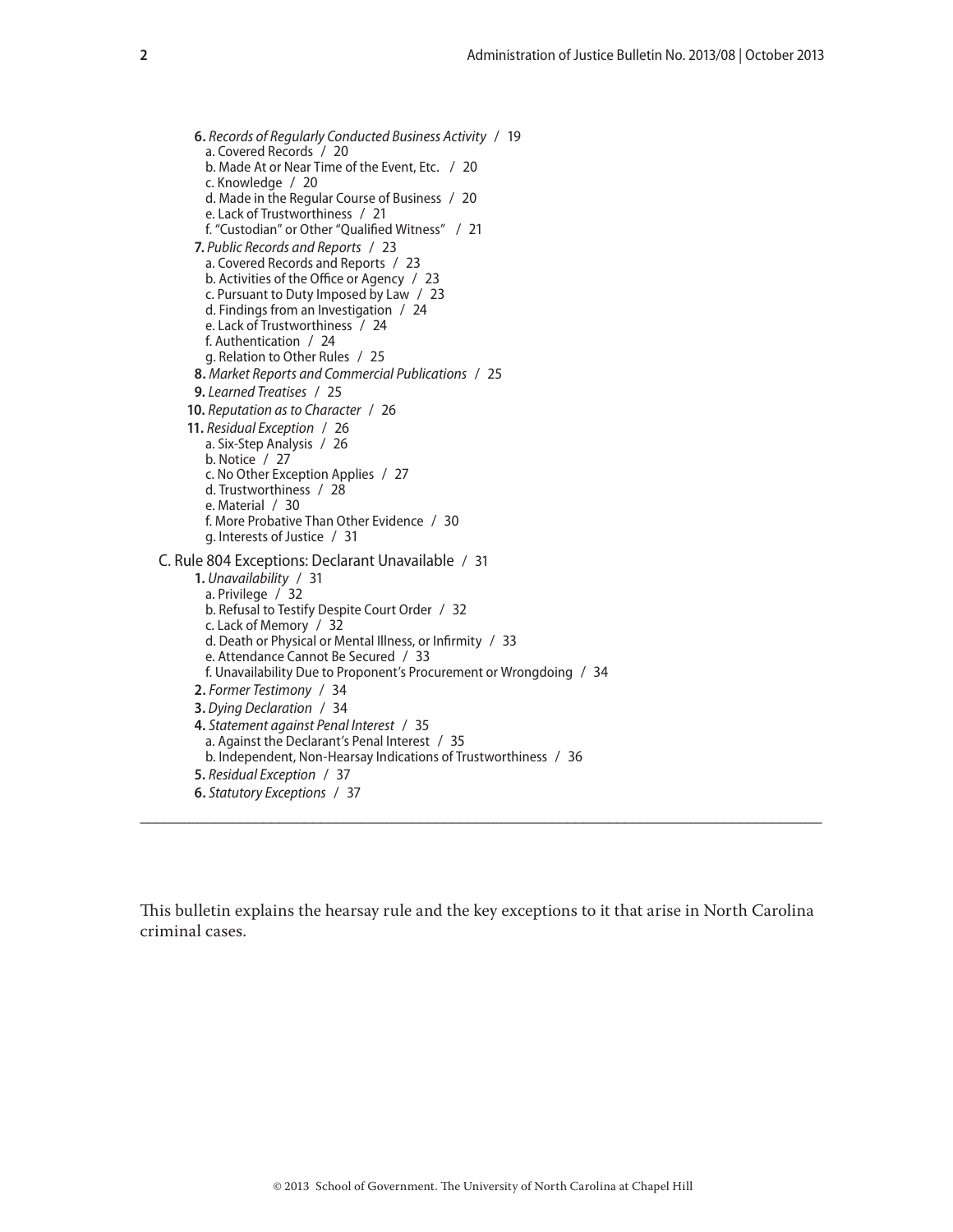# <span id="page-2-0"></span>**I. Introduction**

#### **A. The Hearsay Rule**

The evidence rules provide that hearsay is inadmissible except as provided by statute or by the evidence rules themselves. N.C. R. EviD. 802; *see State v. Murvin*, 304 N.C. 523, 529 (1981).

## **B. Hearsay Defined**

Hearsay is "a statement, other than one made by the declarant while testifying at the trial or hearing, offered in evidence to prove the truth of the matter asserted." N.C. R. Evid. 801(c).

#### **1.** *Statement*

The hearsay rule applies to statements. N.C. R. Evid. 801(c). The covered statements include

- oral assertions,
- written assertions, and
- nonverbal conduct, if intended as an assertion.

N.C. R. Evid. 801(a). Oral and written assertions arise frequently in criminal cases but require no explanation. The meaning of nonverbal conduct intended as an assertion, however, is not so apparent. An example of such conduct is a witness's act of pointing out the defendant when asked by a law enforcement officer to identify the perpetrator. 2 KENNETH S. BROUN ET AL., McCormick on Evidence 199 (7th ed. 2013) (hereinafter McCormick).

Composite pictures or sketches created by law enforcement with information provided by witnesses are not statements within the meaning of the hearsay rule. State v. Patterson, 332 N.C. 409, 417–18 (1992).

Note that verbal acts are not covered. Verbal acts are statements that themselves affect legal rights. Official Commentary to N.C. R. Evid. 801. For example, in a criminal bribery case, the following statement made by an accomplice to a police officer is a verbal act: "I will give you \$500 to make this charge go away." In this instance, the accomplice's statement is offered not for its truth but rather to prove that the accomplice spoke words that amounted to an offer of a bribe. When offered for that purpose, the statements are not hearsay. State v. Weaver, 160 N.C. App. 61, 64–65 (2003).

#### **2.** *Declarant*

A declarant is the person who makes the statement. N.C. R. Evid. 801(b).

## **3.** *Out of Court*

A statement is hearsay if it was made in any context other than while testifying in the current proceeding. N.C. R. Evid. 801 $(c)$ . This includes, for example, a statement made by a declarant at home to a family member or while testifying in a previous trial.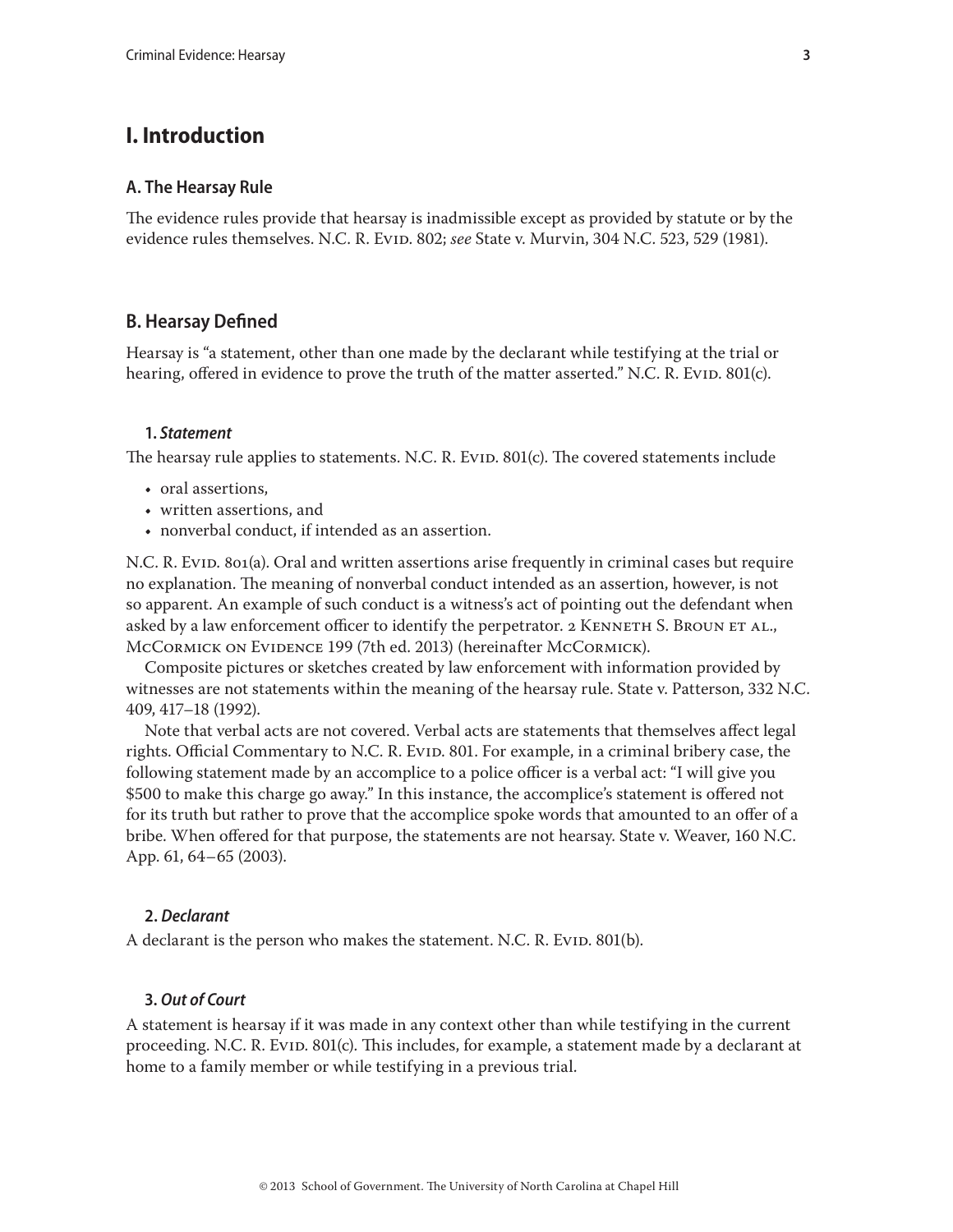#### <span id="page-3-0"></span>**4.** *For the Truth of the Matter Asserted*

A statement is hearsay only if it is offered for the truth of the matter asserted, N.C. R. Evid. 801(c); if it is not offered for its truth the statement is not hearsay. State v. Chapman, 359 N.C. 328, 354–55 (2005) (a statement offered to explain subsequent conduct was not offered for its truth and thus was not hearsay); State v. Anthony, 354 N.C. 372, 403–04 (2001) (statement that children would get upset when they saw the defendant was offered not for its truth but rather to explain the witness's attempt to prevent children from seeing the defendant). Consider, for example, the following out-of-court statement by a witness to her mother: "I saw the defendant enter Neighbor Bob's house at 10 a.m." If the statement is offered by the State to prove its truth—that the defendant entered Bob's house at 10 a.m.—it is offered for its truth and is hearsay. By contrast, if the prosecution offers the statement to explain why officers focused their investigation on the defendant as the perpetrator in Bob's murder, it is not offered for its truth and is not hearsay. Determining whether a statement is offered for its truth can be tricky; one leading treatise offers this helpful rule: "An argument that a statement is not offered for its truth is not tenable  $\ldots$  if [the statement] is relevant only if true." 2 McCormick at 183 n.6.

The cases hold that a statement is not offered for its truth—and thus is not hearsay—when it is offered to

- explain a person's subsequent conduct, *Chapman*, 359 N.C. at 355 (statements in phone call threatening anyone who would be at a particular house upon the caller's impending arrival explained the defendant's subsequent departure from the house); State v. Holden, 321 N.C. 125, 142 (1987) (offered to explain why officers procured a search warrant); State v. Hagans, 177 N.C. App. 17, 27–28 (2006) (third party's statements to the defendant and an accomplice identifying an opportunity to commit a robbery were offered to explain the defendant's subsequent conduct); State v. Reed, 153 N.C. App. 462, 465 (2002) (offered to explain a detective's subsequent conduct);
- for corroboration, *Holden*, 321 N.C. at 142–44 (offered to corroborate prior testimony); State v. Locklear, 320 N.C. 754, 762 (1987) (same); State v. Riddle, 316 N.C. 152, 159 (1986) (offered to corroborate an implicit assertion in victim's testimony); State v. Guice, 141 N.C. App. 177, 201 (2000) (witness's prior consistent statement offered to corroborate her in-court testimony); or
- for impeachment, State v. Smith, 324 N.C. 343, 348 (1989).

## **C. Attacking and Supporting a Hearsay Declarant's Credibility**

When a hearsay statement is admitted in evidence, the credibility of the declarant may be attacked and supported as if the declarant had testified as a witness. N.C. R. EviD. 806. For the rules about impeachment, see Jessica Smith, NC Superior Court Judges' Benchbook (UNC School of Government, 2013), under "Evidence," "Impeachment,"<http://benchbook.sog.unc.edu/>. Note that with regard to impeachment with a prior inconsistent statement, there is no requirement that the declarant be afforded an opportunity to deny or explain the statement. N.C. R. Evid. 806.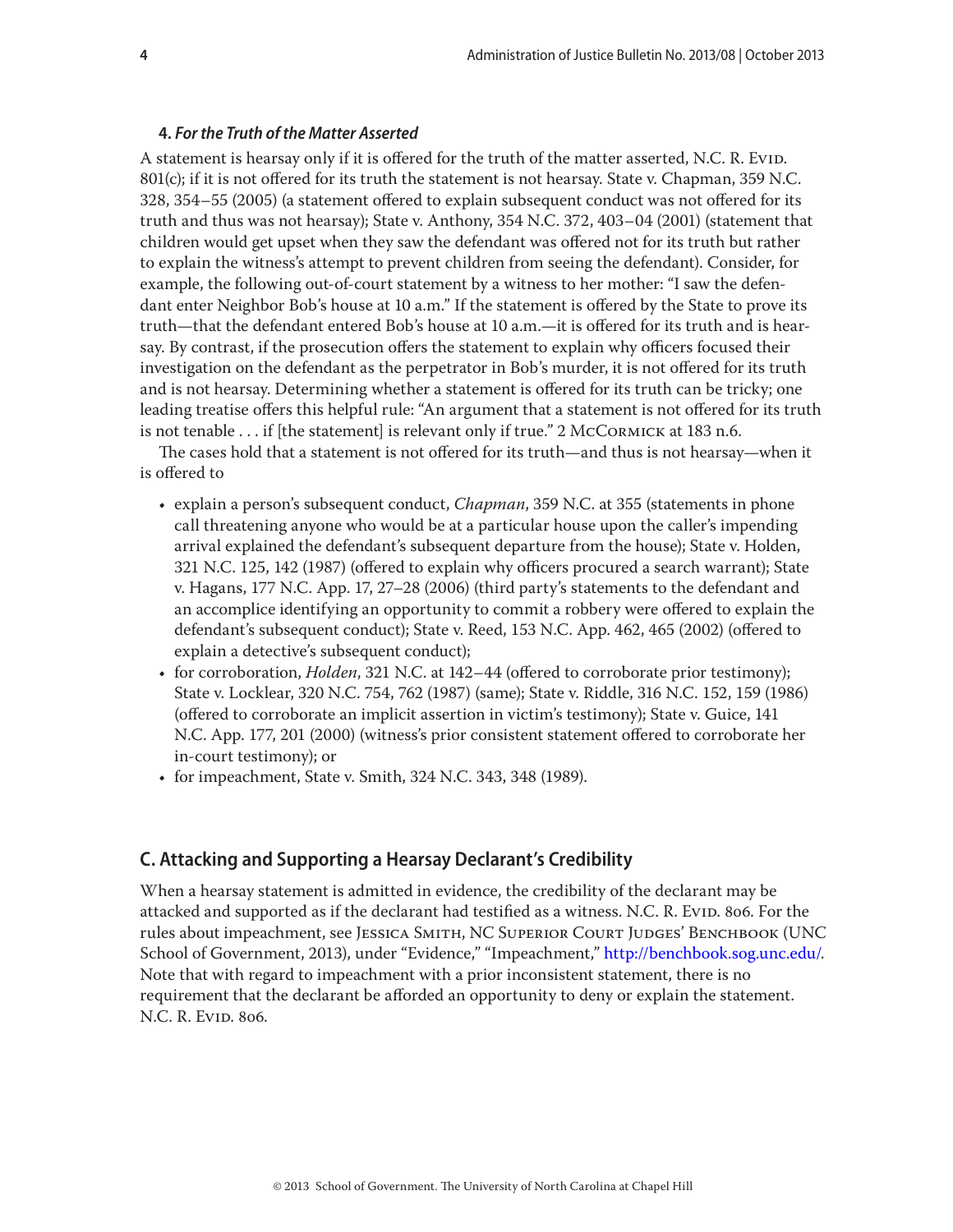## <span id="page-4-0"></span>**D. Double Hearsay**

When dealing with hearsay within hearsay—sometimes referred to as double hearsay—each statement must fall within a hearsay exception for the double hearsay to be admissible. N.C. R. Evid. 805; *see, e.g.*, State v. Chapman, 359 N.C. 328, 355 (2005) (hearsay within hearsay is not excluded if each part of the statement satisfies a hearsay exception); State v. Larrimore, 340 N.C. 119, 147 (1995) (hearsay within hearsay is admissible if both statements are admissible under an exception).

## **E. Confrontation Clause Issues**

All hearsay issues raise potential confrontation clause issues under both *Crawford* and *Bruton.*  For a discussion of those issues, see Jessica Smith, *Guide to Crawford & the Confrontation Clause* (Sept. 2012) and *The Bruton Rule: Joint Trials & Codefendants' Confessions* (May 2012), *in* NC Superior Court Judges' Benchbook (UNC School of Government, 2013), under "Evidence," "Confrontation Clause," <http://benchbook.sog.unc.edu/>.

## **II. Hearsay Exceptions**

## **A. Admissions by Party-Opponents**

Rule 801(d) sets out a hearsay exception for admissions by a party-opponent. It provides that a statement is admissible as an exception to the hearsay rule if it "is offered against a party" and it is

- (A) his or her own statement, in an individual or representative capacity;
- (B) a statement that he or she has manifested an adoption of or a belief in its truth;
- (C) a statement by a person authorized by him or her to make a statement concerning the subject;
- (D) a statement by his or her agent or servant concerning a matter within the scope of agency or employment, made during the existence of the relationship; or
- (E) a statement by a co-conspirator of such party during the course and in furtherance of the conspiracy.

N.C. R. Evid. 801(d). This exception is understood to apply to admissions, defined as "statement[s] of pertinent facts which, in light of other evidence, [are] incriminating." State v. Al-Bayyinah, 359 N.C. 741, 748 (2005) (quotation omitted); State v. Lambert, 341 N.C. 36, 50 (1995); *see also* State v. Smith, 157 N.C. App. 493, 496 (2003).

This exception should not be confused with the statements against interest hearsay exception in Rule 804(b)(3). *See* Section II.C.4 below. The statement against interest exception differs from this exception in several ways. First, the statement against interest exception requires unavailability of the declarant; this one does not. Second, the statement against interest exception applies to statements by any declarant; this one applies only to statements made directly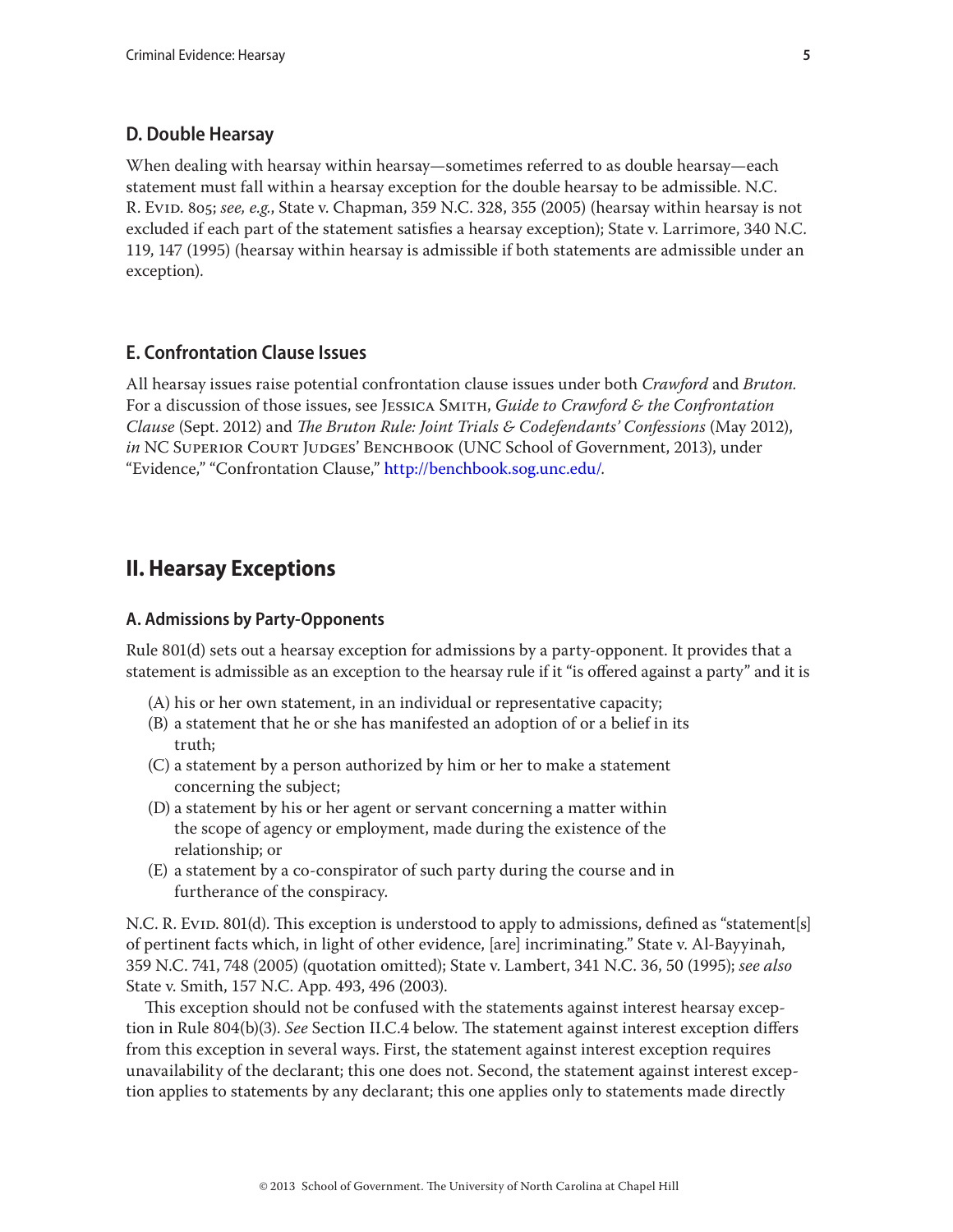<span id="page-5-0"></span>or indirectly by a party-opponent. Third, for the statement against interest exception to apply, the statement must have been against the declarant's interest when made; no such requirement exists for this exception. And finally, this exception applies only when the statement is offered against a party; the statement against interest exception contains no such requirement.

When a defendant's admission is part of a plea or plea negotiations, Rule 410 becomes relevant. *See* Jessica Smith, *Pleas and Plea Discussions* (Nov. 2009)*, in* NC Superior Court Judges' Benchbook (UNC School of Government, 2013), under "Evidence," "Pleas and Plea Discussions,"<http://benchbook.sog.unc.edu/>.

In the criminal context, the Rule  $801(d)(C)$  and  $(D)$  exceptions rarely apply and are not addressed here. *But see* State v. McLemore, 343 N.C. 240, 248 (1996) (holding that a statement fell within the Rule 801(d)(C) exception); State v. Villeda, 165 N.C. App. 431, 437 (2004) (applying the 801(d)(D) exception and holding that a law enforcement officer's statements were admissible against the State as statements by a party-opponent). The Rule  $801(d)(A)$ , (B), and (E) exceptions are discussed in the subsections that follow.

## **1.** *Defendant's Own Statement*

In criminal cases, Rule 801(d) typically arises with regard to the first category of statements when the defendant himself or herself made the statement at issue. *See* State v. Al-Bayyinah, 359 N.C. 741, 747–48 (2005) (defendant's statements to an officer after his arrest were admissible as admissions of a party-opponent; the defendant said that he "couldn't understand being released . . . from prison, how they could send him out here with no job and expect him to make a living," that he did the robbery with an accomplice, and that "he wanted to go back to the correctional facility. He didn't belong out here," meaning "in society"); State v. Lambert, 341 N.C. 36, 49–50 (1995) (in a murder trial, the defendant's statement, "honey, why did you make me do it?" made while she was standing over her husband's dead body at a funeral home was admissible under this exception to prove that she murdered her husband); State v. Graham, \_\_\_ N.C. App. \_\_\_, 733 S.E.2d 100, 106 (2012) (in a child sex case, the defendant's statement that he touched five to ten other boys was admissible under this exception); State v. Smith, 157 N.C. App. 493, 496 (2003) (defendant's statement to a nurse that he was driving the vehicle and had been drinking was admissible under this exception); State v. White, 131 N.C. App. 734, 742–43 (1998) (defendant's statements that he sold drugs to "stay afloat" and that "he was going to have to cap someone" were admissible under this exception).

When the hearsay statement is a writing, threshold issues may arise about whether it can be attributed to the defendant. This is a matter of authentication and may be addressed by the trial court pursuant to Rule 104. *See, e.g.*, State v. Reed, 153 N.C. App. 462, 466–67 (2002) (business card representing that the defendant's house was open for alcohol, food, and fun was properly authenticated as an admission by the defendant).

## **2.** *Adopted Admissions*

Rule 801(d)(B) provides that a hearsay statement is admissible if it is offered against a party and is a statement that he or she has manifested an adoption of or a belief in its truth. This is sometimes referred to as the adoptive admission rule. As a general matter, adoptive admissions fall into two categories: (1) those adopted through an affirmative act and (2) those inferred from silence or a failure to respond in circumstances that call for a response. State v. Weaver, 160 N.C. App. 61, 65 (2003) (defendant's conduct constituted an adoptive admission of his accomplice's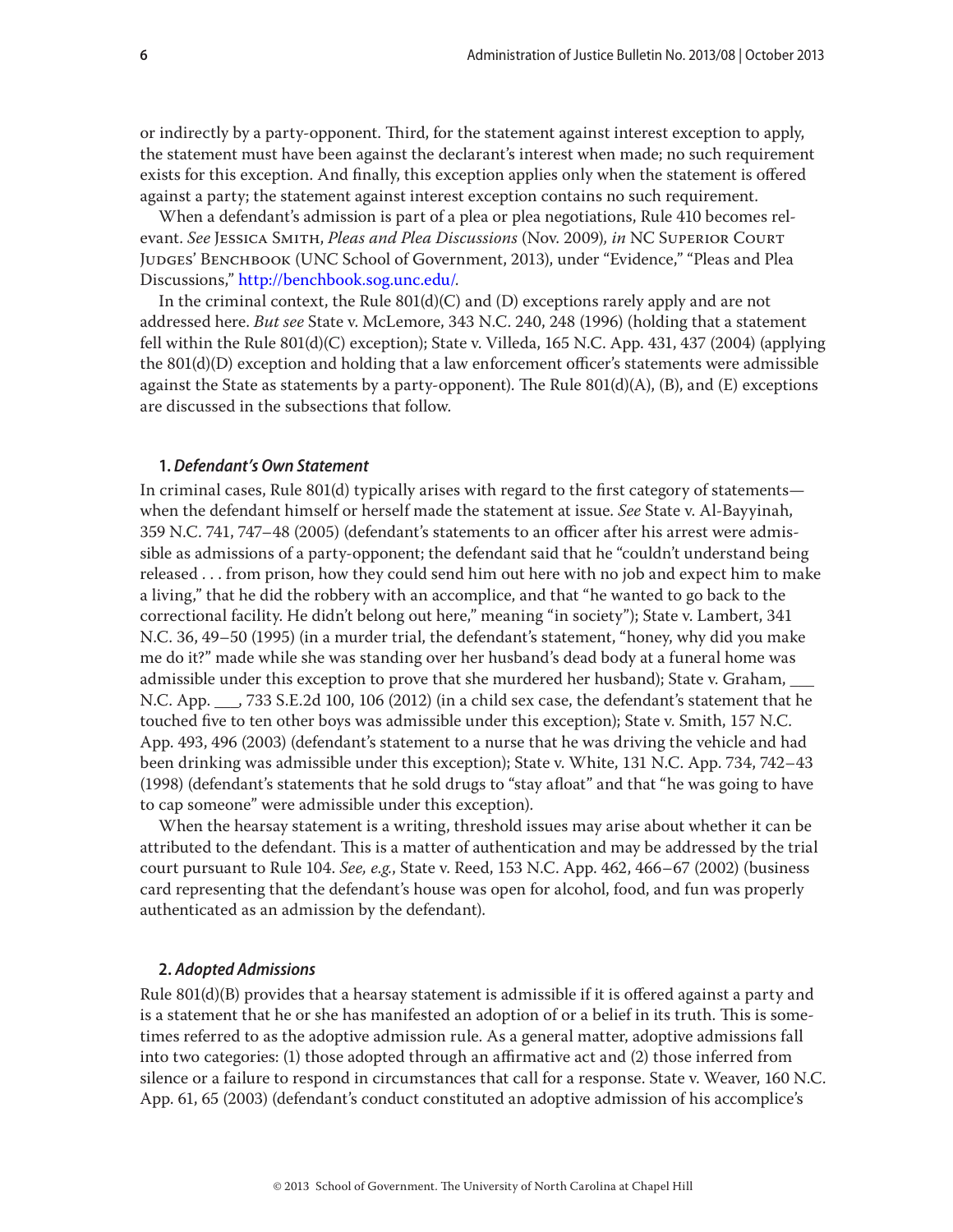<span id="page-6-0"></span>offer to bribe an officer). However, an adoptive admission "may be manifested in any appropriate manner." State v. Marecek, 152 N.C. App. 479, 502–04 (2002) (quotation omitted) (defendant's failure to deny that he killed the victim in the face of another's statements to that effect and his comments that the evidence could not be found because he burned the body and that he was too smart to be caught constituted an implied admission).

An example of the first category of adoption—through affirmative act—occurred in *State v. Thompson*, 332 N.C. 204 (1992). In that murder case, Sanchez, a hit man hired by the defendant, called the defendant asking for his money. Sanchez stated, in part, "You told me, me go to North Carolina kill a Raymond, I kill him, now I need . . . my money for me leave." Sanchez continued, asking the defendant whether he had his money "for killing Raymond." The defendant responded: "Yeah." The North Carolina Supreme Court found that the conversation constituted an implied admission by the defendant. *Id.* at 217–18; *see also* State v. Hunt, 325 N.C. 187, 193–94 (1989) (defendant's affirmative conduct of indicating to an accomplice, who was talking about the crime, that he should "hush" and "shut up" constituted an adoptive admission).

Sometimes a party will argue that a person's silence constitutes an implied admission. The cases hold that

if the statement is made in a person's presence by a person having firsthand knowledge under such circumstances that a denial would be naturally expected if the statement were untrue and it is shown that he was in a position to hear and understand what was said and had the opportunity to speak, then his silence or failure to deny renders the statement admissible against him as an implied admission.

State v. Williams, 333 N.C. 719, 725–26 (1993) (statement properly admitted as an implied admission where the defendant was silent in the face of his accomplice's statements that "both of them shot both men" and "one shot one and one shot the other") (quotation omitted).

## **3.** *Co-Conspirator's Statement*

Rule  $801(d)(E)$  provides that a statement is admissible as an exception to the hearsay rule if it is offered against a party and is "a statement by a coconspirator of such party during the course and in furtherance of the conspiracy." In order for the statements or acts of a co-conspirator to be admissible, the proponent must make a prima facie showing that

- a conspiracy existed;
- the acts or declarations were made by a party to the conspiracy and in pursuance of its objectives; and
- the statement was made while the conspiracy was active, that is, after it was formed and before it ended.

*See, e.g*., State v. Williams, 345 N.C. 137, 141 (1996) (State made the required showing); State v. Bonnett, 348 N.C. 417, 438 (1998) (same); State v. Mahaley, 332 N.C. 583, 593–94 (1992) (same).

In order to prove a conspiracy, the State must show that the defendant entered into an agreement with at least one other person to commit an unlawful act with intent that the agreement be carried out. Jessica Smith, North Carolina Crimes: A Guidebook on the Elements of Crime 72 (7th ed. 2012). The State must establish a prima facie case that a conspiracy existed independently of the statement sought to be admitted. *See, e.g.*, State v. Valentine, 357 N.C. 512,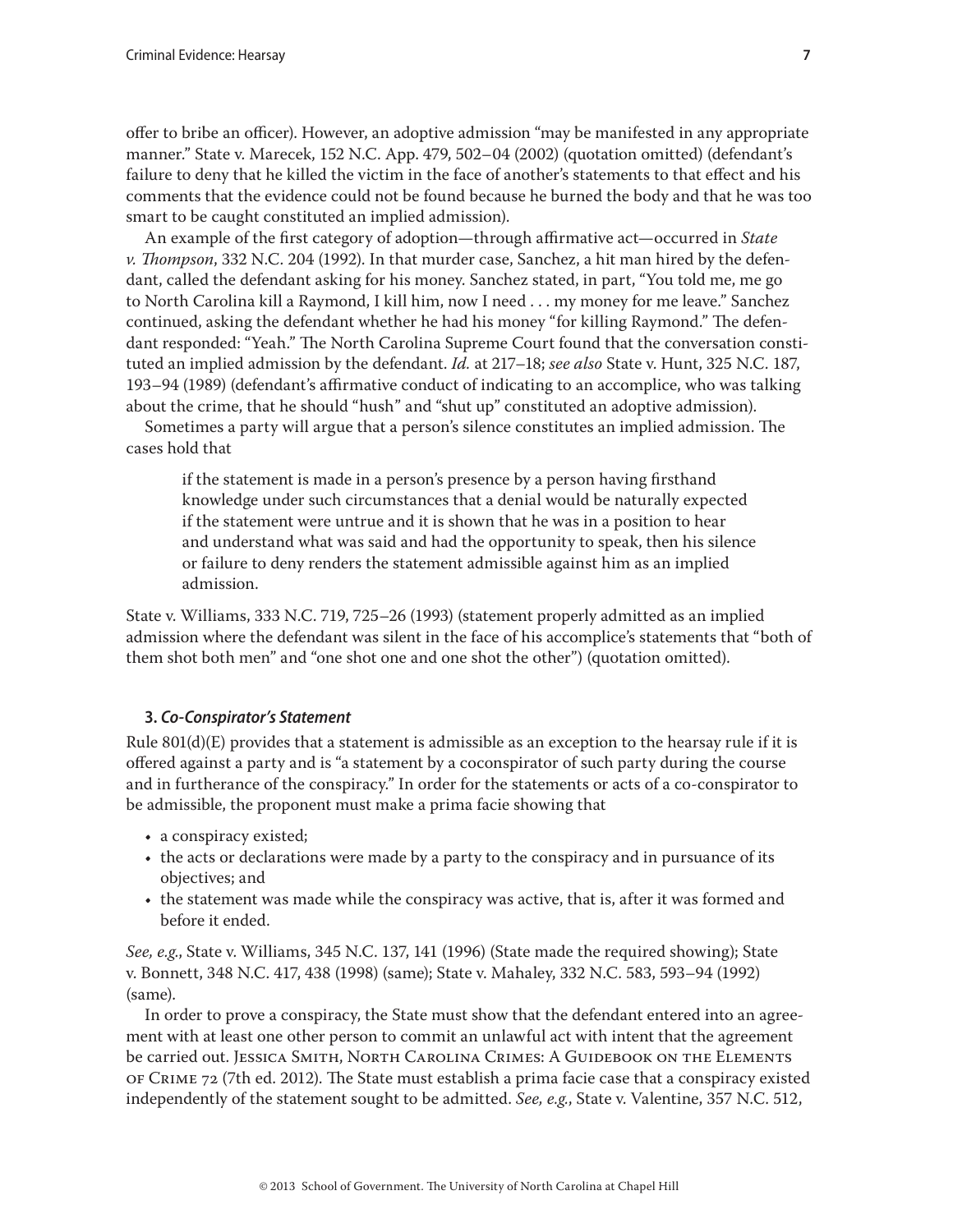<span id="page-7-0"></span>521–23 (2003) (State made showing); *Williams,* 345 N.C.at 141; State v. Hagans, 177 N.C. App. 17, 27 (2006). However, in establishing the prima facie case, the State is granted wide latitude and the evidence is viewed in a light most favorable to the State. *See, e.g*., *Valentine*, 357 N.C. at 521; *Williams*, 345 N.C. at 142.

The statement must be made in furtherance of the conspiracy, as opposed to, for example, a statement that describes an act previously done. 2 KENNETH S. BROUN, BRANDIS & BROUN ON North Carolina Evidence 808 (7th ed. 2011) (hereinafter Brandis & Broun).

Statements made prior to or subsequent to the conspiracy are not admissible under this exception. *Compare* State v. Stephens, 175 N.C. App. 328, 334 (2006) (statements made prior to the conspiracy were inadmissible), *and* State v. Gary, 78 N.C. App. 29, 36 (1985) (trial court erred by admitting statements made after the conspiracy ended), *with* State v. Collins, 81 N.C. App. 346, 351–52 (1986) (trial court did not err by finding that statements were made during the conspiracy). It is generally understood that a conspiracy ends when the co-conspirators either achieve or fail to obtain their primary objective. 2 McCormick at 291.

## **B. Rule 803 Exceptions: Availability of Declarant Immaterial**

Rule 803 sets out twenty-three hearsay exceptions that apply regardless of the declarant's availability. Most of these exceptions arise only rarely in published cases and virtually never in the criminal context. Although mentioned in the accompanying footnote, $^1$  exceptions that arise infrequently receive no extended discussion in this section. The Rule 803 exceptions that commonly arise in North Carolina criminal cases are discussed in the sections below.

## **1.** *Present Sense Impression*

Rule 803(1) contains a hearsay exception for present sense impressions. Specifically, it provides an exception for "[a] statement describing or explaining an event or condition made while the declarant was perceiving the event or condition, or immediately thereafter." The basis for this exception is that the "closeness in time between the event and the declarant's statement reduces the likelihood of deliberate or conscious misrepresentation." State v. Morgan, 359 N.C. 131, 154 (2004).

- Rule 803(15); statements in documents affecting an interest in property.
- Rule 803(16); statements in ancient documents.
- Rule 803(19); reputation concerning personal or family history.
- Rule 803(20); reputation concerning boundaries or general history.
- • Rule 803(23); judgment as to personal, family, or general history or boundaries.

<sup>1.</sup> These exceptions include

<sup>•</sup> Rule 803(7); absence of entry in records kept in accordance with Rule 803(6).

<sup>•</sup> Rule 803(9); records of vital statistics.

<sup>•</sup> Rule 803(10); absence of public record or entry.

<sup>•</sup>  Rule 803(11); records of religious organizations.

<sup>•</sup> Rule 803(12); marriage, baptismal, and similar certificates.

<sup>•</sup> Rule 803(13); family records.

<sup>•</sup>  Rule 803(14); records of documents affecting an interest in property.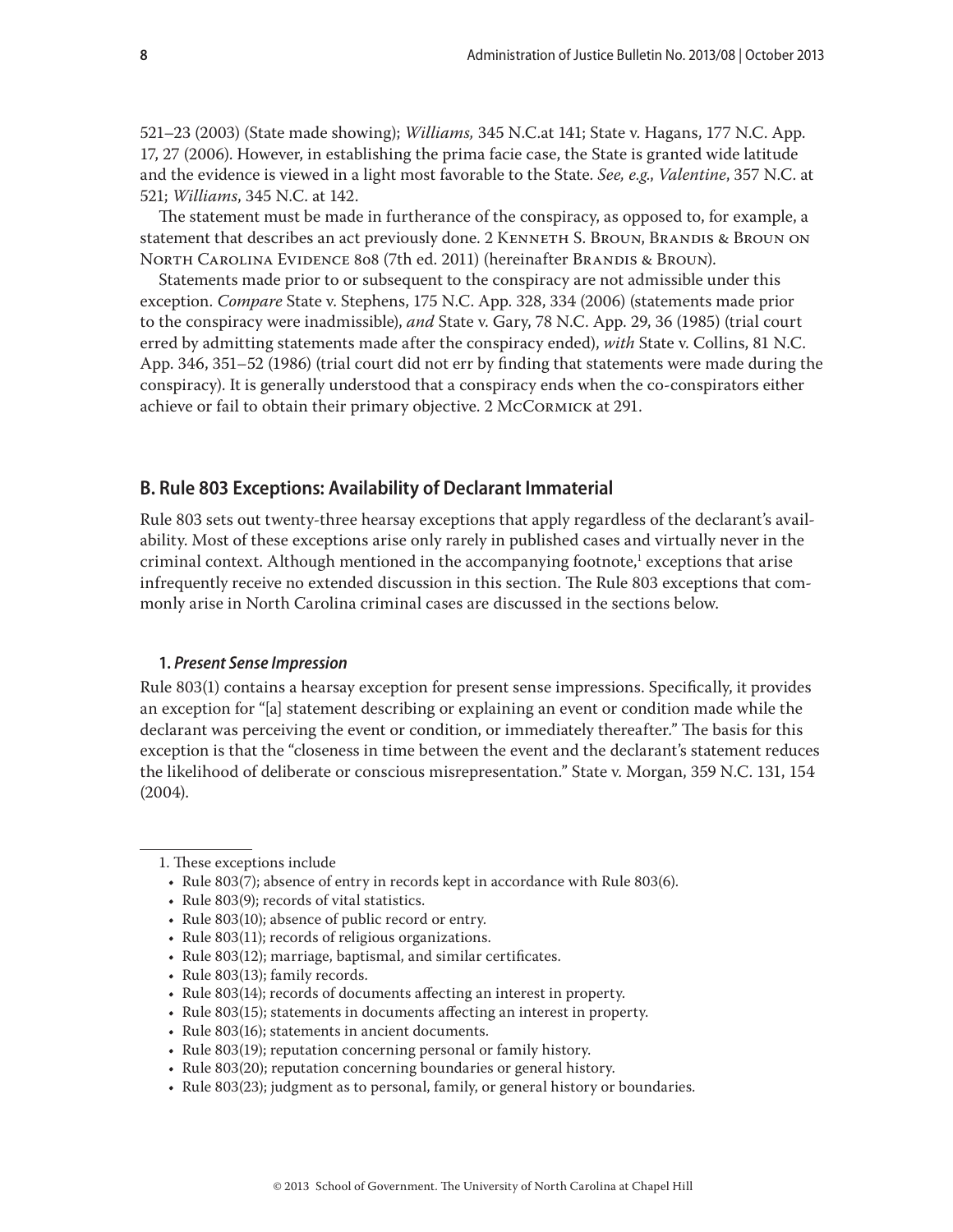#### **a. Describing or Explaining an Event or Condition**

<span id="page-8-0"></span>To be admissible under this exception, the statement must describe or explain an event or condition. N.C. R. Evid. 803(1). Examples of statements held to meet this requirement include

- A declarant's statement to the defendant's brother that the declarant needed help because the defendant was "tripping." State v. Morgan, 359 N.C. 131, 155 (2004) (explaining the defendant's condition).
- A declarant's statement to her mother that the defendant was "not after me. He's after Bryan and Jermaine," made after the declarant's mother told the declarant that she saw the defendant with a sawed-off shotgun. State v. Taylor, 344 N.C. 31, 47 (1996).
- A declarant's statement that he was destroying a rape kit because "he did not feel that it would be of sufficient value after that period of time," made simultaneously with the kit's destruction. State v. Reid, 322 N.C. 309, 315 (1988).
- An eyewitness's statement to an officer describing an abduction. State v. Odom, 316 N.C. 306, 312–13 (1986).

#### **b. Contemporaneous with or Immediately Thereafter**

To be admissible under this exception the statement must have been made "while the declarant was perceiving the event or condition, or immediately thereafter." N.C. R. Evid. 803(1). When the statement is made contemporaneously with the event or condition, this requirement is satisfied. *See, e.g.,* State v. Reid, 322 N.C. 309, 315 (1988) (statement was contemporaneous with event); State v. Smith, 152 N.C. App. 29, 36 (2002) (same as to one set of statements).

There are no rigid rules about the temporal connection between the statement and the event in question. State v. Cummings, 326 N.C. 298, 314 (1990). Statements made within ten minutes of the event or condition have been held admissible. *See, e.g.*, State v. Odom, 316 N.C. 306, 313 (1986) (statement made ten minutes after the declarant/eyewitness observed an abduction). But longer or less precise intervals also have been found acceptable. *See* State v. Morgan, 359 N.C. 131, 155 (2004) (lapse in time was attributable to the one-half mile the declarant had to travel to reach a residence); *Cummings*, 326 N.C. at 314 (lapse in time was attributable to the amount of time it took the declarant to drive from Willow Springs to Raleigh); State v. Petrick, 186 N.C. App. 597, 602–03 (2007) (event "had just happened"). One case held that a statement fell within the rule when it was made fifty minutes after the event in question, although that case involved unique circumstances. State v. Capers, 208 N.C. App. 605, 619 (2010) (during the fifty-minute period, the declarant was in the hospital receiving lifesaving treatment, reducing the likelihood that he engaged in deliberate or conscious misrepresentation).

A statement is unlikely to fall within this exception when it is made hours or days after the event or condition. *See, e.g.*, State v. Maness, 321 N.C. 454, 459 (1988) (statements made nine days later were inadmissible); State v. Little, 191 N.C. App. 655, 664 (2008) (trial court did not abuse its discretion by excluding statement made at least several hours after the event); State v. Smith, 152 N.C. App. 29, 36 (2002) (statement was inadmissible when it was made the same day as the event but after a police officer had stayed with the declarant "all afternoon").

#### **2.** *Excited Utterance*

Rule 803(2) provides a hearsay exception for "[a] statement relating to a startling event or condition made while the declarant was under the stress of excitement caused by the event or condition."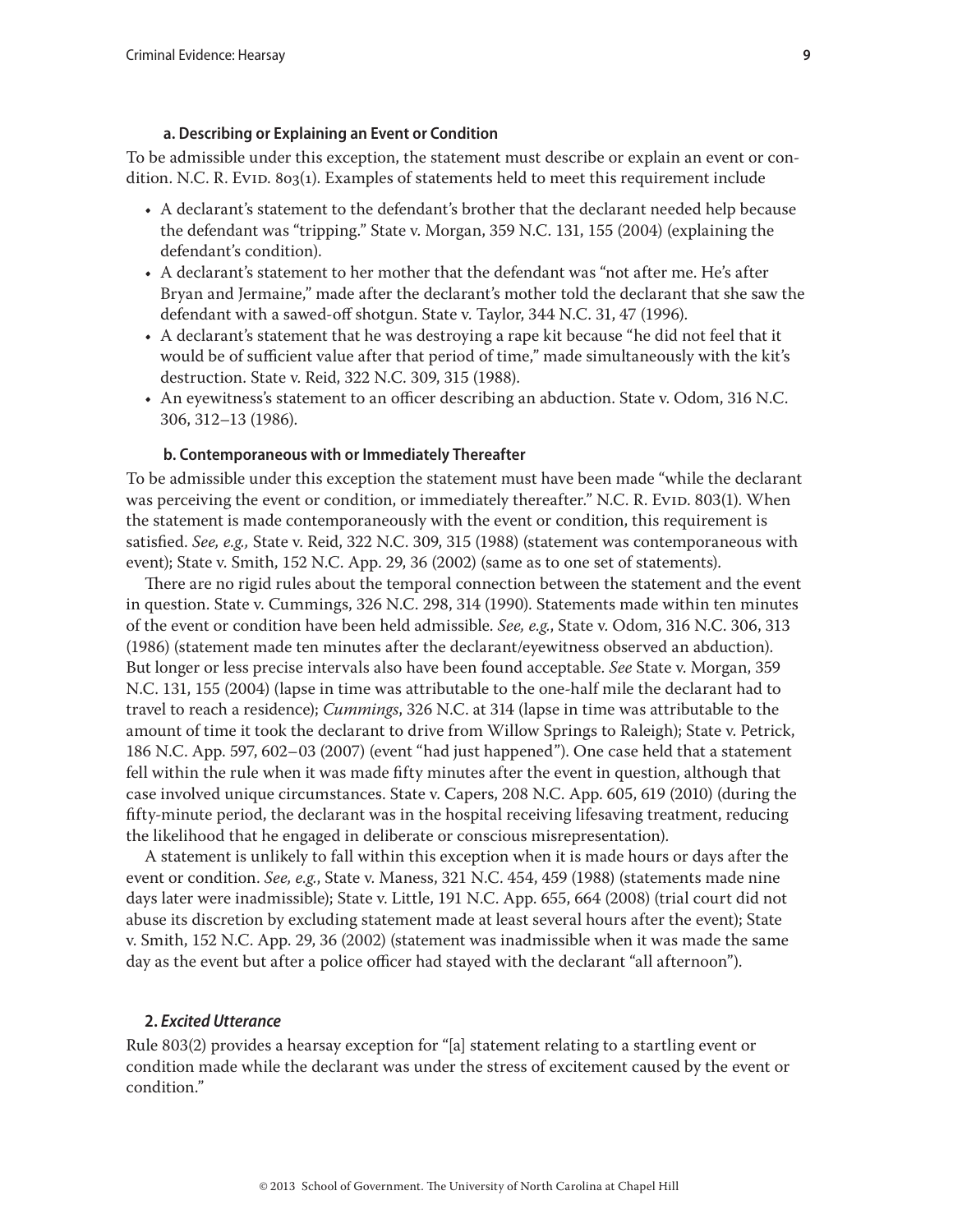#### **a. Startling Event/Condition**

<span id="page-9-0"></span>Statements properly within the purview of this exception require, from the subjective standpoint of the declarant, "a sufficiently startling experience suspending reflective thought." State v. Smith, 315 N.C. 76, 86 (1985). Examples include being the victim of a crime, State v. Guice, 141 N.C. App. 177, 201 (victim made statement to officer after being dragged out of her neighbor's house by the defendant); *Smith*, 315 N.C.at 86–90 (statements by child sexual assault victim); State v. Thomas, 119 N.C. App. 708, 714 (1995) (child victim made statement after a sexual assault by an adult); and learning that your spouse has shot another person, State v. McLemore, 343 N.C. 240, 248 (1996).

#### **b. Under Stress Caused by Event/Condition**

The statement must be made while the declarant is under the "stress of excitement caused by the event or condition." N.C. R. Evid. 803(2). The courts have explained that the statement must be "a spontaneous reaction, not one resulting from reflection or fabrication." State v. Smith, 315 N.C. 76, 86 (1985). Evidence about the declarant's emotional state can support an inference that he or she was under the influence of the event. *Guice*, 141 N.C. App at 201 (declarant was crying and was so terrified that she was having difficulty breathing); *Thomas*, 119 N.C. App. at 714 (declarant was crying and upset); *see generally* 2 McCormick at 370 ("Testimony that the declarant still appeared 'nervous' or 'distraught' and that there was a reasonable basis for continuing emotional upset will often suffice.").

Because the exception requires that the statement must be made while the declarant is still under the stress of the event, there is typically a close temporal nexus between the statement and the event. *McLemore*, 343 N.C. at 248 (declarant/wife made statement approximately three minutes after she learned that her husband shot his mother); *Guice*, 141 N.C. App. at 201 (statement made within minutes of event). The modern trend, however, is "to consider whether the delay in making the statement provided an opportunity to manufacture or fabricate the statement." *Smith,* 315 N.C. at 87 (citation omitted). A useful rule of thumb to apply when considering the temporal connection between the statement and the event or condition is this: "[W]here the time interval between the event and the statement is long enough to permit reflective thought, the statement will be excluded in the absence of some proof that the declarant did not in fact engage in a reflective thought process." 2 McCormick at 370.

When considering the spontaneity of statements made by young children, the courts are more flexible regarding the length of time between the startling event and the statement. *Smith*, 315 N.C. at 87–90 (1985); *see generally* 2 McCormick at 377 ("particularly where children are the victims of sexual offenses, many courts have liberally interpreted the allowable period of time between the exciting event and the child's description of it"). Thus, in *Smith*, for example, the court held that statements by two small children to their grandmother, made two or three days after a sexual assault, were excited utterances. 315 N.C. at 90. *See also* State v. Perkins, 345 N.C. 254, 278–79 (1997) (statement by a three-year-old ten hours after witnessing his sister's death was an excited utterance); State v. Reeves, 337 N.C. 700, 728 (1994) (statement by a twoand-a-half-year-old a few hours after the murder of the child's mother was an excited utterance); *In re* J.S.B., 183 N.C. App. 192, 199–200 (2007) (statements by a nine-year-old to a detective sixteen hours after witnessing conduct that led to her brother's death were excited utterances); State v. Burgess, 181 N.C. App. 27, 35–36 (2007) (statements were excited utterances when less than twenty-four hours had elapsed between the sexual assault and the child's statements to her mother); State v. Lowe, 154 N.C. App. 607, 611–13 (2002) (statements by a nine-year-old to a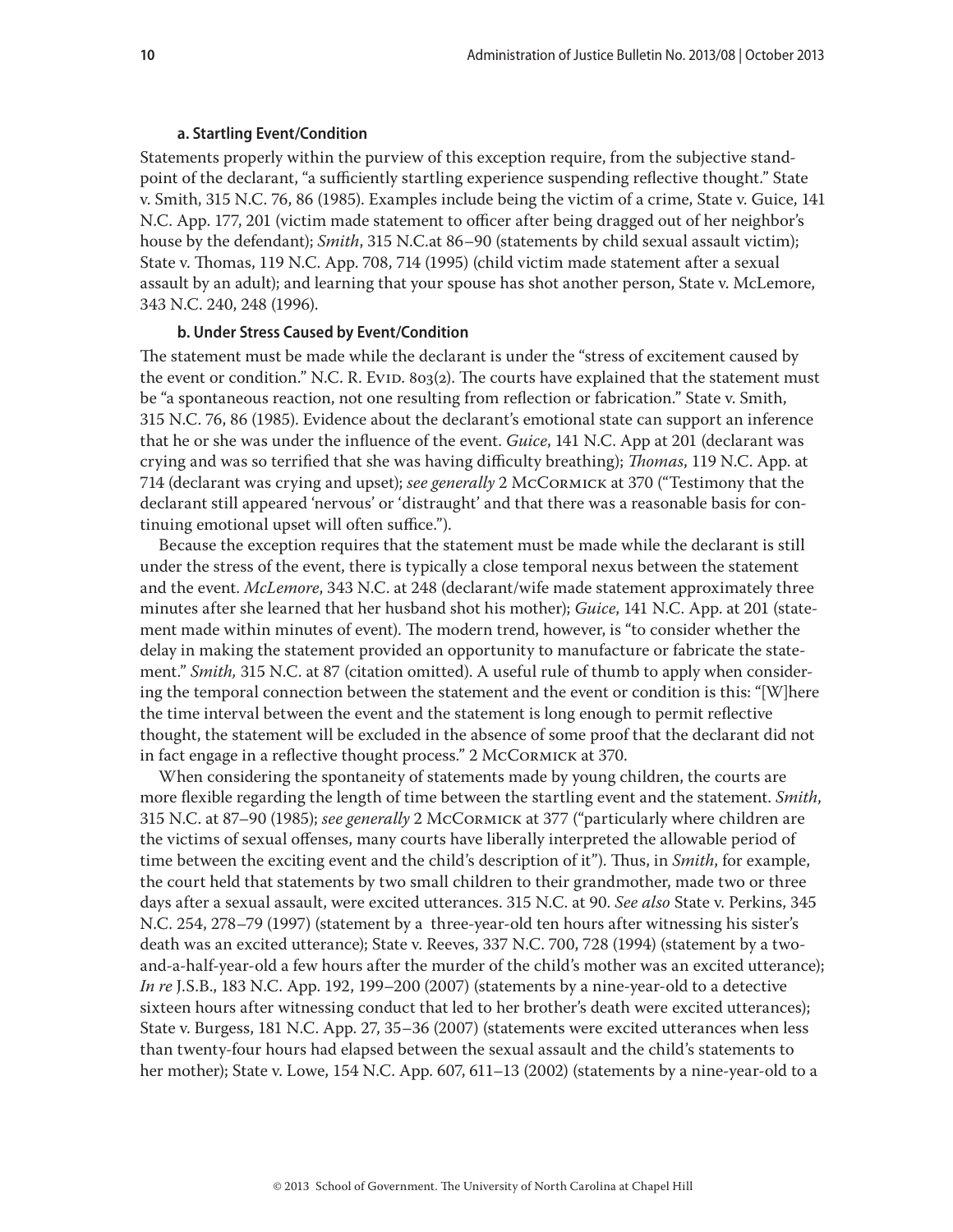<span id="page-10-0"></span>police officer at the hospital several hours after being hit with a pool stick and seeing his father fight with his mother and attack another person were excited utterances); State v. McGraw, 137 N.C. App. 726, 731 (2000) (statements made by a child victim to the child's mother no more than thirty minutes after the incident were excited utterances); State v. Rogers, 109 N.C. App. 491, 501 (1993) (statements made three days after an assault were excited utterances); State v. Thomas, 119 N.C. App. 708, 713 (1995) (child's statements made four to five days after the incident were excited utterances).

## **c. Responses to Questions Not Excluded**

The North Carolina courts have rejected the argument that statements made in response to questions lack the necessary spontaneity. *In re* J.S.B., 183 N.C. App. 192, 200 (2007); State v. Lowe, 154 N.C. App. 607, 612 (2002); State v. Thomas, 119 N.C. App. 708, 714 (1995); State v. Boczkowski, 130 N.C. App. 702, 710 (1998) (citing *Thomas*).

## **d. Relating to the Event or Condition**

The rule requires that the statement "relat[e] to" the startling event or condition. This requirement has not been frequently litigated. However, it appears to be broader than the requirement for a present-sense impression. *See* Section II.B.1 above (discussing the fact that a present-sense impression must describe or explain an event or condition); *see generally* State v. Anthony, 354 N.C. 372, 403 (2001) (shooting victim's statement to a neighbor, "[t]ake care of my boys," was admissible under this exception).

## **3.** *Then Existing Mental, Emotional, or Physical Condition*

Rule 803(3) provides a hearsay exception for a statement "of the declarant's then existing state of mind, emotion, sensation, or physical condition (such as intent, plan, motive, design, mental feeling, pain, and bodily health), but not including a statement of memory or belief to prove the fact remembered or believed unless it relates to the execution, revocation, identification, or terms of declarant's will."

## **a. Victim's Fear of Defendant**

In criminal cases this exception often is used to admit a murder victim's statement that he or she fears the defendant. *See, e.g.*, State v. Anthony, 354 N.C. 372, 405 (2001); State v. Thibodeaux, 352 N.C. 570, 578 (2000); State v. Gary, 348 N.C. 510, 522 (1998); State v. Hipps, 348 N.C. 377, 392–93 (1998); State v. McHone, 334 N.C. 627, 637 (1993). Such evidence typically is deemed relevant because it shows the status of the relationship between the defendant and the victim. *See, e.g*., *Thibodeaux*, 352 N.C. at 578. The victim need not expressly state his or her fear of the defendant for the statement to fall within this exception. In *State v. Dawkins*, 162 N.C. App. 231, 235 (2004), for example, the victim gave a witness photographs showing the victim with a black eye and told the witness to keep the photographs "and if anything should happen, to give them to the police." The court held that although the statement itself contained "no express declaration of fear . . . the attendant circumstances [gave] context to the victim's statement and clearly reflect the victim's fearful state of mind."

In sexual assault cases, the victim's statements indicating fear of the defendant have been held admissible under this exception and relevant to whether the activity was committed by force and against the victim's will. State v. Locklear, 320 N.C. 754, 760 (1987).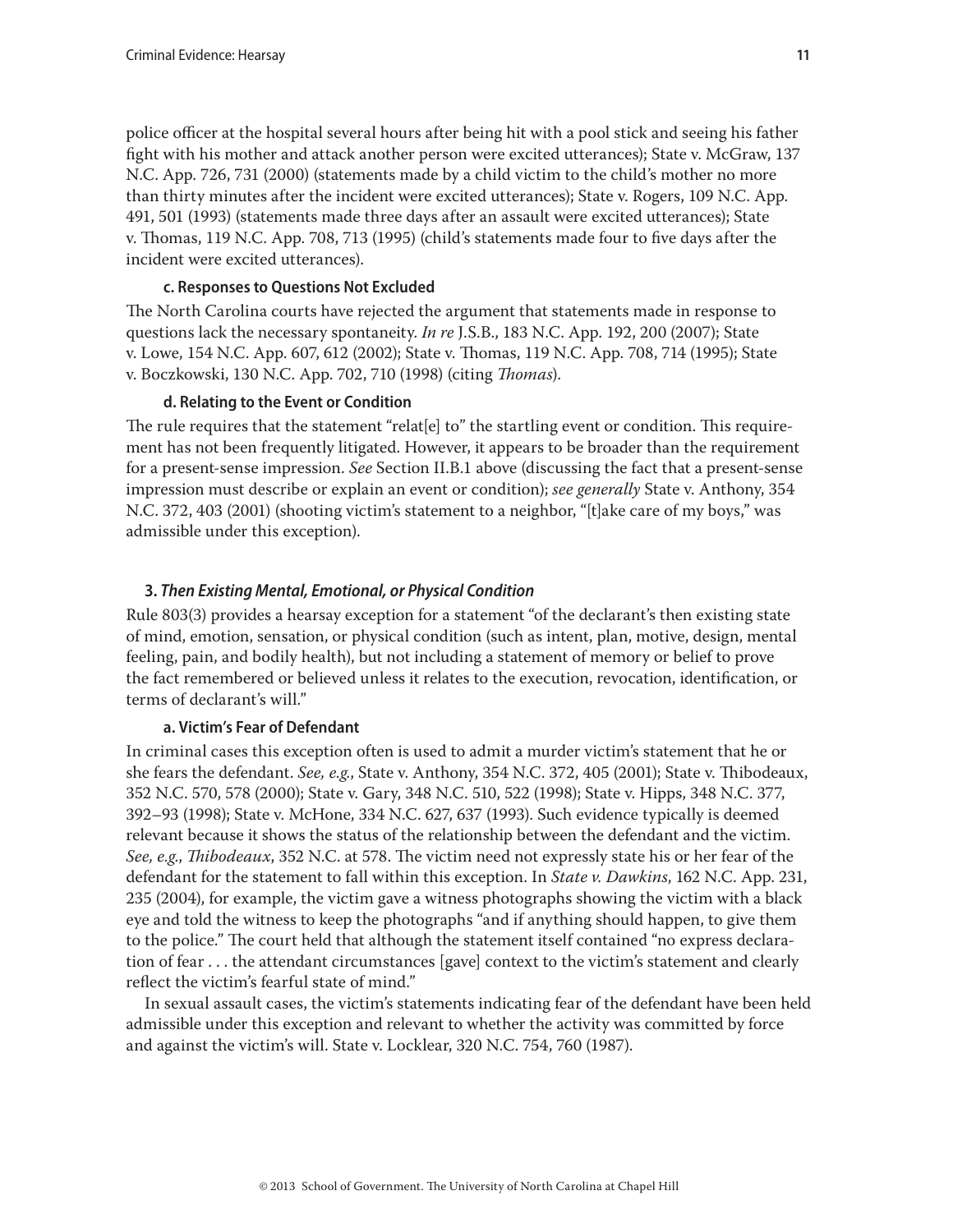## **b. Frustration with or Concerns about the Defendant**

<span id="page-11-0"></span>Statements sometimes are admitted under this exception when offered to show a victim's frustration with or concerns about the defendant. State v. Carroll, 356 N.C. 526, 542–43 (2002) (declarant's statements that the defendant was "a crack head and I wish he would leave" and that she "was tired of defendant taking her money to buy drugs and that she 'wanted him gone'" were properly admitted because they showed that she was upset by the defendant's behavior); State v. King, 353 N.C. 457, 477 (2001) (statements in the victim's diary about her frustration with the defendant and her intent to end their marriage were admissible); State v. Bishop, 346 N.C. 365, 379–80 (1997) (victim's statements were properly admitted to show motive where they expressed her "concern about the defendant's handling of her real estate transactions and her intent to document the defendant's debt, to seek repayment, and to confront" the defendant about stealing from her).

#### **c. Intent to Engage in a Future Act**

Another common scenario when this exception arises is when a declarant's statement is admitted to show the declarant's intent to engage in a future act. Consider, for example, the following statement made by a murder victim to a neighbor: "I'm not feeling well today. I am about to leave to spend the night at my boyfriend's house so that he can keep an eye on me." This statement could be admitted under the Rule 803(3) exception to establish circumstantially that the victim was at her boyfriend's house on the night of her murder. State v. Anthony, 354 N.C. 372, 405 (2001) (in a murder case, the victim's statements that she intended to go to court the next day to get a domestic violence protective order and restraining order were admissible as her then existing intent and plan to engage in a future act); State v. Braxton, 352 N.C. 158, 190–91 (2000) (a declarant's statement that he was going to approach the defendant about straightening out the alleged debt owed by the victim was admissible under this rationale); State v. Rivera, 350 N.C. 285, 290 (1999) (trial court erred by excluding defense evidence that a declarant stated "I got these two dudes here" who would frame the defendant for the crime; the statements showed the declarant's "intent to direct or assist the two men in executing the plan"); State v. Ransome, 342 N.C. 847, 852 (1996) (trial court erred by excluding defense evidence that the victims stated that they wanted to "jump" or fight with the defendant; the statements showed the declarants' intent to be the aggressors in a confrontation with the defendant); State v. Bryant, 337 N.C. 298, 309–10 (1994) (trial court erred by excluding the defendant's statement to his sister that he was going to meet two guys to buy stolen merchandise; the evidence was offered to show that the defendant did not go to the murder victim's trailer); State v. Sneed, 327 N.C. 266, 271 (1990) (trial court erred by excluding defense evidence that a third person stated that he wanted to rob the service station; the evidence showed the declarant's intent to engage in a future act and was evidence of another's guilt); State v. Coffey, 326 N.C. 268, 286 (1990) (statement by child murder victim that she was going fishing with a nice gray-haired man on the day she disappeared was admissible under this exception).

When a statement is offered to show the declarant's intent to engage in a future act, there is no temporal requirement between the statement and the act intended. State v. Taylor, 332 N.C. 372, 386–87 (1992) (rejecting the defendant's argument that the hearsay statement was not made close enough in time to the future event; "Rule 803(3) does not contain a requirement that the declarant's statement must be closely related in time to the future act intended").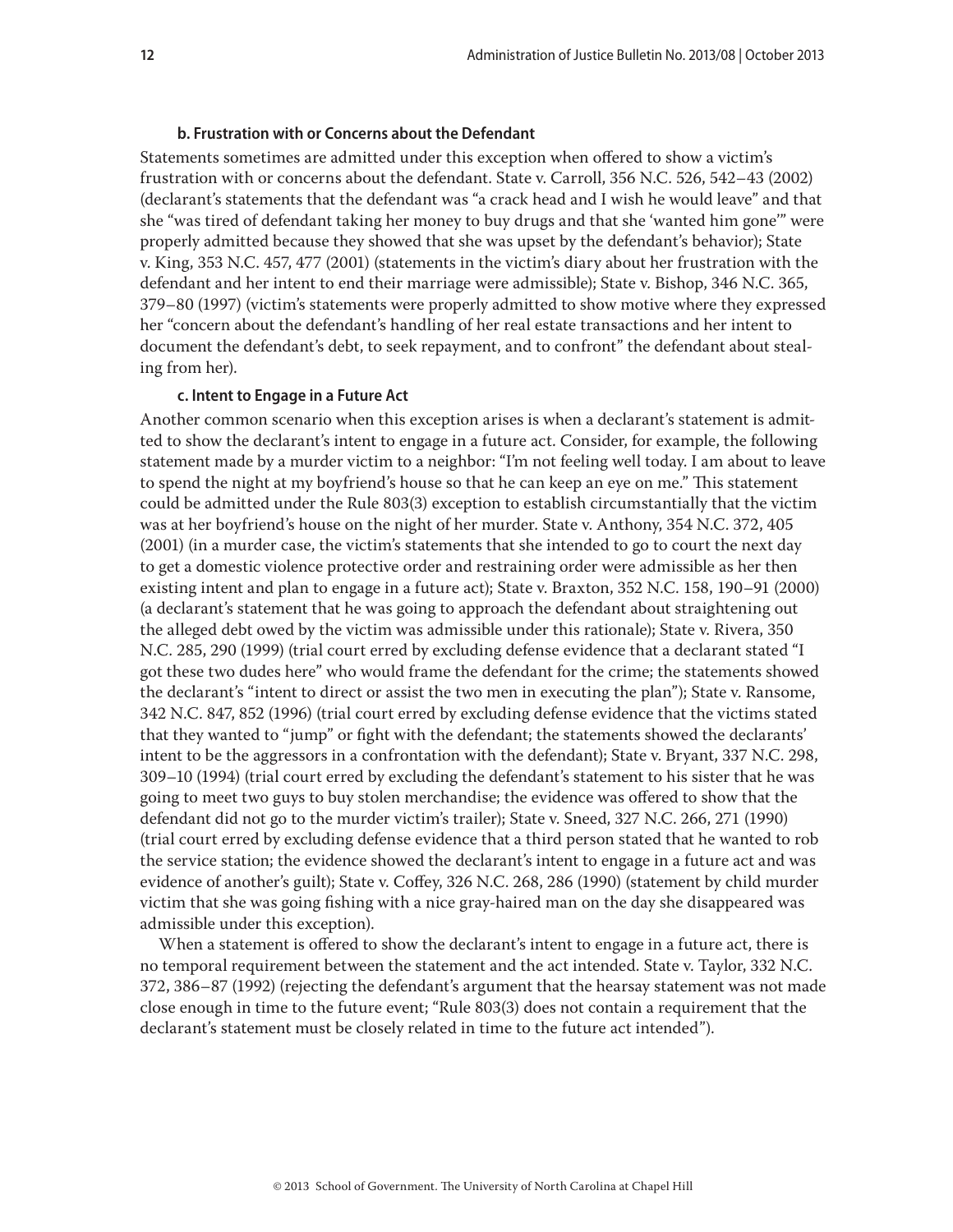#### **d. Statements of Fact**

<span id="page-12-0"></span>Sometimes statements of emotion will be accompanied by factual statements. For example, the victim/declarant may say: "I'm afraid of the defendant because he has beaten me up before." The first part of the victim's statement recounts an emotion and is admissible under the rule. The second part recounts a fact. A party may seek to exclude factual statements, like those in this example, arguing that the exception—by its terms—does not include a statement of memory or belief to prove the fact remembered or believed. N.C. R. Evid. 803(3). Notwithstanding the text of the rule, the cases hold that statements of fact providing context or a basis for expressions of emotion are admissible under this exception. State v. Smith, 357 N.C. 604, 609–10 (2003) (victim's statement to her mother that it was "spooky" at home alone during the day and that sometimes a blue van would come to the end of the road and hesitate before turning around to leave was admissible under this exception; the testimony regarding the blue van supported the victim's assertion that it was "spooky"); State v. Murillo, 349 N.C. 573, 588 (1998) (victim's statements to her sisters and friends describing the defendant's attacks on her showed the basis for her fear of the defendant and were admissible); State v. Alston, 341 N.C. 198, 229–30 (1995) (murder victim's statements to witnesses were admissible where the victim told witnesses that she was afraid of the defendant, that he made threatening phone calls to her, that he said she had a beautiful face and that he was going to "mess [it] up" or "smash it in," and that she believed the defendant was going to kill her). The cited cases seem to stand for the proposition that a factual statement made in isolation and unaccompanied by a statement of emotion is inadmissible under this exception, but when a statement of fact relates to an expression of emotion, it is admissible.

Note, however, that to be admissible, the statement of fact must have been made by the declarant in connection with the *declarant's* statement of emotion. The fact that a witness testifies that the declarant was exhibiting an emotion—such as fear—does not provide a basis for admission under this exception of the declarant's related factual statements. State v. Lesane, 137 N.C. App. 234, 240 (2000) (the fact that the victim's wife testified that her husband was frightened did not provide a basis for admission of her husband's factual statements made at that time). While the proposition stated above provides a useful guide, not all cases adhere to these general rules. *See, e.g.*, State v. Cummings, 326 N.C. 298, 312–13 (1990) (victim/declarant's statements recounting several occasions when the defendant had beaten her and that he had threatened to kill her if she tried to take back her children from him were admissible); State v. Gary, 348 N.C. 510, 521–22 (1998) (victim's statement, "He told me he'd kill me if I left him," was admissible).

#### **4.** *Statements for Purposes of Medical Diagnosis or Treatment*

Rule 803(4) contains a hearsay exception for statements made "for purposes of medical diagnosis or treatment and describing medical history, or past or present symptoms, pain, or sensations, or the inception or general character of the cause or external source thereof insofar as reasonably pertinent to diagnosis or treatment." Testimony admitted under this exception "is considered inherently reliable because of the declarant's motivation to tell the truth in order to receive proper treatment." State v. Hinnant, 351 N.C. 277, 286 (2000).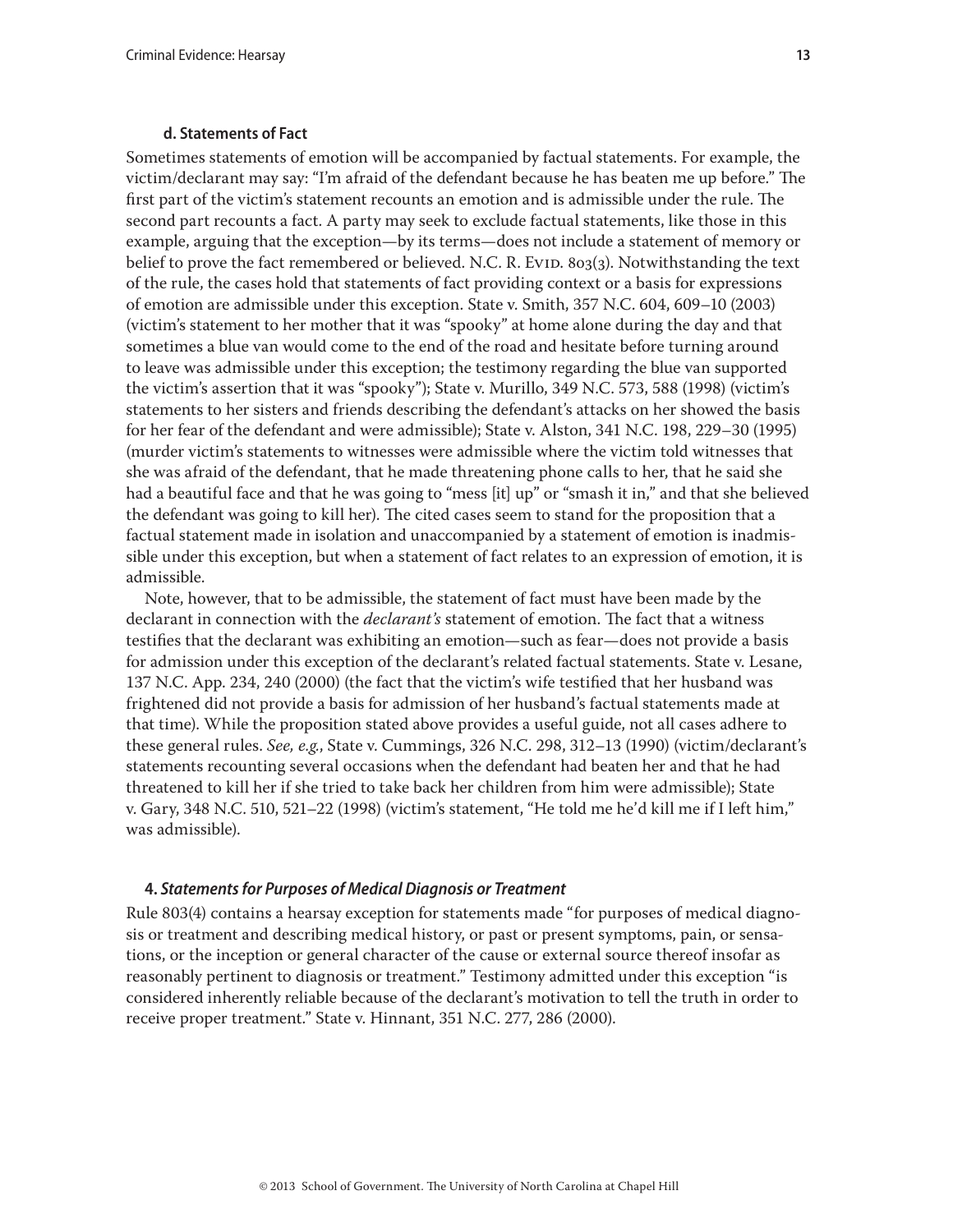<span id="page-13-0"></span>Admissibility under Rule 803(4) requires a two-part inquiry:

- (1) whether the declarant's statements were made for purposes of medical diagnosis or treatment; and
- (2) whether the declarant's statements were reasonably pertinent to diagnosis or treatment.

#### *Id.* at 284.

#### **a. For Purposes of Diagnosis or Treatment**

The rule requires that the statements be made for purposes of medical diagnosis and treatment. N.C. R. Evid. 803(4). To satisfy this requirement, the proponent "must affirmatively establish that the declarant . . . made the statements understanding that they would lead to medical diagnosis or treatment." *Hinnant*, 351 N.C. at 287. When determining whether the requisite intent existed, "the trial court should consider all objective circumstances of record surrounding declarant's statements." *Id.* at 288.

Statements made to persons other than medical providers may be covered by this exception if they were made for purposes of diagnosis and treatment. State v. Smith, 315 N.C. 76, 84 (1985) (pre-*Hinnant* case; child's statements to grandmother describing bleeding and pain); State v. McGraw, 137 N.C. App. 726, 729 (2000) (stating rule but going on to hold a child's statements to her mother were inadmissible under the first prong of the *Hinnant* test); *see also* Commentary to N.C. R. Evid. 803 ("the statement need not have been made to a physician. Statements to hospital attendants, ambulance drivers, or even members of the family might be included."). However, statements to such persons do not qualify if made after the declarant already has received an initial medical diagnosis and treatment. *Hinnant*, 351 N.C. at 289. The courts reason that in this situation, "the declarant is no longer in need of immediate medical attention" and thus "the motivation to speak truthfully is no longer present." *Id*.

An examination that has a dual purpose can satisfy the first prong of the test, provided that one of the purposes is medical diagnosis and treatment. State v. Isenberg, 148 N.C. App. 29, 38 (2001) (trial court's finding that the purpose of an examination of a child was dual, in that it was for medical intervention and future prosecution, satisfied the first prong of the test). However, when the witness is interviewed solely for trial preparation, this prong of the test is not satisfied. *Hinnant*, 351 N.C. at 285; *see also* State v. Lowery, \_\_\_ N.C. App. \_\_\_, 723 S.E.2d 358 (2012) (statement by the defendant to a medical expert was not for purposes of diagnosis and treatment but rather for the purpose of preparing and presenting a defense at trial).

This exception frequently comes into play in child sexual abuse cases. In one such case, *Hinnant*, 351 N.C. 277, the North Carolina Supreme Court instructed that circumstances suggesting that the requisite treatment motive was present include the following:

- An adult explained to the child the need for medical treatment.
- An adult explained the need for truthfulness.
- The adult was a medical care provider (although, as noted above, this is not required).
- The setting was a medical setting (as opposed to a child-friendly room, which does not reinforce the need for truthfulness).
- Open-ended as opposed to suggestive leading questions were used.

*Id*. at 287–89. However, neither a psychological examination of the child nor a voir dire of the child is necessary to determine whether he or she had the requisite intent. State v. Carter, 153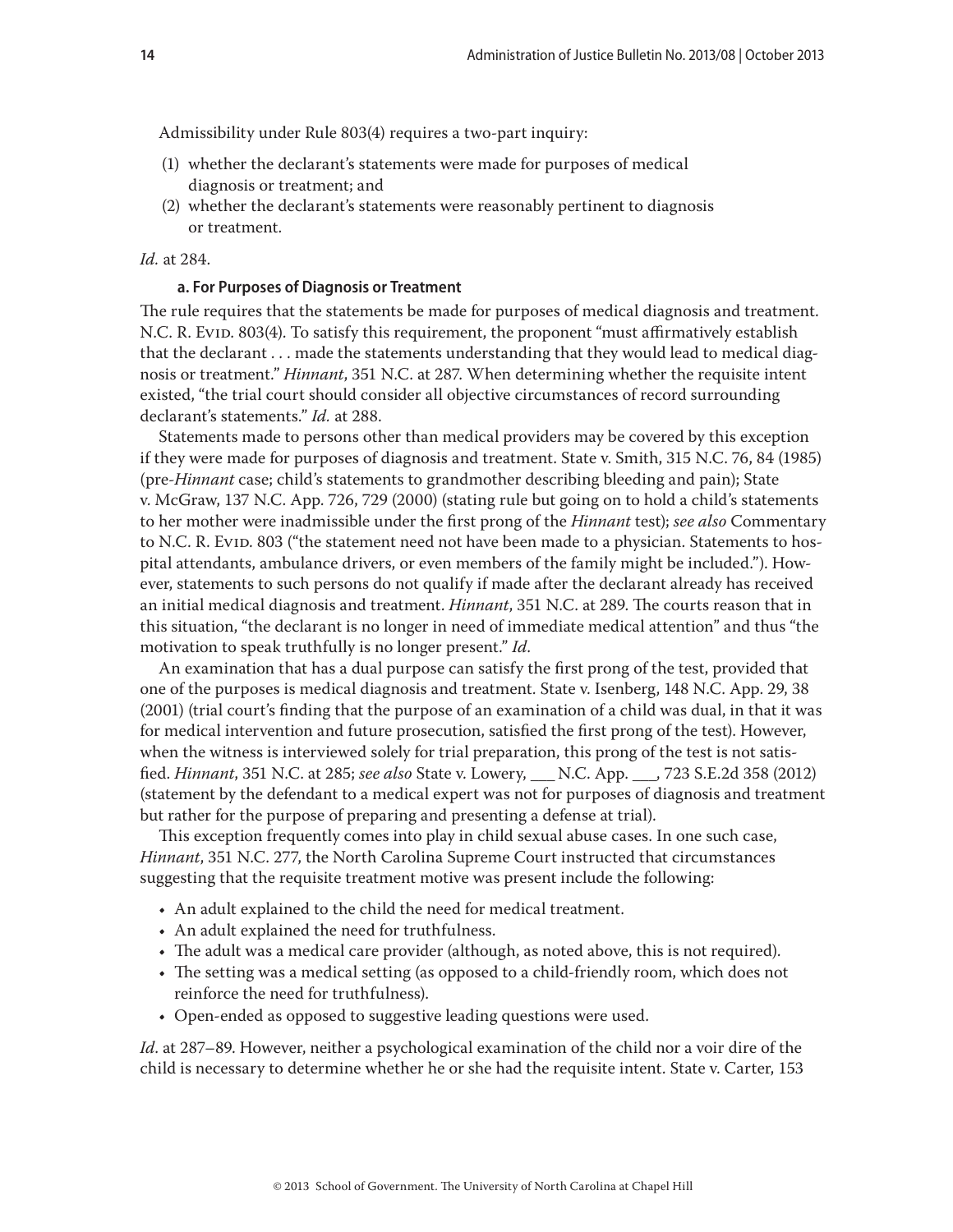N.C. App. 756, 760–61 (2002) (rejecting the defendant's argument that the trial court should have allowed a voir dire of the child to determine whether he possessed the requisite intent; during the voir dire hearing on the motion in limine regarding the child's statements, the court heard testimony from the nurses and doctors who spoke with the child).

Numerous cases address this issue in the context of child victims. Some recent decisions are set out below.

## SAMPLE CASES HOLDING CHILD'S STATEMENT INADMISSIBLE

**State v. Waddell,** 351 N.C. 413, 418 (2000) (a child's statements to a psychologist were inadmissible when the psychologist's interview with the child took place after the initial medical examination in a child-friendly room and with a series of leading questions; there was no evidence that the child had a medical treatment motive or that the psychologist or anyone else explained to the child the medical purpose of the interview or the importance of truthful answers).

**State v. Hinnant,** 351 N.C. 277, 289–91 (2000) (the evidence was insufficient to establish that the child understood that a clinical psychologist was conducting the interview to provide medical diagnosis or treatment; no one explained to the child the medical purpose of the interview or the importance of truthful answers, the interview was not conducted in a medical environment but rather in a child-friendly room, and the entire interview consisted of leading questions).

*In re* **T.C.S.,** 148 N.C. App. 297, 303 (2002) (trial court erred by admitting statements of a child victim to a social worker where the record failed to show that the victim had a treatment motive).

**State v. Watts,** 141 N.C. App. 104, 108 (2000) (a child's statement to a nurse who examined the child upon her arrival at the hospital, to a doctor who served as the Child Medical Examiner, and to a doctor who served as the Child Mental Health Examiner were inadmissible where there was no evidence that the child understood that she was making the statements for medical purposes or the medical purpose of the examination; there was no evidence that the importance of truthful answers was adequately explained to her; the nurse testified that the child "really didn't know what was going on" and that she "acted like she didn't know what she was even there for").

**State v. Bates,** 140 N.C. App. 743, 746–47 (2000) (a child's statement to a psychologist with a Sexual Abuse Team regarding alleged sexual abuse were inadmissible where the record failed to show that the child had a treatment motive; when the child arrived at the office, she told the psychologist that she did not know why she was there; although the psychologist told the child that it was her job to "talk to kids about their problems," she never clarified that the child needed treatment or emphasized the need for honesty; the interview occurred in a child-friendly room and leading questions were used).

**State v. McGraw,** 137 N.C. App. 726, 729 (2000) (a child's statements to her mother that the defendant had touched her "private part," was "rubbing her hard," and that it hurt were inadmissible under this exception; there was no evidence that the child made the statements to her mother "with the understanding that they would lead to medical treatment[; t]he mother's testimony [did] not reveal how [the] discussion was initiated, and there [was] no evidence that [the child] understood her mother to be asking her about the incident in order to provide medical diagnosis or treatment").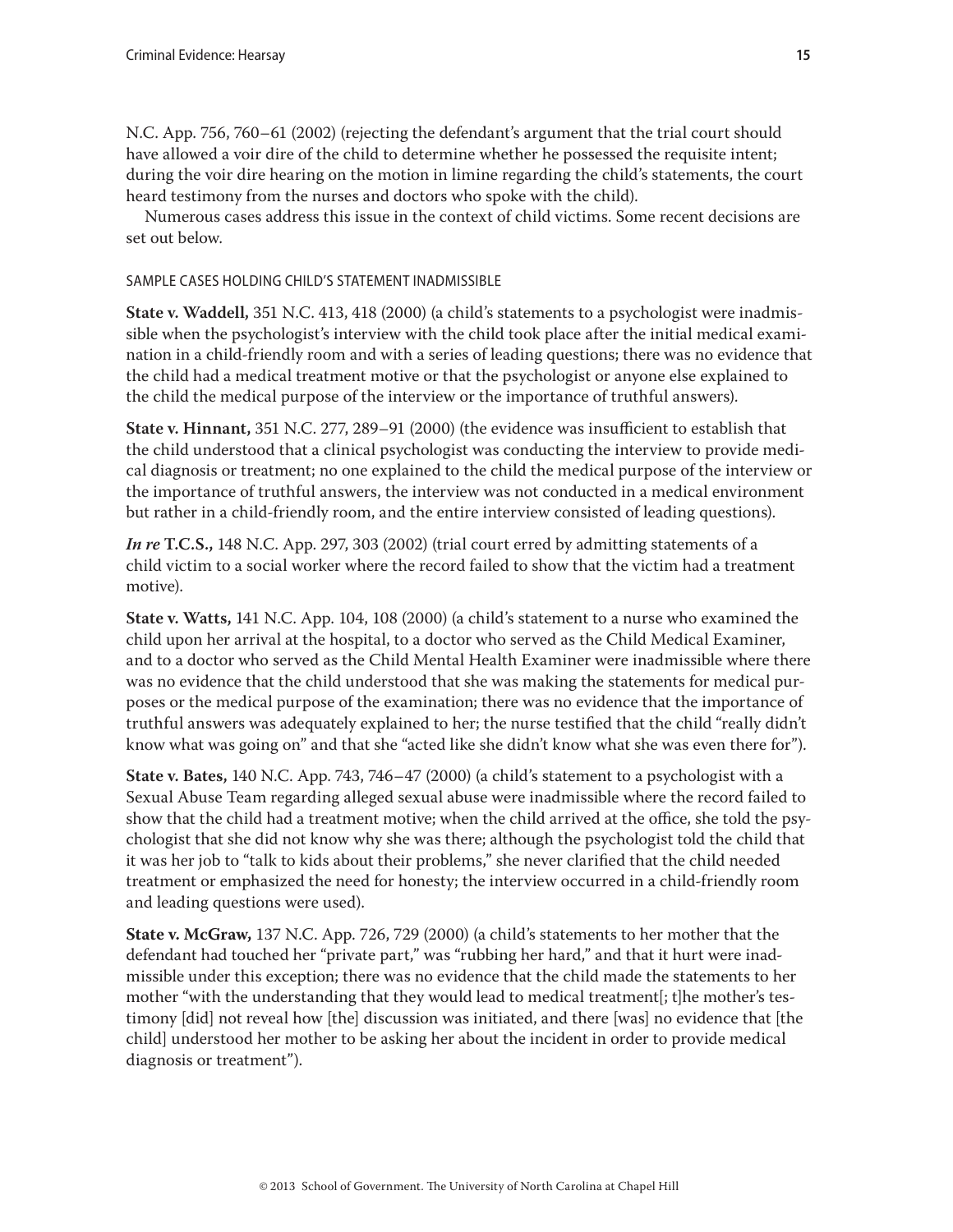## SAMPLE CASES HOLDING CHILD'S STATEMENTS ADMISSIBLE

**State v. Burgess,** 181 N.C. App. 27, 34–35 (2007) (statements made to pediatric nurses at a Children's Advocacy Center prior to examination by a doctor were properly admitted where a nurse explained to the child that the purpose of the child's visit to the Children's Center was a checkup with the doctor; the court found the case indistinguishable from *Lewis* and *Isenberg* (below)).

**State v. Lewis,** 172 N.C. App. 97, 104–05 (2005) (children's statements to nurses at a Children's Advocacy Center fell within the exception where "the children were old enough to understand [that] the interviews had a medical purpose, and they indicated as such $[j]$ ... the circumstances surrounding the interviews created an atmosphere of medical significance[,] the interviews took place at a medical center, with a registered nurse, immediately prior to a physical examination[, and a]lthough the interviews took place in a 'child-friendly' room," the trial court properly considered "all objective circumstances of record" surrounding the statements in determining whether the declarants possessed the requisite intent).

*In re* **Mashburn,** 162 N.C. App. 386, 393–95 (2004) (one of the child victim's statements to a nurse during a medical history interview conducted prior to a physical examination was admissible where the importance of telling the truth was explained to the child, the child indicated that she was being interviewed because she had been molested and "discussed her abuse in a clear effort to obtain a diagnosis," and the child's concern about pregnancy "was reasonably related to procuring testing for pregnancy and sexually transmitted diseases"; both victims' statements to a mental health professional qualified under the exception where the mental health professional diagnosed the children with a variety of mental health problems and recommended a course of treatment).

**State v. Thornton,** 158 N.C. App. 645, 650–51 (2003) (a child's statements to a licensed clinical social worker were admissible where the child's medical and psychological evaluations took place at a Center for Child and Family Health that used a team approach for the diagnosis and treatment of sexually abused children; the medical doctor who conducted the child's medical examination and the social worker who conducted the interviews worked in the same building in nearby offices; both the physical examination and the social worker's interview were conducted on the same day; the child was aware that she was in a doctor's office, that the social worker worked with the doctor, and that the social worker's job was to help the child; the social worker explained the importance of being truthful; the social worker asked the child general questions about her home life and non-leading questions about any touching that may have occurred).

**State v. Isenberg,** 148 N.C. App. 29, 36–39 (2001) (a child's statements to a pediatric nurse at a Children's Advocacy Center were admissible when the nurse's interview of the child took place in a hospital pediatric ward with the nurse in a uniform and wearing a nurse's badge; before the interview, the nurse explained to the child that the child would see a doctor for a physical examination, asked the child whether she understood the difference between the truth and a lie, and instructed her to be truthful; the purpose of the interview was to obtain information from the child about her physical condition; the child's statements to an examining medical doctor also were made for purposes of medical diagnosis and treatment when the examination occurred in a medical examination room, the doctor told the child that she would be examined from head to toe, the doctor's examination was similar to any other standard physical examination, and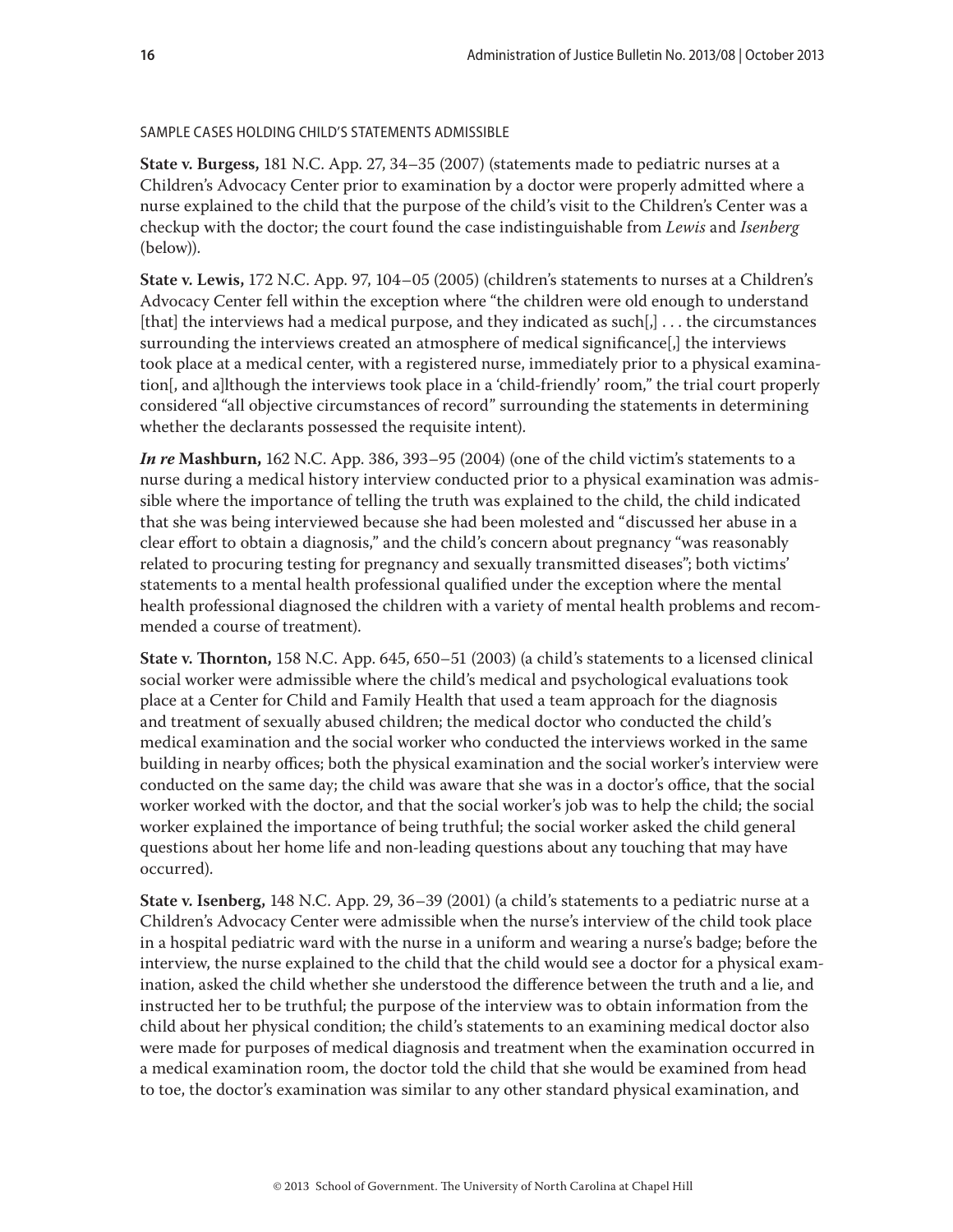<span id="page-16-0"></span>the purpose of the examination was to determine whether the child had been injured, to render treatment, to perform diagnostic studies, and to make appropriate referrals to specialists).

**State v. Stancil,** 146 N.C. App. 234, 242 (2001) (a child victim's statements were admissible where the interviews occurred in the hospital "almost immediately" after the incident; the child had run home and told her father about the assault and the father quickly called the police; "[w]ithin hours and while still emotionally upset," the child was taken to the hospital where she was interviewed by a psychologist with a Child Advocacy Center, a certified sexual assault nurse, and a pediatrician in order to determine a diagnosis; the child indicated that she went to the hospital because the defendant "hurt her privacy"; the child returned to see the pediatrician five days later due to abdominal pain and headaches).

*In re* **Clapp,** 137 N.C. App. 14, 21–22 (2000) (a child's statements to her mother and to a doctor could have been admitted under this exception; immediately after the incident, the child came out of her bedroom "pulling at her crotch [or] . . . panties" and told her mother that the juvenile made her take off her clothes and then licked her privates; that same day, the child's mother took her to a hospital emergency room where the child informed the examining doctor that the juvenile had licked her privates).

#### **b. Reasonably Pertinent to Diagnosis or Treatment**

The rule requires that the statement be "reasonably pertinent to diagnosis or treatment." N.C. R. Evid. 803(4); *see*, *e.g*., State v. Isenberg, 148 N.C. App. 29, 38–39 (2001) (child sexual abuse victim's statements indicating how and where she was touched satisfied this requirement). The courts have explained this requirement, noting that "[i]f the declarant's statements are not pertinent to medical diagnosis, the declarant has no treatment-based motivation to be truthful." State v. Hinnant, 351 N.C. 277, 289 (2000).

Statements made after the declarant received medical treatment typically fail to meet this requirement. *Id*. at 290 (a child's statements to a clinical psychologist were not reasonably pertinent to medical diagnosis or treatment when the psychologist did not meet with the child until approximately two weeks after the child's initial medical examination, which was conducted on the night in question, consisted of an external genital exam, and revealed no signs of trauma); State v. Smith, 315 N.C. 76, 86 (victim's statements to rape task force volunteer made after the victim received an initial diagnosis and treatment were inadmissible); State v. Watts, 141 N.C. App. 104, 108 (2000) (statements to doctors inadmissible when made three months after the child's initial medical examination).

Also, statements as to fault generally fail to satisfy this requirement. State v. Aguallo, 318 N.C. 590, 596–97 (1986) ("in the overall run of cases, statements as to an assailant's identity are seldom pertinent to diagnosis and do not ordinarily promote effective treatment"); State v. Gattis, 166 N.C. App. 1, 9 (2004) (defendant's statement recounting that his injury occurred when a gun was "accidentally discharged" during an argument was inadmissible; noting that "the fact that defendant had suffered a gunshot wound would be pertinent to treatment," but concluding that "the manner in which the bullet wound occurred—such as a gun accidentally discharging during an altercation—was not pertinent to how the wound was treated").

However, the courts have repeatedly held that a child sexual assault victim's identification of the perpetrator is reasonably pertinent to medical diagnosis and treatment. *Aguallo*, 318 N.C. at 597; *Smith*, 315 N.C. at 85; *Isenberg*, 148 N.C. App. at 38-39; State v. Lewis, 172 N.C. App. 97, 105 (2005). As the courts have explained, this identification is pertinent to "continued treatment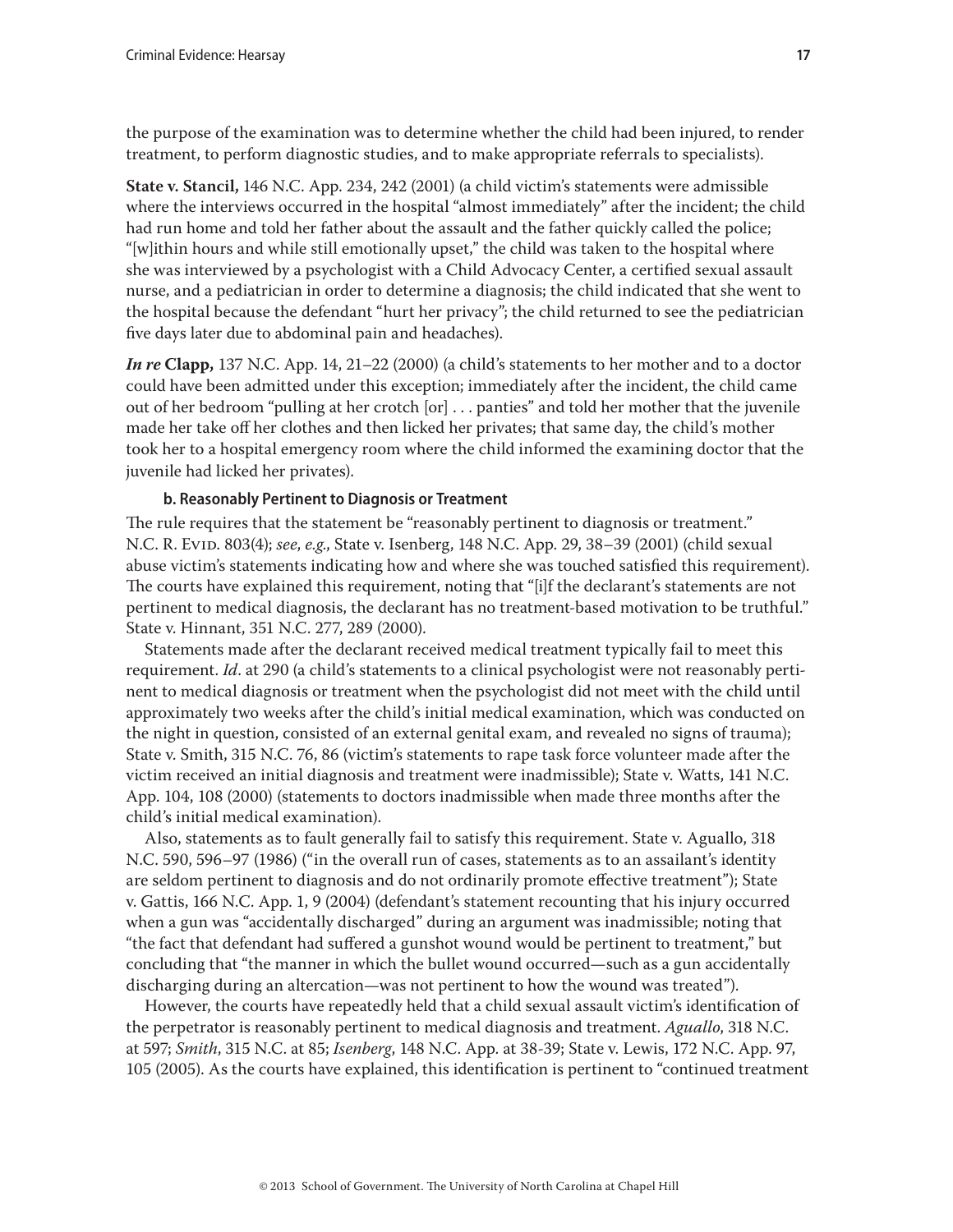<span id="page-17-0"></span>of the possible psychological and emotional problems resulting from" the offense. *Aguallo*, 318 N.C. at 597.

#### **5.** *Recorded Recollection*

Rule 803(5) contains a hearsay exception for "[a] memorandum or record concerning a matter about which a witness once had knowledge but now has insufficient recollection to enable him to testify fully and accurately, shown to have been made or adopted by the witness when the matter was fresh in his memory and to reflect that knowledge correctly." N.C. R. Evid. 803(5).

This hearsay exception sometimes is confused with the technique of present recollection refreshed under Evidence Rule 612. When a witness testifies that he or she cannot remember the matter in question, the proponent may have the witness review a document or item in order to refresh the witness's memory. If reviewing the material sufficiently refreshes the witness's recollection, the witness then testifies to the matter in question and no hearsay issues are presented. That is present recollection refreshed. When, however, the witness's memory cannot be refreshed, the proponent may seek to introduce the contents of a memorandum or record created by the witness as a recorded recollection and in lieu of the witness's trial testimony. *See, e.g*., State v. Spinks, 136 N.C. App. 153, 158 (1999) (State turned to this exception when unable to refresh the witness's recollection). To be admissible as a recorded recollection, the contents of the memorandum or record must satisfy Rule 803(5). *See generally* State v. Harrison, \_\_\_ N.C. App. \_\_\_, 721 S.E.2d 371, 375–76 (2012) (explaining the distinction). The subsections below explore the requirements of this hearsay exception.

#### **a. Memorandum or Record**

By its terms the rule applies to a "memorandum or record." N.C. R. Evip. 803(5). Case law has interpreted the rule to include audio recordings. State v. Wilson, 197 N.C. App. 154, 160 (2009).

## **b. Recollection of Having Made the Statement**

Typically the witness testifies that he or she remembers making the statement at issue. State v. Love, 156 N.C. App. 309, 315 (2003) (witness so testified). And it is often stated that the witness must be able to recall making the statement. State v. Wilson, 197 N.C. App. 154, 160 (2009) (statement inadmissible when witness did not recall making the statement and testified that because of her mental state at the time she was "liable to say anything"). However, this requirement is not applied rigidly. State v. Leggett, 135 N.C. App. 168, 173 (1999) (statement properly admitted where the witness testified that the statement "was in his handwriting and contained his signature, but he could not remember writing it"; the witness "further testified that, although he could not remember writing the statement, what he wrote was true").

#### **c. Insufficient Recollection of Contents**

The rule requires that the witness have "insufficient recollection to enable him to testify fully and accurately" about the matter. N.C. R. Evid. 803(5); State v Harrison,  $\ldots$  N.C. App.  $\ldots$ , 721 S.E.2d. 371, 375 (2012) (stating this requirement); State v. Love, 156 N.C. App. 309, 315 (2003) (statement admissible where witness testified that she no longer had a sufficient recollection as to the matter). Where there is no showing that the witness has an insufficient recollection or where the evidence shows that the witness's memory of the event is clear and complete, the exception does not apply. State v. Cummings, 361 N.C. 438, 475 (2007) (evidence showed that the witness's memory was sufficient); State v. Alston, 161 N.C. App. 367, 371 (2003) (no showing that the defendant had an insufficient memory).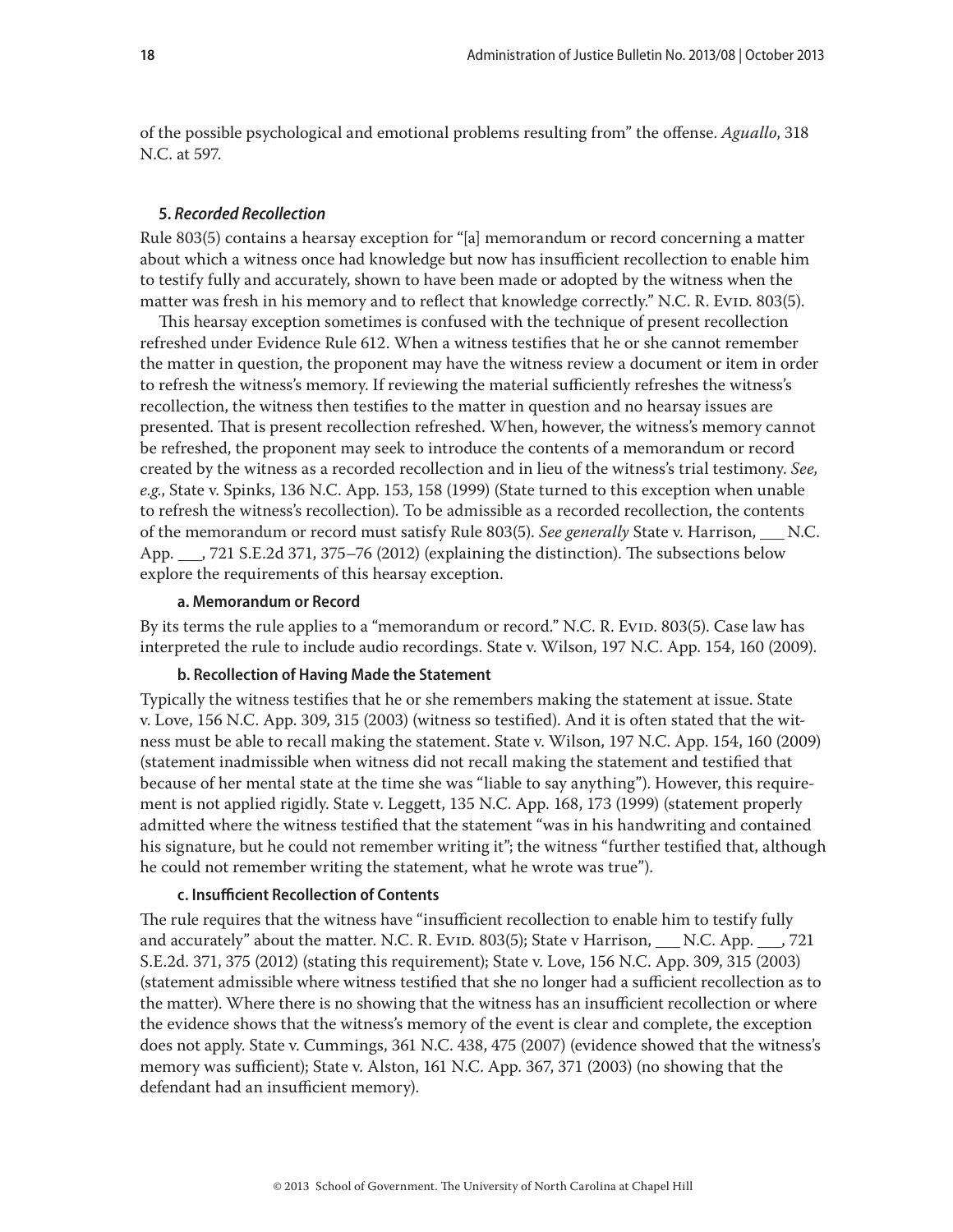## **d. Witness Had Knowledge**

<span id="page-18-0"></span>In order to be admissible under this exception, the document must pertain to matters about which the declarant once had knowledge. N.C. R. Evid. 803(5); see, e.g., State v. Love, 156 N.C. App. 309, 314 (2003).

## **e. Made or Adopted by the Witness at the Time**

The document need not have been made by the witness if it was examined and adopted by the witness. *Compare* State v. Love, 156 N.C. App. 309, 315 (2003) (victim adopted the statement), *with* State v. Spinks, 136 N.C. App. 153, 159 (1999) (this requirement was not satisfied when the witness testified that she signed the statement without having read it). If the statement was prepared by someone else, it need not have been signed by the witness for it to have been adopted. *Love*, 156 N.C. App. at 315 n.1 (victim's recorded recollection given to police was admissible even though it was an unsigned computer printout).

## **f. Made When Memory Was Fresh**

The memorandum or record must have been made or adopted when the matter was fresh in the witness's memory. N.C. R. Evid. 803(5). There are no bright-line rules as to the timing of the memorandum or report's creation; the matter need only have been fresh in the witness's memory when created. *See* State v. Nickerson, 320 N.C. 603, 607 (1987) (witness's testimony established that the statement was adopted when the matter was fresh in the witness's memory); State v. Love, 156 N.C. App. 309, 315 (2003) (statement admissible when witness testified that she made the statement when the events of the night were "fresh in her mind"); *see generally* 2 McCormick at 421 (inquiry is not how much time has passed but whether the matter was fresh in the witness's mind when the record was created).

## **g. Accurate**

The rule also requires that the memorandum or record correctly reflect the witness's knowledge at the time. N.C. R. Evid. 803(5). Simply put, the record must be accurate. Thus, in one case, a statement was held to be inadmissible when the witness testified that because of her mental state at the time she was "liable to say anything." State v. Wilson, 197 N.C. App. 154, 160 (2009); *see also* State v. Hollingsworth, 78 N.C. App. 578, 581 (1985) (statement inadmissible when witness testified that the letter did not correctly reflect her knowledge of the events and that the "whole letter [was] a lie"). Accuracy typically is established by the witness's testimony that he or she remembers recording the facts correctly or that he or she had a habit of recording such matters correctly and checking them. 2 McCormick at 424.

## **h. Trial Practice**

If admitted, the memorandum or record may be read into evidence but may not be received as an exhibit unless offered by an adverse party. N.C. R. Evid. 803(5). The rationale behind this provision is to "prevent a jury from giving too much weight to a written statement that cannot be effectively cross-examined." State v. Spinks, 136 N.C. App. 153, 159 (1999) (citation omitted).

## **6.** *Records of Regularly Conducted Business Activity*

Rule 803(6) contains a hearsay exception for

a memorandum, report, record, or data compilation, in any form, of acts, events, conditions, opinions, or diagnoses, made at or near the time by, or from information transmitted by, a person with knowledge, if kept in the course of a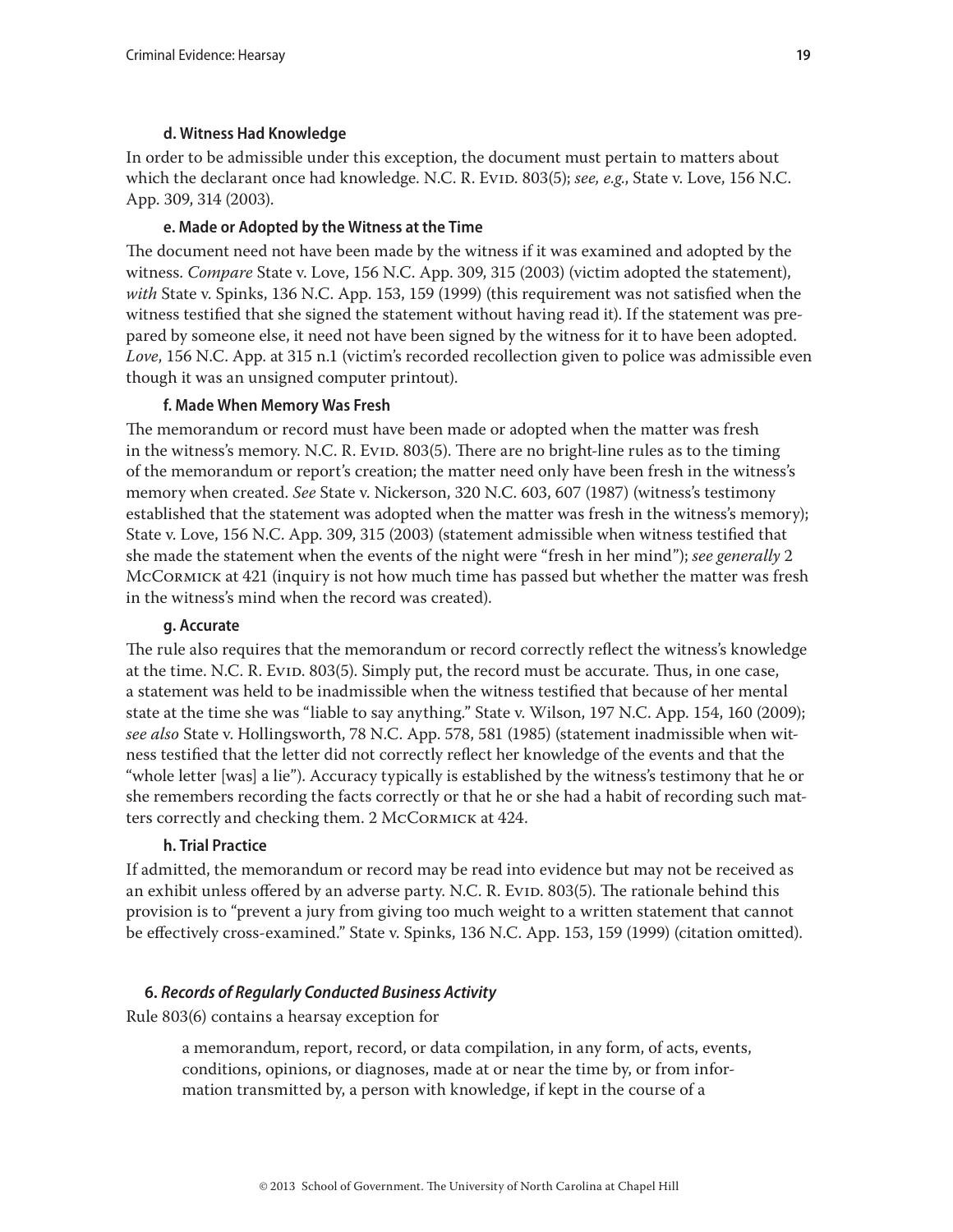<span id="page-19-0"></span>regularly conducted business activity, and if it was the regular practice of that business activity to make the memorandum, report, record, or data compilation, all shown by the testimony of the custodian or other qualified witness, unless the source of information or the method or circumstances of preparation indicate lack of trustworthiness.

The subsections that follow explore this exception. N.C. R. Evid. 803(6).

#### **a. Covered Records**

By its terms, the rule applies to "a memorandum, report, record, or data compilation, in any form, of acts, events, conditions, opinions, or diagnoses." N.C. R. Evid. 803(6).

## **b. Made At or Near Time of the Event, Etc.**

The rule requires that the record be made "at or near the time" of occurrence. N.C. R. Evid. 803(6). If the records themselves show that they were made at or near the time of the transaction in question, they are self-authenticating as to this foundational element. State v. Frierson, 153 N.C. App. 242, 247–48 (2002) (stating this rule and applying it with respect to a restaurant's deposit slips and validation reports); *see also* State v. Rupe, 109 N.C. App. 601, 610–11 (1993) (reservation deposit receipts, copies of checks, and receipts for public offering statements were admissible where the documents themselves were dated). When the records are not dated, witness testimony can provide the required foundation. *See, e.g*., State v. Tyler, 346 N.C. 187, 204–05 (1997) (medical records satisfied this requirement when a nurse testified that the records were created during the victim's stay at the hospital and were kept contemporaneously with the victim's care).

#### **c. Knowledge**

The record must have been made by or from information transmitted by "a person with knowledge" of the event, etc. N.C. R. Evid. 803(6); *see, e.g.*, State v. Scott, 343 N.C. 313, 333–34 (1996) (a domestic violence shelter's intake form fell within this exception even though the form was completed by the victim; the victim completed the form at a shelter employee's direction, preparation of such forms was a regular practice of the shelter, and the employee observed the victim complete the form); *see also* State v. Marshall, 94 N.C. App. 20, 34 (1989) (relevant information on a pretrial release record was completed by the defendant).

#### **d. Made in the Regular Course of Business**

The rule requires that the record be made in the course of a regularly conducted business activity, N.C. R. Evid. 803(6), such as a receipt given by a merchant to a purchaser at the time of sale. State v. Ligon, 332 N.C. 224, 232–34 (1992) (a sales ticket for the purchase of ammunition was made in the regular course of business). Also covered are forms completed in connection with a business transaction, State v. Holden, 321 N.C. 125, 143 (1987) (a federal firearms form filled out at the time of sale), company bank deposit slips, State v. Frierson, 153 N.C. App. 242, 247–48 (2002), bank statements, *id*., and information required to be logged by company employees, State v. Hewson, 182 N.C. App. 196, 208 (2007) (pass on information records by private security guards).

The exception is not limited to records that are created by what we typically think of as private businesses. The rule provides that the term "business" includes business, institution, association, profession, occupation, and calling of every kind, whether or not conducted for profit. N.C. R. Evid. 803(6). It thus has been held to cover a domestic violence shelter's records, State v. Scott, 343 N.C. 313, 333–34 (1996), and hospital records, State v. Tyler, 346 N.C. 187,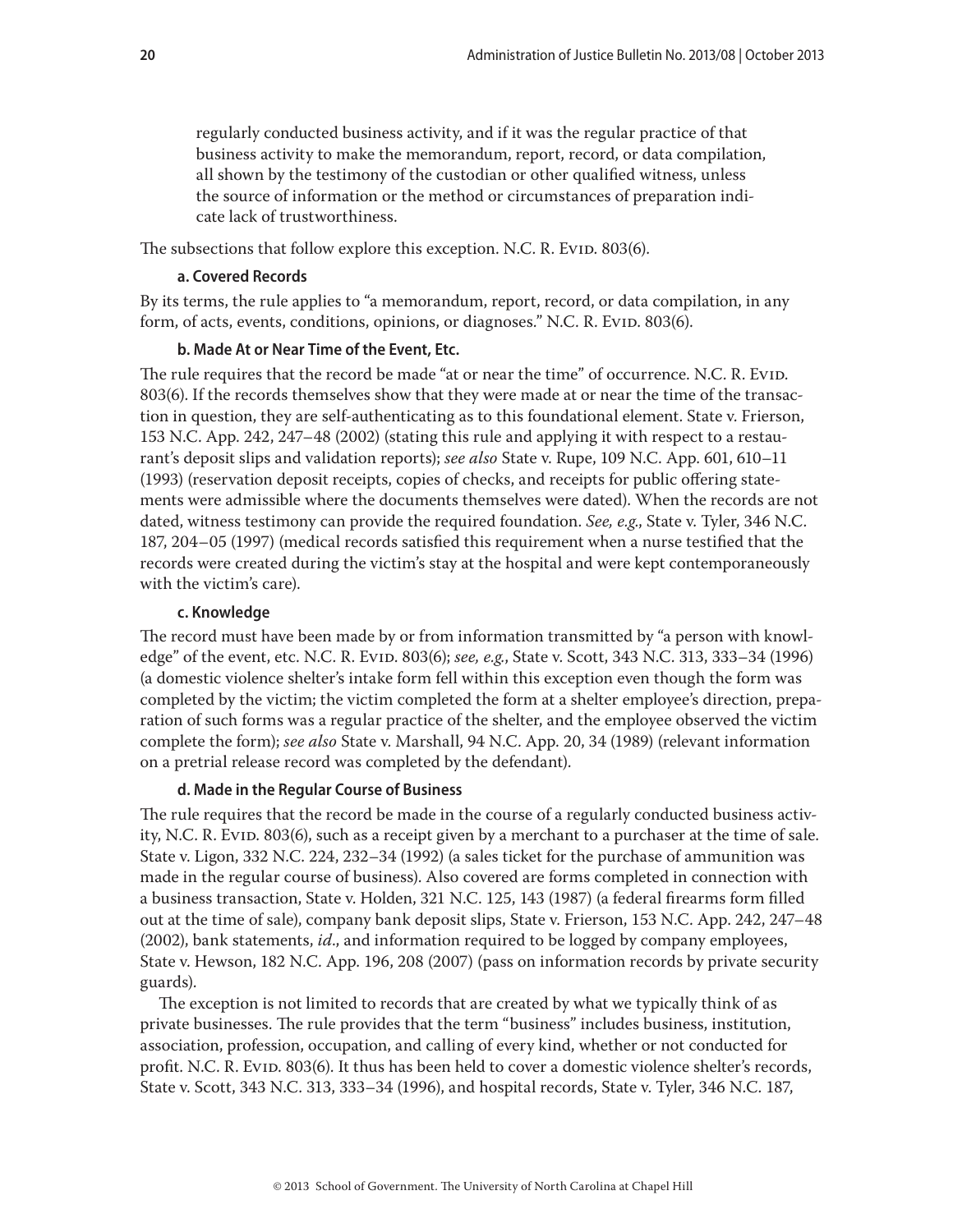<span id="page-20-0"></span>204–05 (1997); State v. Smith, 157 N.C. App. 493, 496 (2003). Although a leading treatise on North Carolina evidence suggests that Rule 803(6) does not cover government records, 2 Brandis & Broun at 886, case law suggests otherwise. *See, e.g.,* State v. Sneed, 210 N.C. App. 622, 629 (2011) (NCIC database information indicating that a gun was stolen); State v. Hewson, 182 N.C. App. 196, 207–08 (2007) (911 event report detailing the timeline of the victim's 911 call and an officer's responses); State v. Wise, 178 N.C. App. 154, 160 (2006) ("notice of pending registration" and "sex offender registration worksheet"); *see also* State v. Windley, 173 N.C. App. 187, 193 (2005) (fingerprint card contained in AFIS database).

#### **e. Lack of Trustworthiness**

The exception does not apply if "the source of information or the method or circumstances of preparation indicate lack of trustworthiness." N.C. R. Evid. 803(6). This may be an issue when there is doubt as to the source of the information. State v. Galloway, 145 N.C. App. 555, 565–67 (2001) (trial court did not abuse its discretion by refusing to admit a doctor's discharge summary statements where the doctor could not recall the source of the information he relied upon when preparing the statements and suggested that the information was "probably culled" from various records and statements of defendant's mother; the trial court did not err by refusing to admit medical records prepared by a second doctor where the records contained "several inconsistencies, such as names, dates of birth, medical record numbers, and symptoms" and the second doctor was not present to clarify the inconsistencies); State v. Agudelo, 89 N.C. App. 640, 645 (motel telephone records produced by a telephone company machine were untrustworthy; the accuracy of the machine had not been verified and the motel employee who testified had "no idea when the machine was last checked for maintenance"), *overruled on other grounds by* State v. Barnes, 324 N.C. 539 (1989); State v. Brewington, 80 N.C. App. 42, 51–52 (1986) (error to admit telephone company records indicating that pay phones in the area had placed collect calls to the defendant's phone number; the accuracy of the phone company's records of which particular pay phones made the calls depends entirely on the trustworthiness of the unknown caller who provides the number from which he is calling to the operator). Records prepared in advance of litigation will often, but not always, be deemed untrustworthy. 2 McCormick at 440–41.

## **f. "Custodian" or Other "Qualified Witness"**

The foundational requirements must be "shown by the testimony of the custodian or other qualified witness." N.C. R. Evid. 803(6). The custodian can be the person who maintains records for the entity or a person who has custody of the document; the custodian need not have been involved in the record's creation. *See, e.g.*, State v. Woods, 126 N.C. App. 581, 589–90 (1997) (foundation properly established for hospital records by records custodian who was not involved in their creation); State v. Wise, 178 N.C. App. 154, 158 (2006) (various sex offender registration documents were properly authenticated by a deputy sheriff who was the custodian for the defendant's file; no evidence suggested that he prepared the documents); State v. Marshall, 94 N.C. App. 20, 34 (1989) (a pretrial release officer who was not the records custodian for the entire pretrial release office properly authenticated a pretrial release form where she had custody and control over the defendant's file).

In addition to a records custodian, the rule allows for the foundational requirements to be satisfied by some "other qualified person." This can include, for example, the business owner, State v. Holden, 321 N.C. 125, 143 (1987) (owner of shop where the gun was purchased authenticated a federal firearms form filled out by the defendant and the salesman), or someone who works at the entity that produced the records. *See, e.g.*, State v. Tyler, 346 N.C. 187, 204–05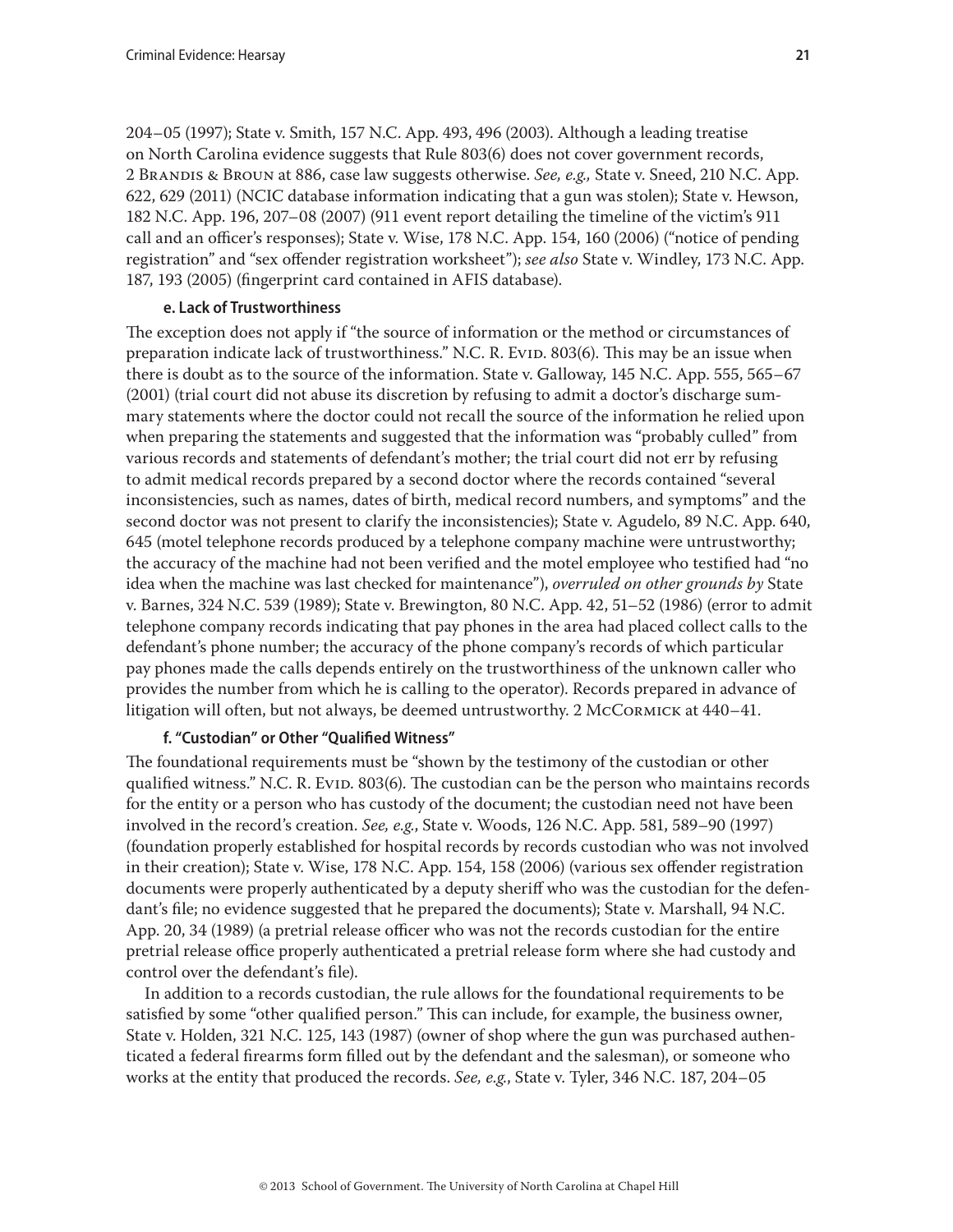(1997) (proper foundation was laid for hospital records by nurse who worked in the relevant trauma unit and was familiar with the records); State v. Rupe, 109 N.C. App. 601, 610–11 (1993) (testimony by a salesman who created six of the seven documents at issue properly established the foundation for admission for all of the records); State v. Mebane, 106 N.C. App. 516, 530 (1992) (foundation for admission of an individual's work time card was properly established by the company's director of manufacturing, who was "familiar with the timecard records and procedures in recording the time that employees work").

In both cases it appears that authentication is a relatively simple matter and that the "authenticating witness need only be familiar with the business' filing system, have taken the record from the right file, and recognize the exhibit as having come from the file." ROBERT P. Mosteller et al., North Carolina Evidentiary Foundations § 5-13 (2nd ed. 2009) (hereinafter EVIDENTIARY FOUNDATIONS).

At least one North Carolina case suggests that a person who is neither a records custodian nor affiliated with the entity that created the document can be a "qualified witness." State v. Sneed, 210 N.C. App. 622, 630–31 (2011) (no plain error when the trial court held that foundation was properly laid for printouts from the National Crime Information Center database indicating that a gun in the defendant's possession had been reported stolen by a detective who was not involved with entering items into the database but rather used it in his regular course of business). Note, however, that *Sneed* was a plain error case. Note also that other authority requires a tighter nexus between the witness and the entity that created the document. *See, e.g.*, United States v. Porter, 821 F.2d 968, 977 (4th Cir. 1987) (error to allow company's security officer to lay foundation for company employment records; officer was not the custodian of the records, did not work in the personnel department where such records were made, and did not know the record keeping requirements of the company). Finally, an attenuated link between the witness and the records may suggest a lack of trustworthiness. See Section II.B.6.e above (explaining that records are inadmissible under this exception when circumstances indicate a lack of trustworthiness). On the other hand, other decisions are in accord with *Sneed*. *See, e.g.*, Saks Int'l, Inc. v. M/V Exp. Champion, 817 F.2d 1011, 1013 (2d Cir. 1987) (civil case stating: "Documents may properly be admitted under this Rule . . . even though they are the records of a business entity other than one of the parties, and even though the foundation for their receipt is laid by a witness who is not an employee of the entity that owns and prepared them." (citations omitted)).

Under G.S. 8-44.1 and N.C. R. Civ. P. 45, which applies in criminal cases, G.S. 15A-802; G.S. 8-61, the foundation for certain hospital medical records may be made by affidavit by the records custodian; the custodian's personal appearance is not required. Specifically, the rule provides that

[W]here the subpoena commands . . . any custodian of hospital medical records, as defined in G.S. 8-44.1, to appear for the sole purpose of producing certain records in the custodian's custody, the custodian subpoenaed may, in lieu of personal appearance, tender to the court in which the action is pending by registered or certified mail or by personal delivery, on or before the time specified in the subpoena, certified copies of the records requested together with a copy of the subpoena and an affidavit by the custodian testifying that the copies are true and correct copies and that the records were made and kept in the regular course of business, or if no such records are in the custodian's custody, an affidavit to that effect.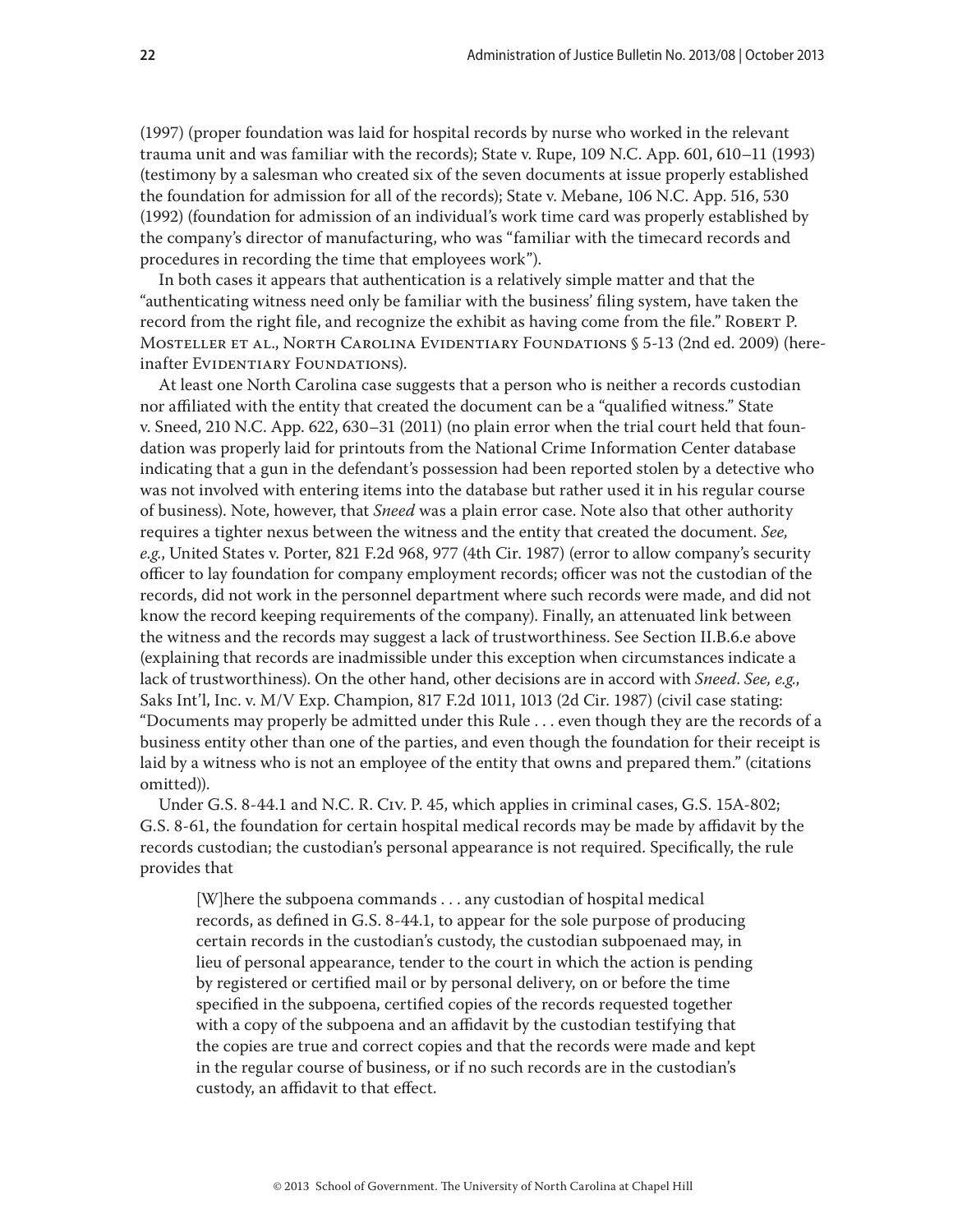<span id="page-22-0"></span>N.C. R. Civ. P. 45(c)(2). Rule 45 continues: "Any original or certified copy of records or an affidavit delivered according to the provisions of this subdivision, unless otherwise objectionable, shall be admissible in any action or proceeding without further certification or authentication." N.C. R. Civ. P. 45(c)(2); s*ee, e.g.*, State v. Woods, 126 N.C. App. 581, 589 (1997) (the State offered the challenged medical records by presenting written affidavits/certifications from the custodian of the records).

## **7.** *Public Records and Reports*

Rule 803(8) provides a hearsay exception for records, reports, statements, or data compilations, in any form, of public offices or agencies, setting forth

- (A) the activities of the office or agency,
- (B) matters observed pursuant to duty imposed by law as to which matters there was a duty to report, excluding, however, in criminal cases matters observed by police officers and other law-enforcement personnel, or
- (C) in civil actions and proceedings and against the State in criminal cases, factual findings resulting from an investigation made pursuant to authority granted by law.

The exception applies "unless the sources of information or other circumstances indicate lack of trustworthiness." N.C. R. Evid. 803(8).

## **a. Covered Records and Reports**

The rule refers to "[r]ecords, reports, statements, or data compilations, in any form." N.C. R. Evid. 803(8)(A). One treatise states that it does not apply to oral statements, private memos by an officer, or informal notes and minutes when a more formal record is contemplated and available. 2 Brandis & Broun at 896.

## **b. Activities of the Office or Agency**

The rule covers records, etc., setting forth "the activities of the office or agency." N.C. R. Evid. 803(8). Examples include

- records of a county tax department, State v. Oxendine, 112 N.C. App. 731, 738 (1993); and
- a magistrate's civil driver's license revocation order, State v. Woody, 102 N.C. App. 576, 578 (1991).

## **c. Pursuant to Duty Imposed by Law**

The rule covers records, etc., setting forth "matters observed pursuant to duty imposed by law as to which matters there was a duty to report." N.C. R. Evid. 803(8)(B). This would include, for example, a medical examiner's investigation and autopsy report, *In re* J.S.B., 183 N.C. App. 192, 197–98 (2007), and reports by SBI analysts. State v. Acklin, 317 N.C. 677, 682 (1986). By contrast, one case held that a city manager's report of the police department's handling of a murder case was not the result of authority granted by law. State v. Hunt, 339 N.C. 622, 654 (1994).

In criminal cases, the rule excludes "matters observed by police officers and other law-enforcement personnel," N.C. R. Evid. 803(8)(B), such as officers' observations during investigations. State v. McLean, 205 N.C. App. 247, 250 (2010) (explaining that the rule is intended to prevent the prosecution from proving its case by simply offering into evidence "officers' reports of their contemporaneous observations of crime"). Thus, the notes of a non-testifying, undercover officer summarizing alleged drug transactions with the defendant are inadmissible under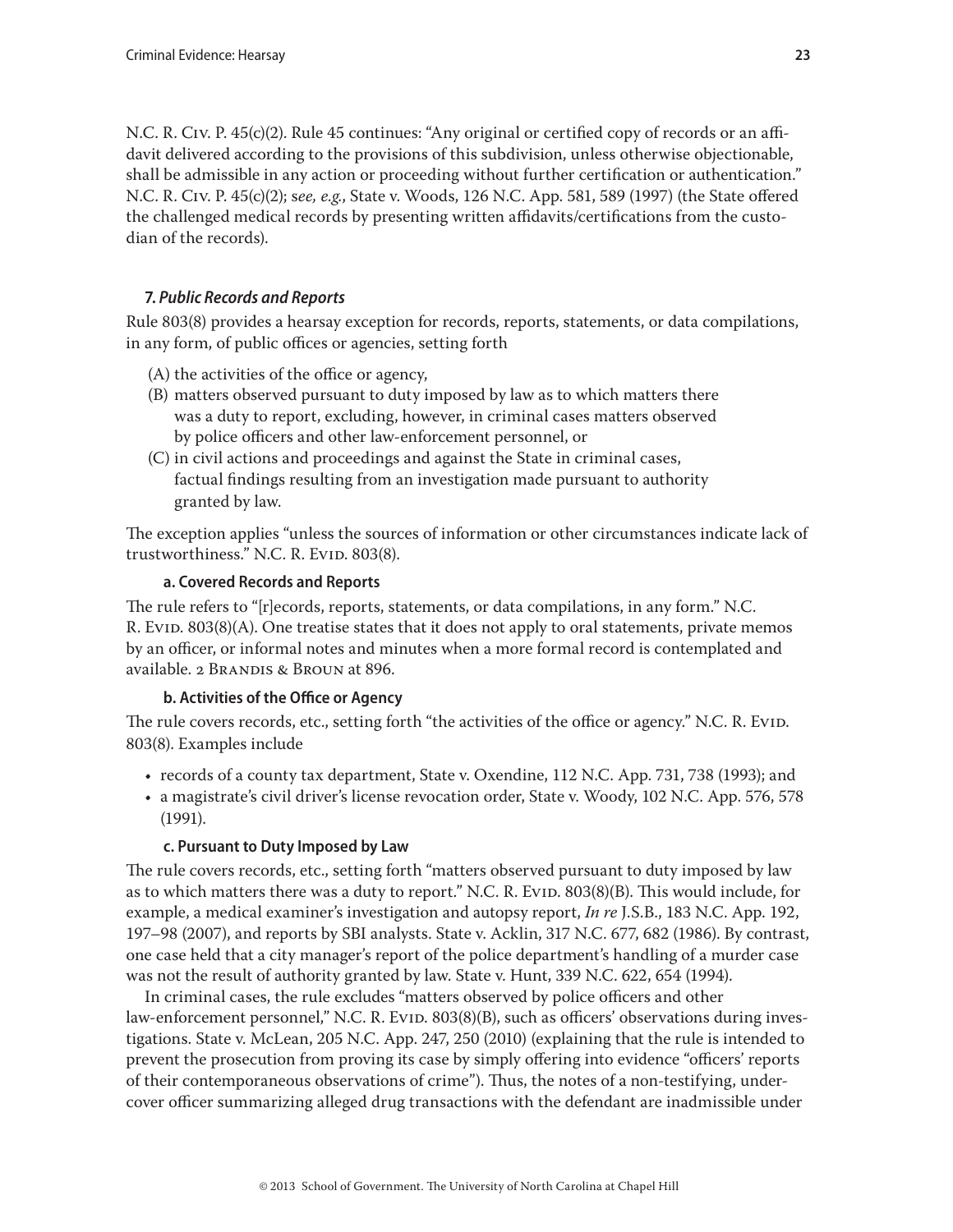<span id="page-23-0"></span>this exception. State v. Harper, 96 N.C. App. 36, 40 (1989). Also inadmissible is a defendant's exculpatory statement to an officer that is contained in the officer's report. State v. Maness, 321 N.C. 454, 459. However, this provision does not exclude records of routine, ministerial matters made by law enforcement in a non-adversarial setting, such as booking records. *See, e.g.*, *McLean*, 205 N.C. App. at 250–51.

#### **d. Findings from an Investigation**

The rule covers records, etc., setting forth "factual findings resulting from an investigation made pursuant to authority granted by law." N.C. R. Evid.  $803(8)(C)$ .

The term "factual findings" does not preclude admission of reports containing conclusions or opinions. Official Commentary to N.C. R. Evid. 803; *see also In re* J.S.B., 183 N.C. App. 192, 196–98 (2007) (the fact that a medical examiner's investigation and autopsy report contained the medical examiner's opinion as to cause of death in addition to objective observations of the victim's physical injuries did not preclude admissibility).

#### **e. Lack of Trustworthiness**

Public records and reports are admissible under this exception "unless the sources of information or other circumstances indicate lack of trustworthiness." N.C. R. Evip. 803(8); *see* Official Commentary to N.C. R. Evip. 803 (this provision applies to all three parts of the rule).

Determining whether information or circumstances indicate a lack of trustworthiness requires a consideration of the totality of the circumstances that "surround the making of the statement and that render the declarant particularly worthy of belief." State v. Little, 191 N.C. App. 655, 666 (2008) (citation omitted). *Compare id*. (excluding on this basis a statement by non-testifying witness contained in an SBI agent's crime scene report), *with* State v. Acklin, 317 N.C. 677, 682 (1986) (impartiality of SBI agents who created reports and ability to cross-examine witnesses assured trustworthiness), *and* State v. Watson, 179 N.C. App. 228, 245 (2006) (admitting prison records under this exception after finding that the circumstances did not indicate a lack of trustworthiness).

#### **f. Authentication**

All that is required to authenticate a public record is evidence that the record, etc., "is from the public office where items of this nature are kept." State v. Oxendine, 112 N.C. App. 731, 738  $(1993)$  (quoting N.C. R. Evid. 901(b)(7)). For original public records or documents, this is typically done with testimony by the custodian that it "is a part of the records or files of the custodian's office." *Id*.; *see also* 2 Brandis & Broun at 900.

N.C. R. Civ. P. 45(c)(2), which applies in criminal cases, G.S. 15A-801, allows custodians of public records to submit certified copies of records and affidavits in response to subpoenas. Specifically, the rule provides:

Where the subpoena commands any custodian of public records . . . to appear for the sole purpose of producing certain records in the custodian's custody, the custodian subpoenaed may, in lieu of personal appearance, tender to the court in which the action is pending by registered or certified mail or by personal delivery, on or before the time specified in the subpoena, certified copies of the records requested together with a copy of the subpoena and an affidavit by the custodian testifying that the copies are true and correct copies and that the records were made and kept in the regular course of business, or if no such records are in the custodian's custody, an affidavit to that effect.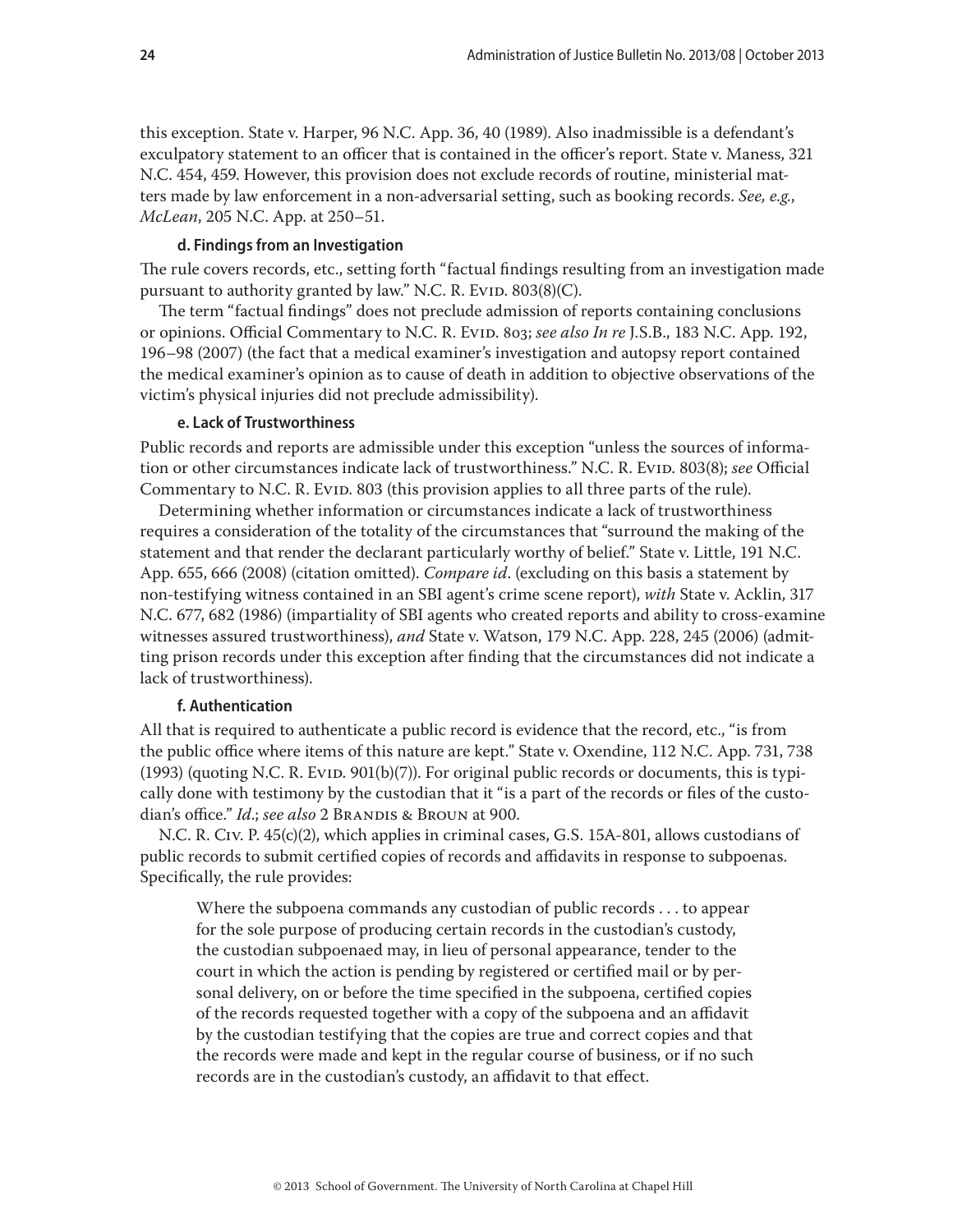<span id="page-24-0"></span>The rule continues: "Any original or certified copy of records or an affidavit delivered according to the provisions of this subdivision, unless otherwise objectionable, shall be admissible in any action or proceeding without further certification or authentication." N.C. R. Civ. P.  $45(c)(2)$ .

## **g. Relation to Other Rules**

The Official Commentary to Rule 803 states that public records and reports that are not admissible under the Rule 803(8) exception are not admissible as business records under Rule 803(6). Official Commentary to N.C. R. Evid. 803. Whether this is in fact the law in North Carolina is not clear. *See* State v. Forte, 360 N.C. 427, 436 n.1 (2006) (assuming without deciding that this Commentary reflects the intent of the General Assembly). *But see* State v. Wise, 178 N.C. App. 154, 160 (2006) (not mentioning this commentary but stating: "there is no merit in defendant's argument that Rule 803(6) is limited by Rule 803(8)"); State v. Lyles, 172 N.C. App. 323, 325 n.1 (2005) (citing a now discredited North Carolina Supreme Court case for the proposition that Rule 803(8) does not restrict Rule 803(6)).

The Rule 803(9) exception for records of vital statistics overlaps, to some degree, with the public records hearsay exception.

## **8.** *Market Reports and Commercial Publications*

Rule 803(17) provides a hearsay exception for "[m]arket quotations, tabulations, lists, directories, or other published compilations, generally used and relied upon by the public or by persons in particular occupations." This exception arises only infrequently in criminal cases. When it does arise, it typically is with respect to valuing stolen goods. State v. Dallas, 205 N.C. App. 216, 220–21 (2010) (holding that the *Kelley Blue Book* and the NADA pricing guide fall within this exception).

## **9.** *Learned Treatises*

Rule 803(18) provides a hearsay exception for learned treatises. It provides that

[t]o the extent called to the attention of an expert witness upon cross-examination or relied upon by him in direct examination, statements contained in published treatises, periodicals, or pamphlets on a subject of history, medicine, or other science or art, established as a reliable authority by the testimony or admission of the witness or by other expert testimony or by judicial notice [fall within an exception to the hearsay rule].

The rule further provides that "[i]f admitted, the statements may be read into evidence but may not be received as exhibits." N.C. R. Evid. 803(18).

This exception rarely arises in criminal cases. When it does, it typically is in connection to medical literature, *compare* State v. Oliver, 85 N.C. App. 1, 13–14 (1987) (literature regarding sexual abuse mentioned by the State's clinical psychologist expert fell within this exception), *with* State v. Lovin, 339 N.C. 695, 713–14 (1995) (referenced article was not a learned treatise), although the rule clearly has broader application.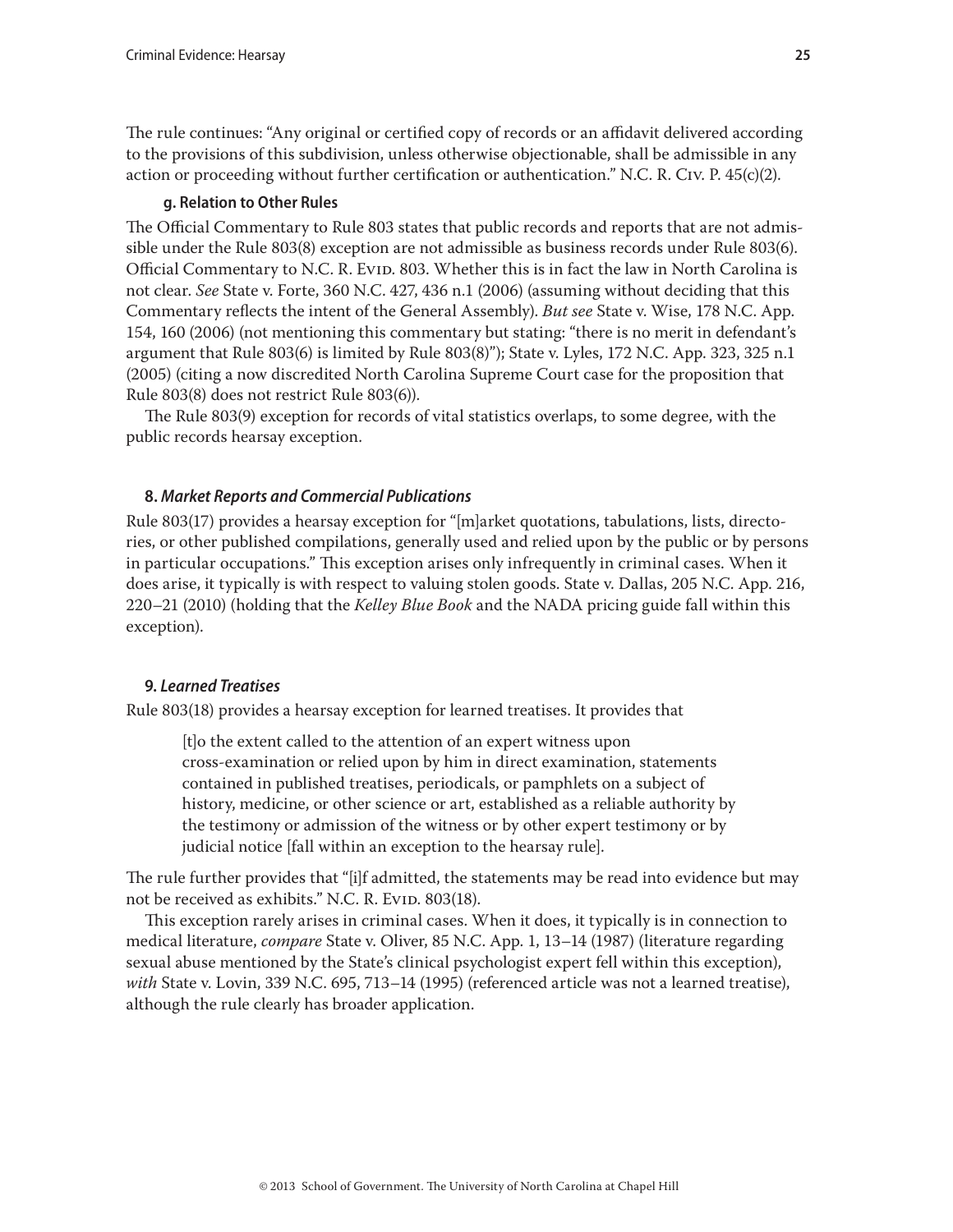#### <span id="page-25-0"></span>**10.** *Reputation as to Character*

Rule 803(21) creates a hearsay exception for "[r]eputation of a person's character among his associates or in the community." N.C. R. Evid. 803(21). For a discussion of the admissibility of character evidence, including evidence of reputation, see Jessica Smith, NC Superior Court Judges' Benchbook (UNC School of Government, 2013), under "Evidence," "Character Evidence," [http://benchbook.sog.unc.edu/.](http://benchbook.sog.unc.edu/)

#### **11.** *Residual Exception*

Even if an out-of-court statement does not fall within a specific hearsay exception, it still may be admissible under the residual exceptions to the hearsay rule. The rules contain two identical residual hearsay exceptions (sometimes called "catchall" exceptions). The first exception is in Rule 803(24), for which availability is immaterial; the second is in Rule 804(b)(5), which requires unavailability. The requirements for the two exceptions are virtually identical, except that decisions have "noted that the inquiry into the trustworthiness and probative value of the declaration is less strenuous when the declarant is unavailable." 2 BRANDIS & BROUN at 937. The explanation for a less strenuous examination when the declarant is unavailable is that his or her unavailability makes the need for the testimony more acute. *See id.* at n.759. The residual exceptions provide:

A statement not specifically covered by any of the foregoing exceptions but having equivalent circumstantial guarantees of trustworthiness, if the court determines that (A) the statement is offered as evidence of a material fact; (B) the statement is more probative on the point for which it is offered than any other evidence which the proponent can procure through reasonable efforts; (C) the general purposes of these rules and the interests of justice will best be served by admission of the statement into evidence. However, a statement may not be admitted under this exception unless the proponent of it gives written notice stating his intention to offer the statement and the particulars of it, including the name and address of the declarant, to the adverse party sufficiently in advance offering the statement to provide the adverse party with a fair opportunity to prepare to meet the statement.

N.C. R. Evid. 803(24); 804(b)(5).

#### **a. Six-Step Analysis**

Before admitting proffered hearsay evidence pursuant to the residual exceptions, the trial judge must determine that

- (1) proper written notice was given to the adverse party;
- (2) the hearsay statement is not specifically covered by any other hearsay exception;
- (3) the proffered statement possesses circumstantial guarantees of trustworthiness;
- (4) the proffered evidence is offered as evidence of a material fact;
- (5) the proffered evidence is more probative on the point for which it is offered than any other evidence which the proponent can procure through reasonable efforts; and
- (6) the proffered evidence will best serve the general purposes of the rules of evidence and the interests of justice.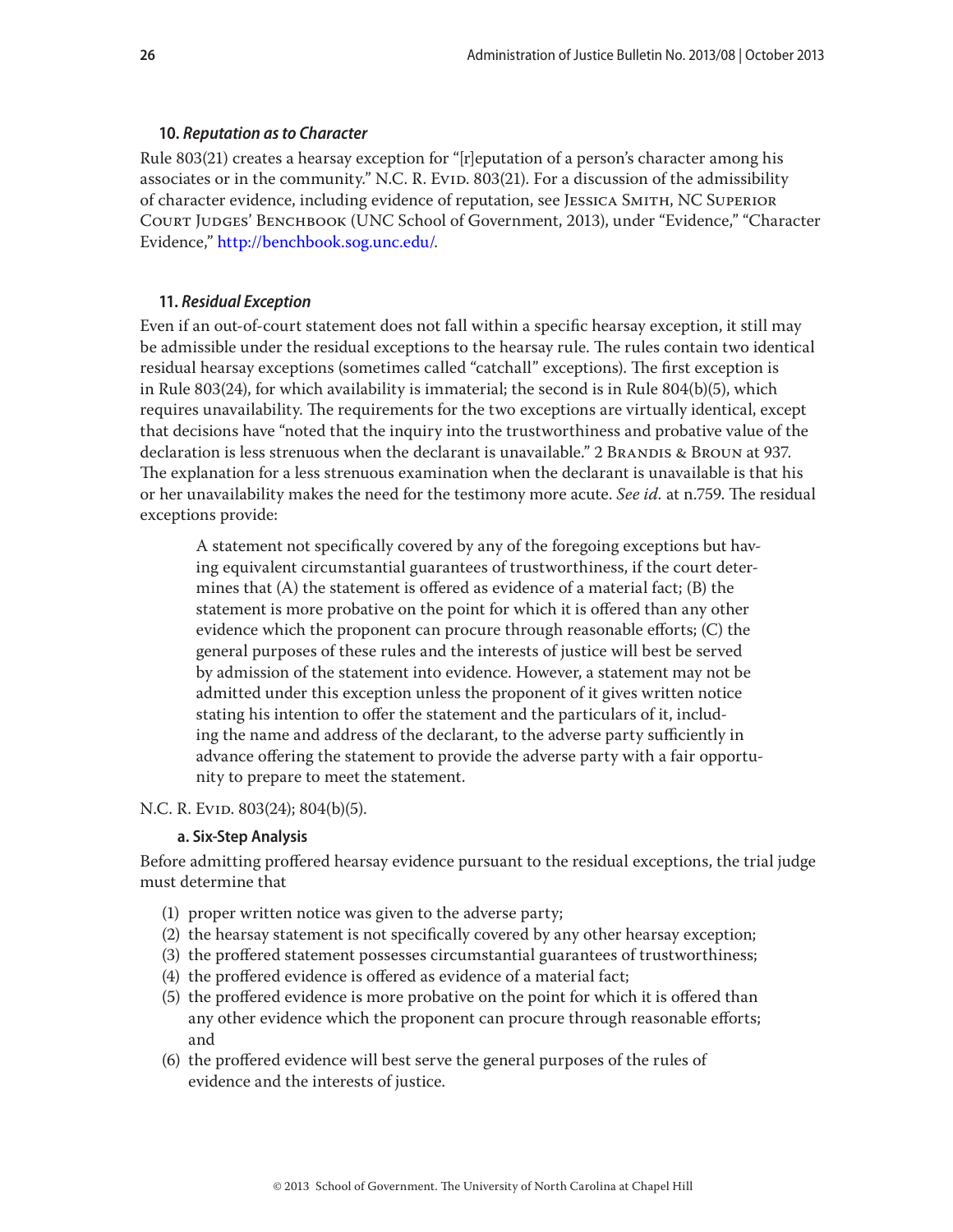<span id="page-26-0"></span>State v. Triplett, 316 N.C. 1, 7–9 (1986) (adopting the six-part test for the Rule 804(b)(5) residual exception); State v. Smith, 315 N.C. 76, 92–96 (1985) (adopting the six-part test for the Rule 803(24) residual exception).

The required findings and conclusions that the trial court must make as to these factors are set forth below. Failure to adhere to these requirements is error. *Smith*, 315 N.C. at 97.

## **b. Notice**

A statement may not be admitted under this exception unless the proponent gives written notice stating his or her intention to offer the statement as well as its particulars, "including the name and address of the declarant, to the adverse party sufficiently in advance of offering the statement to provide the adverse party with a fair opportunity to prepare to meet the statement." N.C. R. Evid. 803(24). The notice requirement does not set a fixed amount of time for the notice and is construed flexibly. State v. Triplett, 316 N.C. 1, 12–13 (1986) (requirement was satisfied although written notice was not given until the day of trial where the prosecutor informed the defense three weeks earlier of its intent to introduce the statements); State v. Fowler, 353 N.C. 599, 611 (2001) (written notice provided one month before the pretrial hearing was adequate even though the State did not provide the declarant's address in India; the State filed an amended notice with the declarant's telephone number in India and indicated that he was living at an unknown address). "The central inquiry is whether the notice gives the opposing party a fair opportunity to meet the evidence." State v. King, 353 N.C. 457, 480 (2001) (citation omitted). *Compare* State v. Anthony, 354 N.C. 372, 390 (2001) (notice adequate when given after jury selection but five days before opening statements began), *King*, 353 N.C. at 480 (2001) (notice was adequate where the State gave notice of its intent to introduce the statements several days before the pretrial hearing on the admissibility of the statements and provided the actual statements on the day of the hearing; the trial court deferred its final ruling until the defense had an opportunity to review police department files for evidence that the declarants had recanted; the court also noted that the public defender was representing the defendant and that the defender's office had an investigator on staff), State v. Faucette, 326 N.C. 676, 686 (1990) (notice adequate when given the day before trial but the State did not seek to introduce the evidence until fifteen days later), *and* State v. Nichols, 321 N.C. 616, 622–23 (1988) (notice proper when given during trial where the defendant obtained the relevant statement during discovery; the defendant learned of the declarant's identity on the day trial began, five weeks before its introduction; and the trial court gave the defendant an extra day to meet the statement); *with* State v. Hester, 343 N.C. 266, 271 (1996) (evidence excluded where defense counsel failed to give notice), State v. Lawson, 173 N.C. App. 270, 277–78 (2005) (evidence was inadmissible where the State failed to provide the defendant with written notice in advance of its intent to offer the statement regarding the defendant's identity), *and* State v. Carrigan, 161 N.C. App. 256, 261–62 (2003) (defendant's notice given shortly before the issue was heard was insufficient).

The trial court must make a determination that proper notice was given and "must include that determination in the record; detailed findings of fact are not required." *Smith*, 315 N.C. at 92.

## **c. No Other Exception Applies**

As noted above, the residual exception comes into play only when no other hearsay exception applies. Thus, for example, if the State is unsuccessful in admitting a statement by a nontestifying child sexual assault victim as an excited utterance or as a statement for purposes of medical diagnosis and treatment, the State then may argue that the residual exception applies. Put another way, this is the exception of last resort.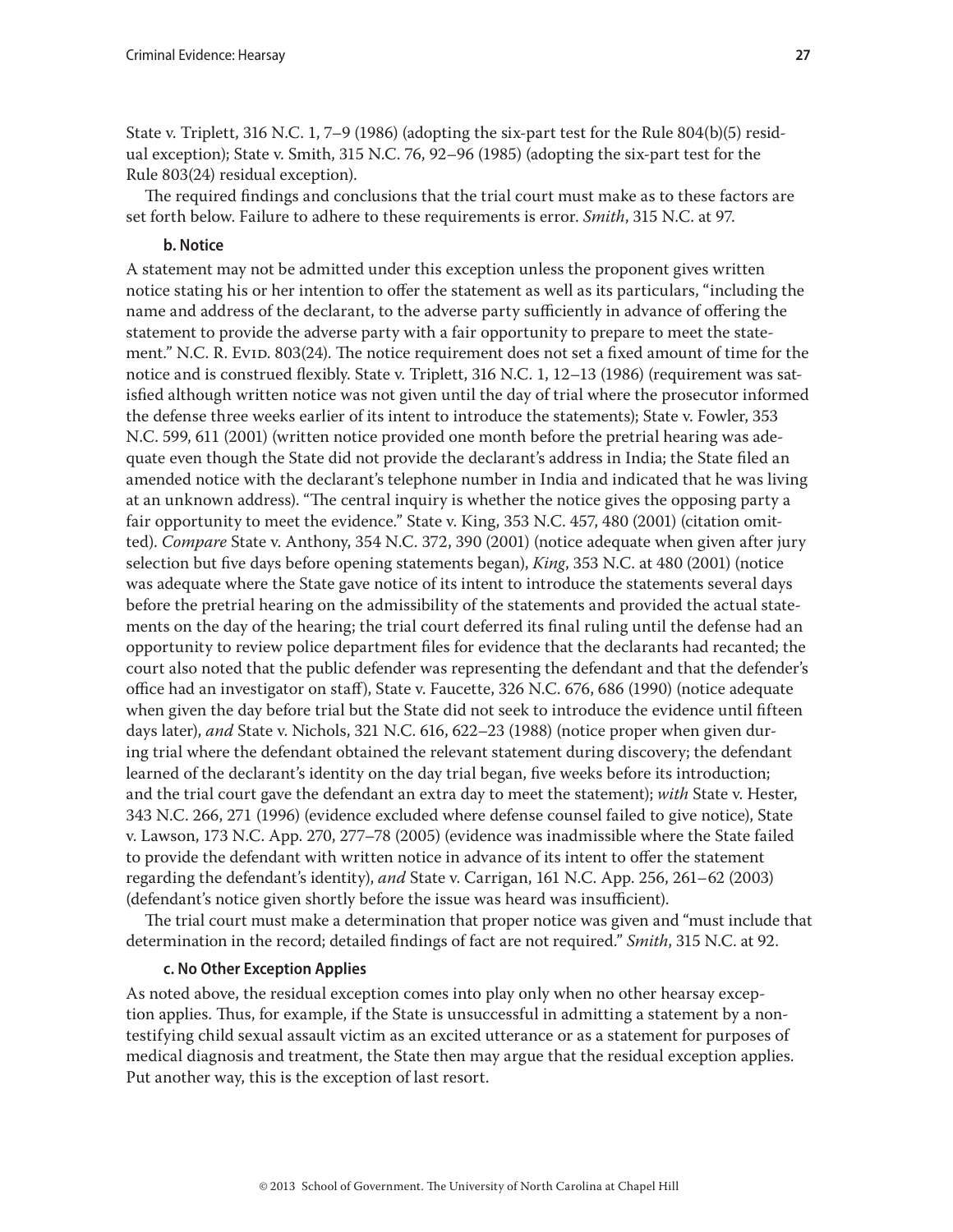<span id="page-27-0"></span>Although detailed findings of fact are not required, the trial court must enter its conclusion as to this element of the test in the record. *Smith,* 315 N.C. at 93.

## **d. Trustworthiness**

The third and most significant step in the analysis, *Smith,* 315 N.C. at 93, requires a determination of whether the statement has circumstantial guarantees of trustworthiness. When evaluating circumstantial guarantees of trustworthiness, relevant factors include

- (1) whether the declarant had personal knowledge of the underlying events,
- (2) whether the declarant is motivated to speak the truth or otherwise,
- (3) whether the declarant has ever recanted the statement, and
- (4) the practical availability of the declarant at trial for meaningful cross-examination.

State v. Fowler, 353 N.C. 599, 612 (2001); State v. Sargeant, 365 N.C. 58, 64 (2011); State v. Valentine, 357 N.C. 512, 518 (2003); State v. Triplett, 316 N.C. 1, 10-11 (1986); *Smith*, 315 N.C. at 93–94. This list is not exhaustive. *Sargeant*, 365 N.C. at 64. Other relevant factors include the nature and character of the statement, the relationship of the parties, *Triplett,* 316 N.C. at 11; *King,* 353 N.C. at 479, and whether corroborating evidence exists, State v. Nichols, 321 N.C. 616, 625 (1988).

Regarding the fourth requirement—the practical availability of the declarant—the court should consider the reason for the declarant's unavailability. State v. Garner, 330 N.C. 273, 285 n.1 (1991). "[W]hen a witness is incompetent to testify at trial, prior statements made with personal knowledge are not automatically rejected" on grounds that they lack the required guarantees of trustworthiness. State v. Wagoner, 131 N.C. App. 285, 290 (1998). Tricky issues sometimes arise on this point with respect to child declarants. Our courts have noted that "[a] child may be incompetent to testify, but incompetence is not 'inconsistent as a matter of law with a finding that the child may nevertheless be qualified as a declarant out-of-court to relate truthfully personal information and belief.'" *Id*. at 291 (citation omitted). However, if the child's "unavailability is due to an inability to tell truth from falsehood or reality from imagination, then [the] previous statements necessarily lack the requisite guarantees of trustworthiness to justify admission." *Id.* On this point, the Court of Appeals has stated:

It is illogical that one be held unavailable to testify due to an inability to discern truth from falsehood or to understand the difference between reality and imagination and yet have their out-of-court statements ruled admissible because they possess guarantees of trustworthiness. The very fact that a potential witness cannot tell truth from fantasy casts sufficient doubt on the trustworthiness of their out-of-court statements to require excluding them. We hold that finding a witness unavailable to testify because of an inability to tell truth from fantasy prevents that witness' out-of-court statements from possessing guarantees of trustworthiness to be admissible at trial under the residual exception.

State v. Stutts, 105 N.C. 557, 563 (1992) (prejudicial error occurred on this basis). In making the determination of circumstantial guarantees of trustworthiness, the trial judge must include in the record findings of fact and conclusions of law. *Smith*, 315 N.C. at 94; *Sargeant*, 365 N.C. at 65.

#### SAMPLE CASES FINDING ADEQUATE GUARANTEES OF TRUSTWORTHINESS

**State v. Valentine,** 357 N.C. 512, 519 (2003) (victim/declarant had personal knowledge of the events described in the statements, made within two hours after the initial altercation between the defendant and the victim; the victim had no reason to lie and there was no indication that he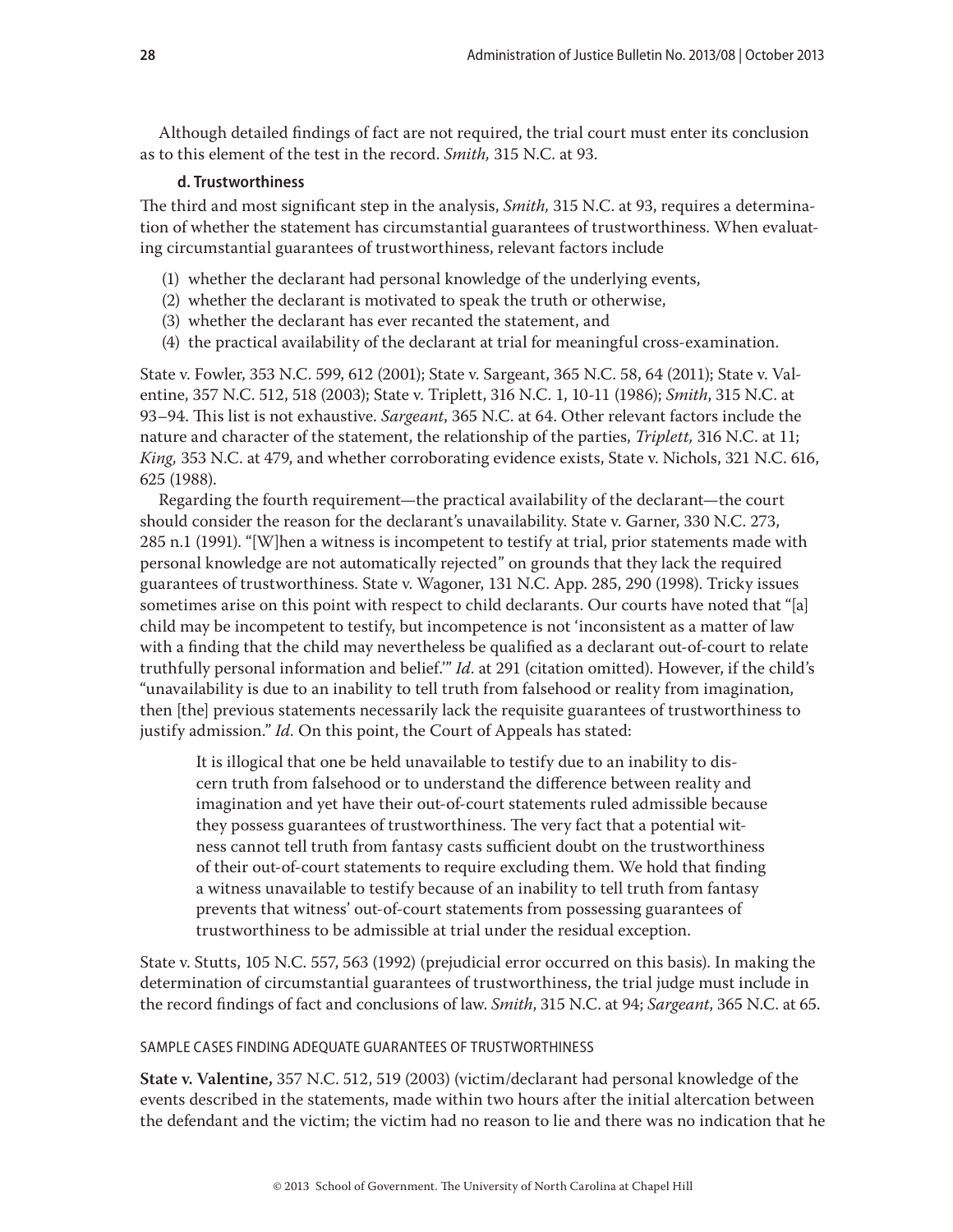would have benefitted from altering the story; the victim never recanted; the victim was unavailable to testify, having died from gunshot wounds shortly after the statements were made).

**State v. King,** 353 N.C. 457, 481 (2001) (deceased witnesses' statements to the police were about matters that they personally observed; witnesses were motivated to tell the truth because both were close friends of the victim and also knew the defendant; neither witness ever expressed any ill will toward the defendant, there was no indication that either woman was biased against the defendant, and neither had any motivation to lie; the nature of the statements made them reliable and trustworthy in that the witnesses were two of the last people to see the victim alive; both witnesses made their statements separately to an officer, approximately fourteen hours after last seeing the victim and the defendant together; there was no evidence that the witnesses ever recanted).

**State v. Fowler,** 353 N.C. 599, 612–13 (2001) (as an eyewitness, the declarant had personal knowledge of the robbery and shooting; the declarant was motivated to speak truthfully to law enforcement officers to facilitate the defendant's immediate capture, never recanted, and had no specific relationship with the defendant or the police that would encourage him to provide anything other than a truthful statement; because the declarant was living in India and refused to return for the trial, securing his attendance at trial involved "huge and insurmountable obstacles").

**State v. Chapman,** 342 N.C. 330, 342 (1995) (statement of a homeless person to a fire inspector about what he saw prior to the fire where the declarant had personal knowledge, there was no evidence of a motivation to lie, he never recanted, and he could not be found at the time of trial).

**State v. Brown,** 339 N.C. 426, 438 (1994) (statements by the murder victim's deceased wife where her statements could have implicated her husband as the aggressor, she was near death at the time, and her statements were consistent).

**State v. Faucette,** 326 N.C. 676, 686–87 (1990) (murder victim's statements to her lawyer; the victim had personal knowledge of the event; her statements were made in the context of an attorney–client relationship, which "promotes a candid exchange of information").

**State v. Triplett,** 316 N.C. 1, 11–12 (1986) (victim's statements to her adult daughter where the two had a close friendship and the victim was likely to be honest; the victim made negative comments about her son, and "maternal love and concern" would keep a mother from making false accusations about her child; the victim's motivation to speak was her concern for her safety).

SAMPLE CASES FINDING INADEQUATE GUARANTEES OF TRUSTWORTHINESS

**State v. Williams,** 355 N.C. 501, 536 (2002) (although the declarant initially told the witness he was 100 percent sure about what he had seen, he later said he was only 85 percent sure; also, an eyewitness testified at trial regarding the relevant facts and this was more probative than the hearsay statement).

**State v. Jackson,** 340 N.C. 301, 319 (1995) (in a murder case, the defendant's statement to his girlfriend admitting that he shot a gun but stating that no one was hit where the statement was self-serving and not part of the res gestae).

**State v. Swindler,** 339 N.C. 469, 473–75 (1994) (declarant, who had been in jail with the defendant, had no personal knowledge of the events described in the letter the proponent sought to admit, refused to acknowledge writing the letter, refused to testify, and was motivated to "say what the police wanted to hear" to obtain a deal regarding his own charges).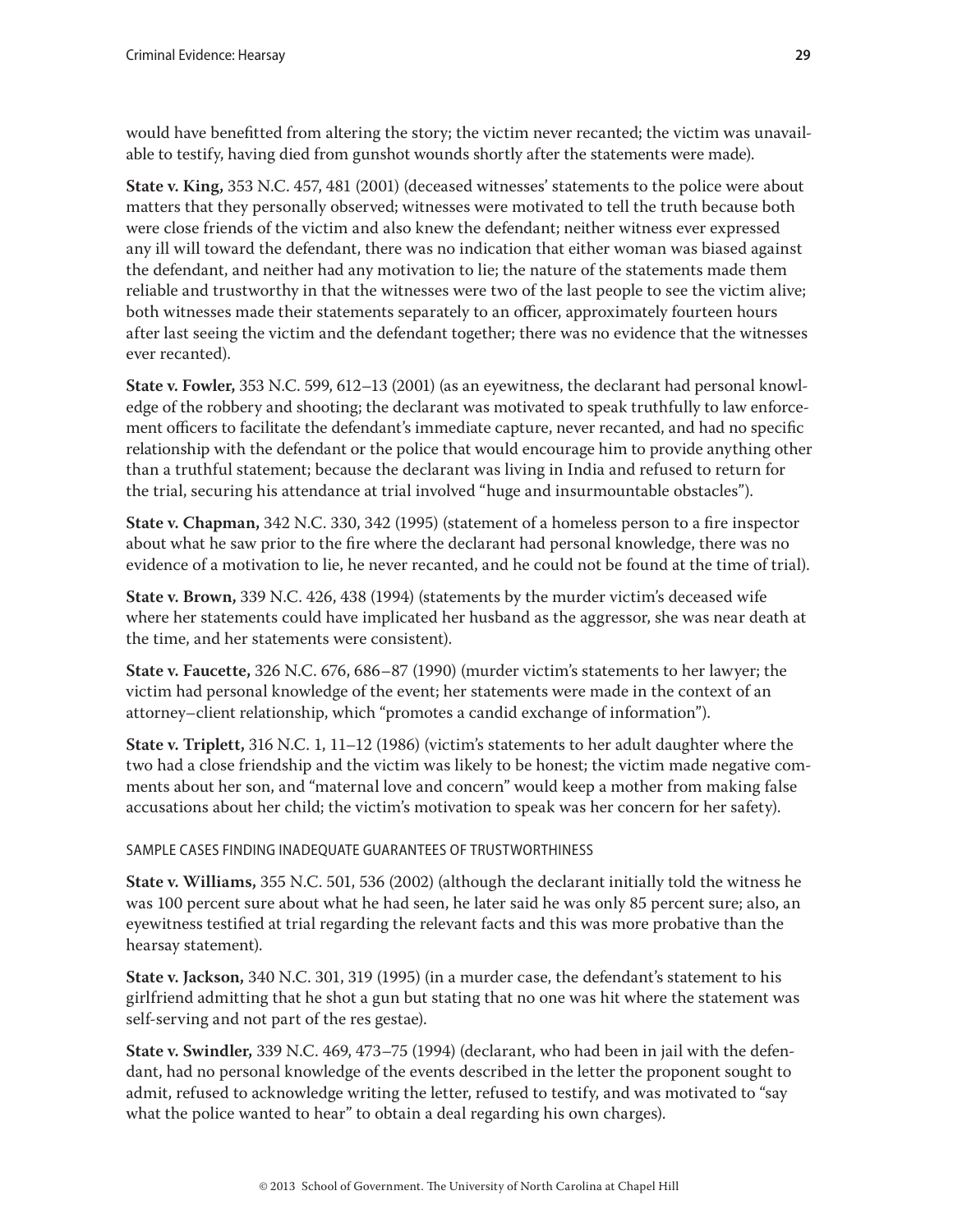#### **e. Material**

<span id="page-29-0"></span>The relevant statement must be material. Material statements include, for example, a declarant's statements identifying the perpetrator and describing the crime. State v. Fowler, 353 N.C. 599, 613 (2001); State v. Brigman, 178 N.C. App. 78, 88 (2006) (statements described the sex offenses at issue). Also material is a statement establishing a murder defendant's motive. State v. Valentine, 357 N.C. 512, 519–20 (2003). This requirement has been construed as a restatement of the relevancy requirements of Rules 401 and 402. State v. Smith, 315 N.C. 76, 94; *see generally* Jessica Smith, NC Superior Court Judges' Benchbook (UNC School of Government, 2013), under "Evidence," "Relevancy," <http://benchbook.sog.unc.edu/>. Although findings of fact need not be made on this question, the trial court must include in the record a statement of its conclusion regarding materiality. *Smith*, 315 N.C. at 94–95.

#### **f. More Probative Than Other Evidence**

The statement must be more probative on the relevant issue than any other evidence that the proponent can procure through reasonable efforts. N.C. R. EviD. 803(24); 804(b)(5). This requirement necessitates a dual inquiry:

- Were the proponent's efforts to procure more probative evidence diligent?
- Is the statement more probative on the point than other evidence that the proponent could reasonably procure?

*Smith,* 315 N.C. at 95; *Fowler*, 353 N.C. at 613 (quotations omitted).

The first inquiry involves an examination of whether the proponent made reasonable efforts to secure the declarant at trial. *See, e.g.*, *Fowler*, 353 N.C. at 613–14 (requirement was satisfied where the State acted diligently in trying to produce the declarant, then living in India, to testify at trial); State v. Allen, 162 N.C. App. 587, 596 (2004) (this requirement was satisfied where the State had been diligent in its attempt to obtain the declarant's presence at trial but she refused to return from Mexico and her precise whereabouts were unknown).

The second inquiry involves an examination of other available evidence. For example, when a live witness can testify to the facts in question, that witness's testimony typically will be more probative than similar hearsay statements. State v. Williams, 355 N.C. 501, 536 (2002) (trial court properly excluded defense evidence where an eyewitness's testimony was more probative than the hearsay statement); State v. Ryals, 179 N.C. App. 733, 743 (2006) (trial court properly excluded defense-proffered statement regarding an alibi where two other available witnesses could have served as alibi witnesses in lieu of the hearsay testimony). Where the hearsay statement corroborates live testimony but also adds additional information, this requirement has been held satisfied. State v. King, 353 N.C. 457, 482 (2001).

The second requirement is easily satisfied when the declarant is the only person with the relevant information. *Fowler*, 353 N.C. at 613 (requirement satisfied where the declarant was the only surviving victim of the crimes and the only eyewitness to the entire event; because the declarant was the closest person to the assailants, the declarant had the best opportunity to observe them); State v. Brigman, 178 N.C. App. 78, 88 (2006) (other than victims/declarants who were unavailable because they could not remember the incidents, the only eyewitness was the defendant's wife, who was appealing her own convictions for the same acts and thus it was not clear that she could or would testify); *Allen*, 162 N.C. App. at 596 (evidence properly admitted where the trial court found that the declarant was the only person capable of identifying the perpetrators).

The trial court must make findings of fact and conclusions of law as to this fifth step in the analysis. *Smith*, 315 N.C. at 96.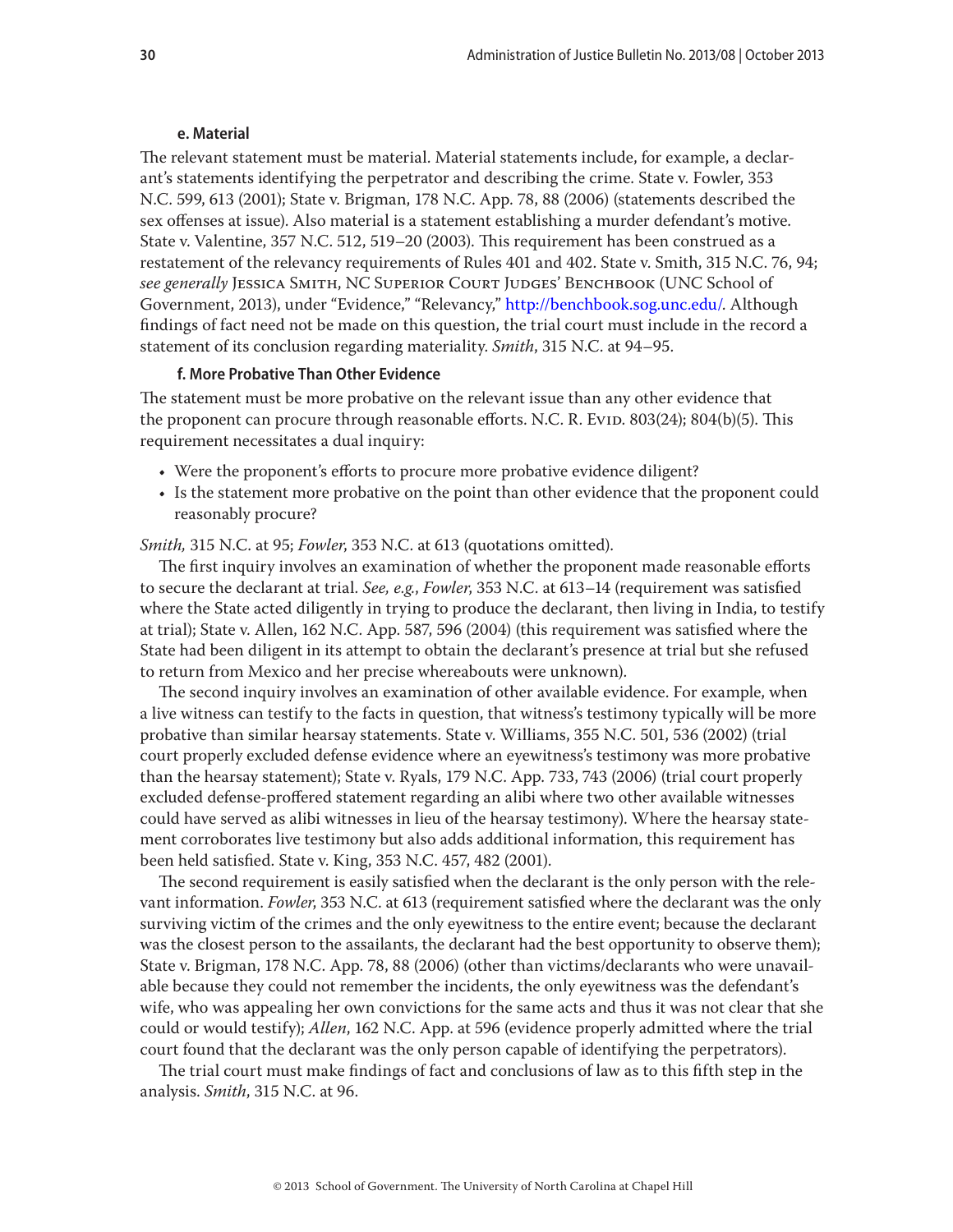## **g. Interests of Justice**

<span id="page-30-0"></span>The final step in the inquiry requires the trial court to determine whether the interests of justice will be best served by admission of the statement. This prong is fairly broadly construed. *See, e.g.*, State v. Valentine, 357 N.C. 512, 520 (2003) ("By permitting the victim's statements to be admitted into evidence, the trial court served the 'interests of justice' by providing jurors with the necessary tools to ascertain the truth.").

Detailed findings of fact are not required regarding this step in the analysis, but the judge must state his or her conclusion in the record. *Smith*, 315 N.C. at 96.

## **C. Rule 804 Exceptions: Declarant Unavailable**

Rule 804 contains five hearsay exceptions that apply when the declarant is unavailable. One of these exceptions rarely arises in the criminal law and is noted only in the accompanying footnote.2 The other Rule 804 exceptions are discussed in the subsections that follow.

## **1.** *Unavailability*

Although many think that hearsay unavailability refers to unavailability of the witness, it actually refers to unavailability of the witness's testimony. 2 McCormick at 244. As noted immediately below, in some circumstances a witness may be deemed to be unavailable for purposes of the hearsay rule even when he or she is physically present in the courtroom.

Rule 804(a) provides that a declarant is unavailable when he or she

- (1) is exempted by ruling of the court on the ground of privilege from testifying concerning the subject matter of his statement;
- (2) persists in refusing to testify concerning the subject matter of his statement despite an order of the court to do so;
- (3) testifies to a lack of memory of the subject matter of his statement;
- (4) is unable to be present or to testify at the hearing because of death or then existing physical or mental illness or infirmity; or
- (5) is absent from the hearing and the proponent of his statement has been unable to procure his attendance (or in the case of a hearsay exception under subdivision (b)(2), (3), or (4), his attendance or testimony) by process or other reasonable means.

N.C. R. Evid. 804(a). Notice that for the first three unavailability grounds the witness is physically present in the courtroom but unavailable to testify.

<sup>2.</sup> Rule 804(b)(4) creates a hearsay exception for statements of personal or family history. This exception has been cited only once in a published North Carolina criminal case. State v. Hester, 343 N.C. 266, 271 (1996) (clarifying that the rule merely allows testimony about the existence of a marriage or other personal relationship and has "no bearing on events, activities, or emotional states occurring within those relationships").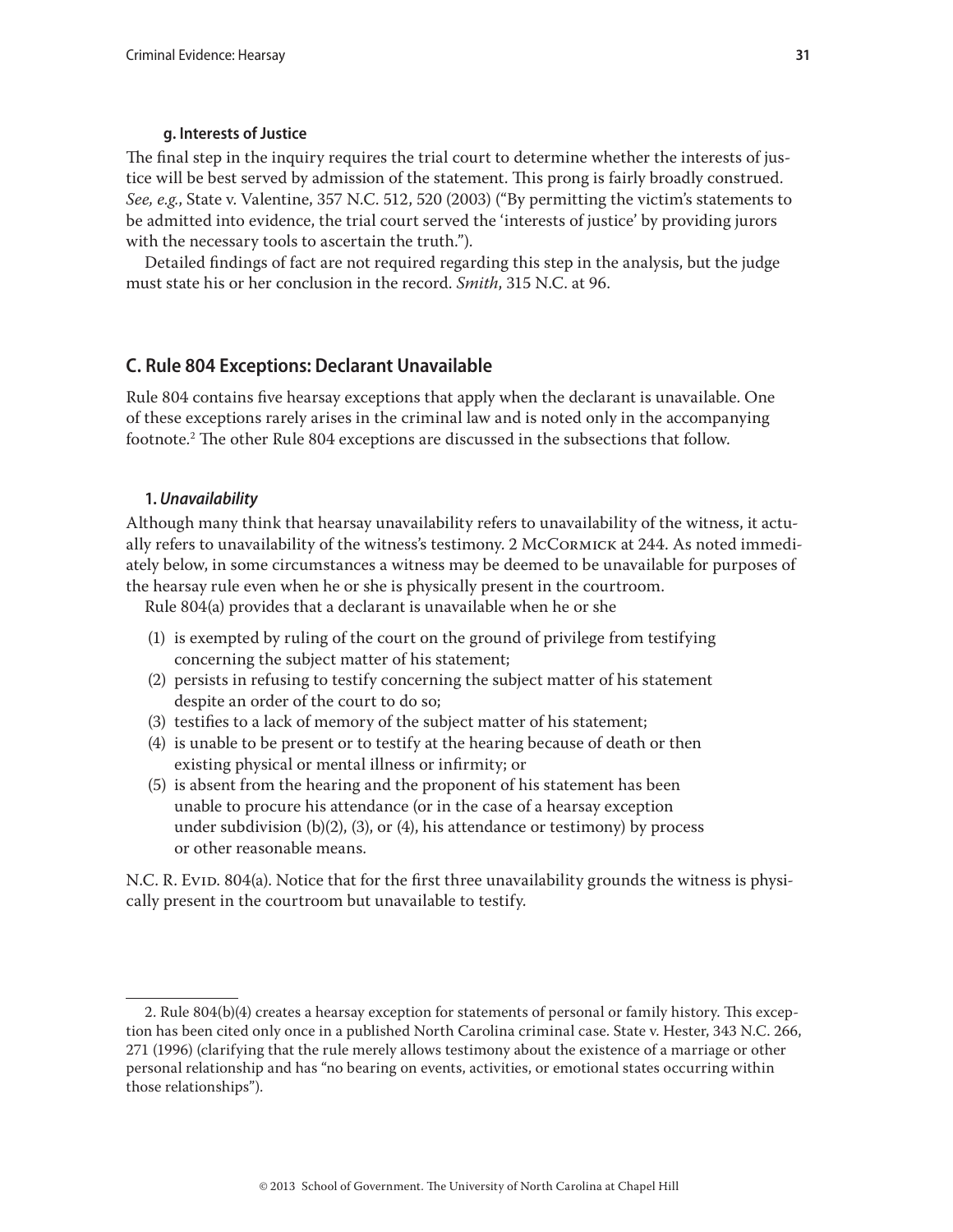#### **a. Privilege**

<span id="page-31-0"></span>A witness is unavailable if he or she is "exempted by ruling of the court on the ground of privilege from testifying concerning the subject matter of his statement." N.C. R. Evid. 804(a). One commonly asserted privilege in this context is the Fifth Amendment privilege against self-incrimination. *See, e.g.*, State v. Sargeant, 365 N.C. 58, 62 (2011) (witness invoked his Fifth Amendment rights and was unavailable). Another is the marital privilege. *See, e.g.*, State v. Carter, 156 N.C. App. 446, 454 (2003) (witness asserted the marital privilege).

This ground for availability will require a determination by the trial court that the asserted privilege in fact applies; if the privilege does not apply and the witness refuses to answer after being ordered to do so, he or she will be unavailable because of a refusal to testify despite a court order, as discussed in the next subsection.

#### **b. Refusal to Testify Despite Court Order**

A witness is unavailable to testify if he or she "persists in refusing to testify concerning the subject matter of his statement despite an order of the court to do so." N.C. R. Evid.  $804(a)(2)$ . As a general rule, the trial court must expressly order the witness to testify. State v. Finney, 358 N.C. 79, 84–87 (2004) (trial court erred by finding the witness unavailable where the witness "never definitively refused to testify and certainly did not persist in a refusal to testify"); State v. Linton, 145 N.C. App. 639, 646–47 (2001) (trial court erred by declaring a child victim unavailable without giving the witness an explicit order to testify; "an order from the trial court is an essential component in a declaration of unavailability"). However, this requirement has been relaxed where the record shows that such an order would have been futile. *See, e.g*., State v. Carter, 156 N.C. App. 446, 459 (2003) (witness's conduct and testimony "made it clear that there were no circumstances, including court intervention or order, which would compel him to testify"; among other things, when threatened with contempt for his refusal to testify, the defendant stated: "I got 106 to 130 years. You think I care if you hold me in contempt of court?").

## **c. Lack of Memory**

A witness is unavailable when he or she "[t]estifies to a lack of memory of the subject matter of his statement." N.C. R. Evid. 804(a)(3); State v. Rollins, \_\_\_ N.C. App. \_\_\_, 738 S.E.2d 440, 444 (2013) (defendant did not challenge on appeal the trial court's finding that a witness who had testified at the previous trial of this case was unavailable when the witness "stated that she could not currently identify defendant, that she did not remember knowing [the victim], that she did not remember the events of the day of the murder, and that she could not remember previously testifying"); State v. Brigman, 178 N.C. App. 78, 87–88 (2006) (child witnesses who could not remember were unavailable).

A witness is not unavailable on these grounds if he or she remembers the general subject matter in question but cannot remember certain details. State v. Miller, 330 N.C. 56, 62 (1991) (trial court erred by ruling that two witnesses, Tyrone and Jason, were unavailable where the witnesses testified that "they remembered most of what they saw and had not had a complete failure of memory about the events . . . [but] that they did not remember every single detail of the incident"; the court stated: "[n]either the fact that Tyrone and Jason Miller failed to remember every detail of the killing, nor the fact that they disagreed with [an officer's] account of their out-of-court statements, was sufficient to render them 'unavailable' as witnesses for the purposes of Rule 804(a)").

This ground may come into play when the proponent has unsuccessfully tried to refresh the witness's recollection. *See generally* Jessica Smith, NC Superior Court Judges' Benchbook (UNC School of Government, 2013), under "Evidence," "Refreshed Recollection," <http://benchbook.sog.unc.edu/>.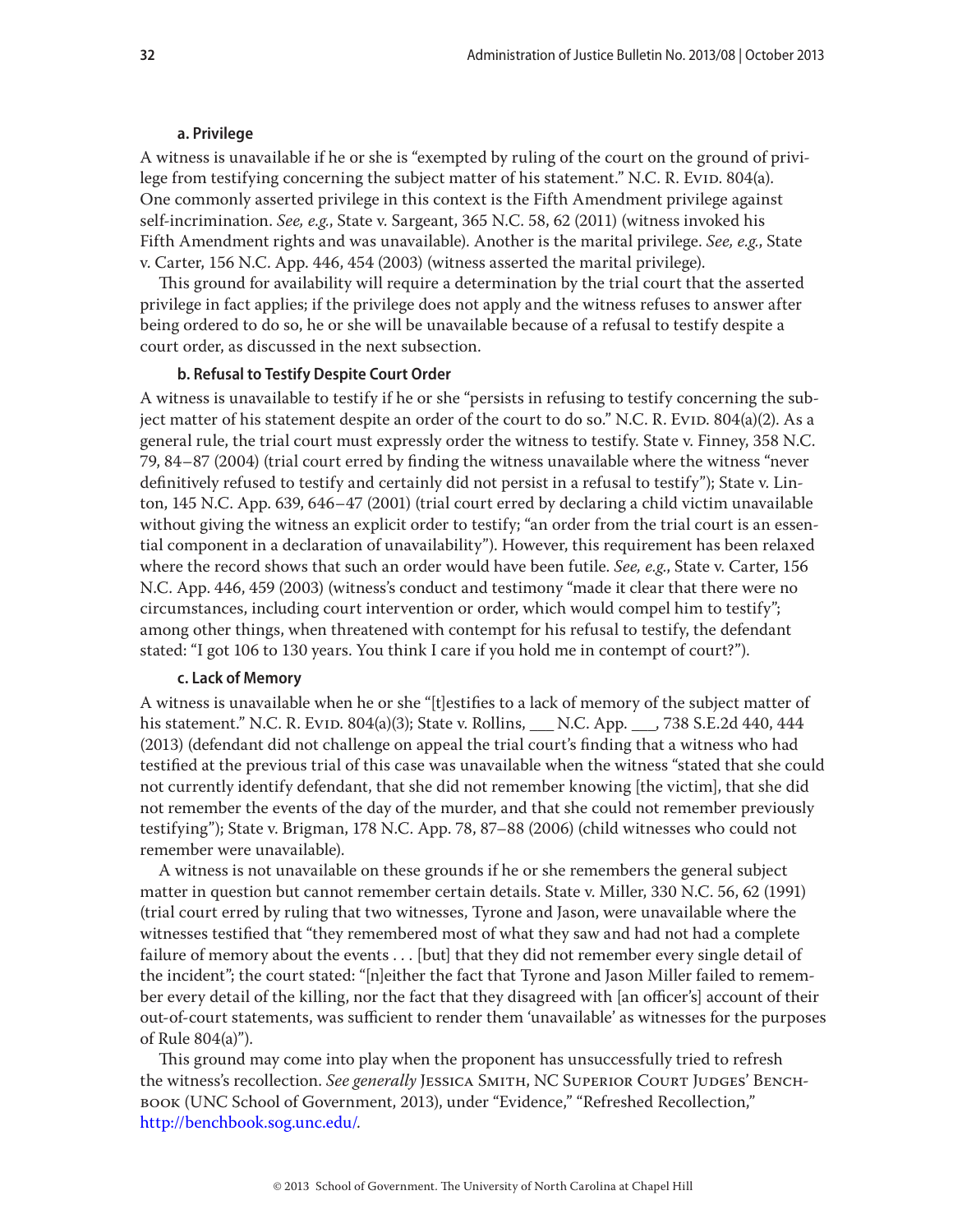#### **d. Death or Physical or Mental Illness, or Infirmity**

<span id="page-32-0"></span>A witness is unavailable if he or she is "unable to be present or to testify at the hearing because of death or then existing physical or mental illness or infirmity." N.C. R. Evid.  $804(a)(4)$ . When death is the basis for unavailability, *see, e.g.*, State v. Valentine, 357 N.C. 512, 519 (2003) (deceased victim unavailable), there must be sufficient evidence that the witness is in fact deceased. State v. Triplett, 316 N.C. 1, 8 (1986) (judge's finding of unavailability "must be supported by evidence of death"); State v. McCail, 150 N.C. App. 643, 648–49 (2002) (where no evidence was presented regarding efforts to confirm that the witness was in fact dead, the testimony of a second witness that she had not seen the first witness recently and had heard that he had been killed was insufficient to establish unavailability). Typically an official death certificate will suffice. EVIDENTIARY FOUNDATIONS at §11-76.

Evidence of hospitalization or a mental or physical condition making it unsafe for the witness to travel may support a finding of unavailability. State v. Carter, 338 N.C. 569, 591–92 (1994) (witness unavailable due to mental illness); State v. Swindler, 129 N.C. App. 1, 5 (1998) (witness was in the hospital). The courts have indicated that the better practice is for the proponent to present evidence from a medical provider, such as an affidavit, *Swindler*, 129 N.C. App. at 5, but this is not always required. *Id.* (a finding of unavailability based on an officer's testimony that witness was in the hospital was not prejudicial error).

A witness who is incompetent to testify is unavailable. State v. Waddell, 351 N.C. 413, 421–22 (2000) (the parties did not dispute that the child, who had a speech impediment and learning disabilities, who became distracted and confused during questioning, and who did not understand the need to tell the truth was incompetent and thus unavailable). Note that a trial judge cannot accept a stipulation as to incompetency; the judge must independently make this determination. State v. Fearing, 315 N.C. 167, 174 (1985) (trial court erred by adopting the stipulation of the parties that a child witness was not competent to testify and concluding therefore that she was unavailable).

#### **e. Attendance Cannot Be Secured**

A witness is unavailable if he or she is "absent from the hearing and the proponent of his statement has been unable to procure his attendance . . . or testimony . . . by process or other reasonable means." N.C. R. Evip.  $804(a)(5)$ . This requires a showing of a good faith effort by the proponent of the evidence to locate the witness. State v. Bailey, 163 N.C. App. 84, 90 (2004); *see also* State v. Bowie, 340 N.C. 199, 207 (1995) (trial court properly found that a witness was unavailable where an officer travelled out of state to take the witness into custody pursuant to a court order; upon arrival at the witness's address the officer was told by the witness's mother that the witness had moved and that her mother did not know the witness's new address or phone number); State v. Fowler, 353 N.C. 599, 610 (2001) (witness was unavailable where he relocated to India and "refused to attend the proceedings because of his injuries and fear for his safety"); *Bailey*, 163 N.C. App. at 91 (witness was unavailable where officers tried to subpoena the witness at the address they were provided and called several phone numbers provided); State v. Dammons, 121 N.C. App. 61, 64 (1995) (witness was unavailable where the State subpoenaed the witness numerous times to appear in court but were unable to locate her); State v. Agubata, 92 N.C. App. 651, 655 (1989) (defense witness was unavailable where the defendant issued a subpoena for the witness at his last known address but it was returned unserved).

Note that North Carolina has several statutes designed to secure the attendance of witnesses at trial, including G.S. 15A-801 (subpoena); G.S. 15A-803 (material witness order); G.S. 15A-813 (certificate for attendance of out-of-state witness), among others.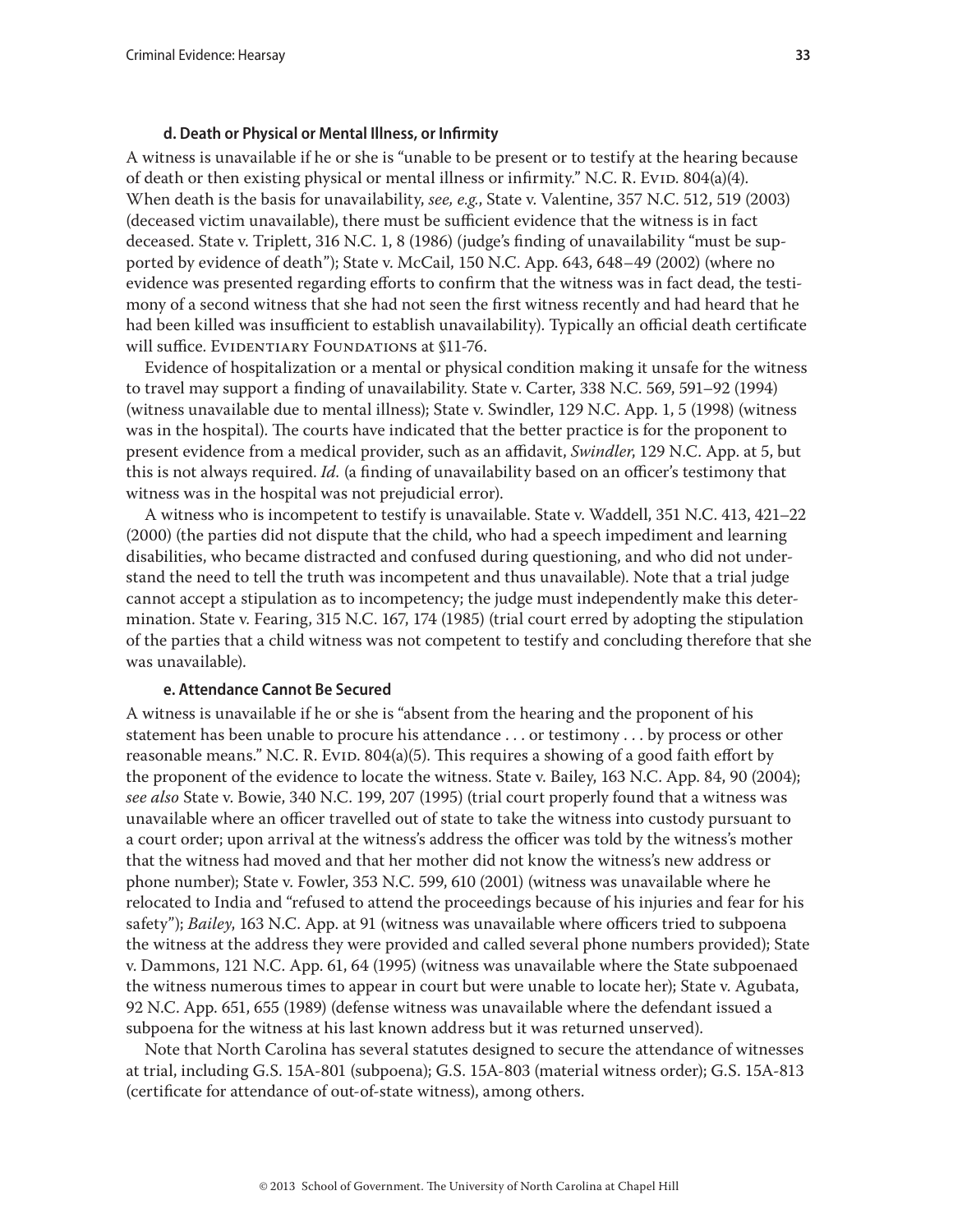## **f. Unavailability Due to Proponent's Procurement or Wrongdoing**

<span id="page-33-0"></span>A declarant is not unavailable within the meaning of the rule if the reason for his or her unavailability "is due to the procurement or wrongdoing of the proponent of his statement for the purpose of preventing the witness from attending or testifying." N.C. R. Evid. 804(a). Put another way, if the proponent of the hearsay statement is responsible for the witness's absence, the witness will not be found to be unavailable. *See generally* State v. Carter, 156 N.C. App. 446, 459 (2003) (State did not procure the unavailability of its witness; although the State's initial plea offer to the witness contained a provision that the witness would not be required to testify for the State, there was nothing in the actual plea agreement that prohibited him from so testifying). A defendant does not make himself or herself unavailable by asserting the Fifth Amendment. State v. Harris, 338 N.C. 211, 223 n.1 (1994); *see also* United States v. Bollin, 264 F.3d 391, 413 (4th Cir. 2001) (rejecting the defendant's contention that he was unavailable because he invoked his Fifth Amendment rights).

#### **2.** *Former Testimony*

Rule 804(b)(1) provides a hearsay exception for former testimony. Specifically, it creates an exception for "[t]estimony given as a witness at another hearing of the same or a different proceeding, or in a deposition taken in compliance with law in the course of same or another proceeding, if the party against whom the testimony is now offered . . . had an opportunity and similar motive to develop the testimony by direct, cross, or redirect examination." N.C. Evid. R. 804(b)(1). When the evidence is offered by the State, case law adds the additional requirement that the defendant must have been present at the former proceeding and represented by counsel. *See, e.g.*, State v. Rollins, \_\_\_ N.C. App. \_\_\_, 738 S.E.2d 440, 445 (2013).

Courts have held the following types of prior testimony admissible under this rule:

- A witness's testimony during a prior trial on the charges at issue. *See, e.g.*, State v. Hunt, 339 N.C. 622, 646 (1994); State v. Swindler, 129 N.C. App. 1, 5 (1998).
- A witness's testimony during the defendant's juvenile transfer hearing in connection with the charged offense. State v. Giles, 83 N.C. App. 487, 494 (1986).
- A witness's testimony at the defendant's pretrial bond hearing in connection with the charge at issue. State v. Ramirez, 156 N.C. App. 249, 258 (2003) (rejecting the defendant's argument that the bond hearing raised different issues than the trial and therefore the defendant did not have "an opportunity and similar motive" to cross-examine the witness).
- A witness's testimony during an *Alford* plea proceeding. State v. Rollins, N.C. App.  $\blacksquare$ , 738 S.E.2d 440, 445 (2013) (rejecting the defendant's argument that he had no motive to cross-examine the witness at the plea hearing).
- A victim's testimony during voir dire conducted during the trial at issue. State v. Finney, 358 N.C. 79, 89 (2004) (trial court erred by prohibiting the defendant from admitting this testimony).

## **3.** *Dying Declaration*

Rule 804(b)(2) contains the hearsay exception for dying declarations. It provides an exception for a "statement made by a declarant while believing that his death was imminent, concerning the cause or circumstances of what he believed to be his impending death." N.C. R. Evid. 804(b)(2). This exception is important for the State because it satisfies both the hearsay rules and the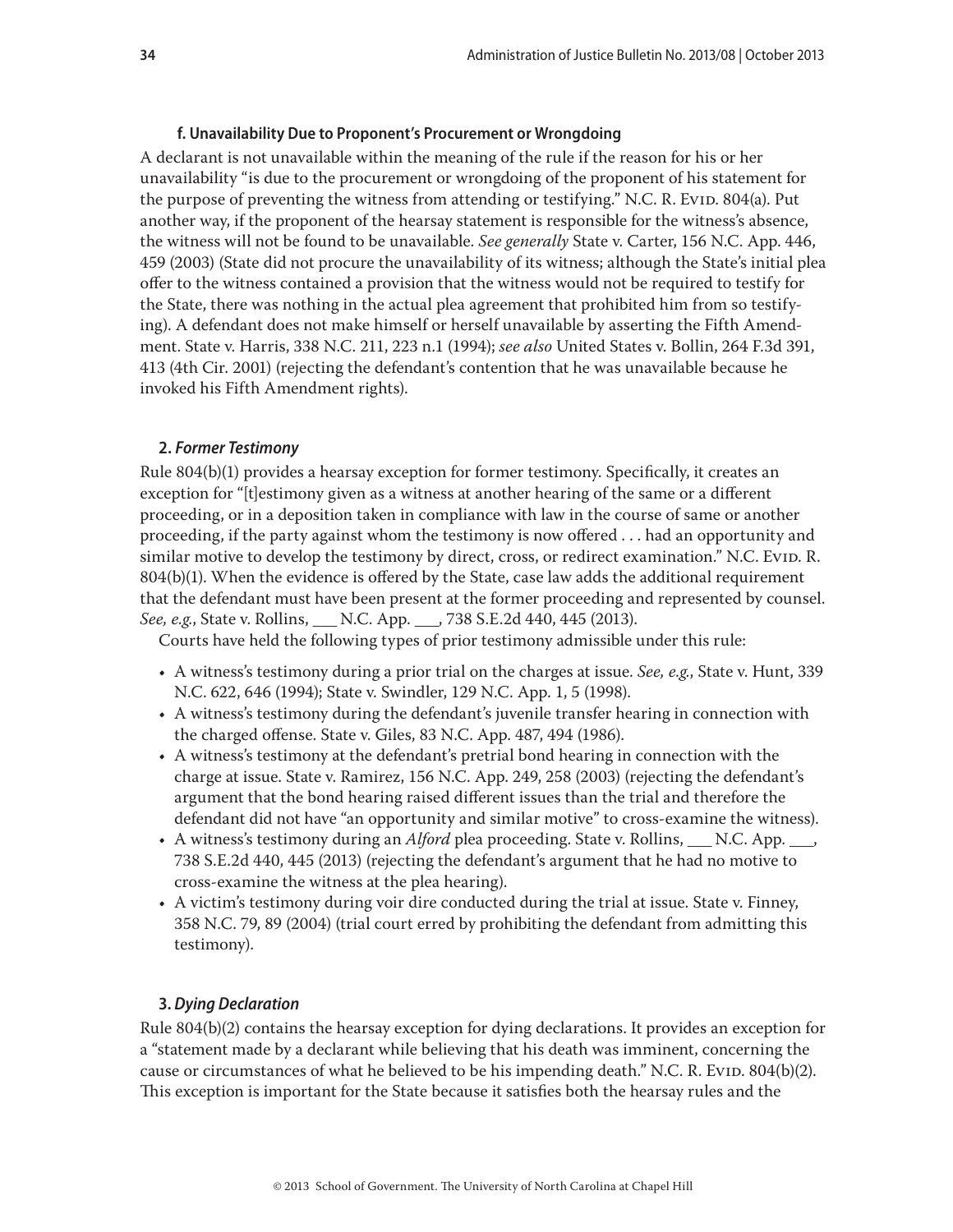<span id="page-34-0"></span>confrontation clause. State v. Bodden, 190 N.C. App. 505, 514–15 (2008); State v. Calhoun, 189 N.C. App. 166, 172 (2008).

Pre-rules cases state that the proponent must show that death actually occurred, 2 BRANDIS & Broun at 921, and that foundational requirement has been repeated by at least one post-rules case. *Bodden*, 190 N.C. App. at 512. However, other authority suggests that the rule rejects the common law requirement that death actually occur, 2 BRANDIS & BROUN at 921 n.670; EVIDENTIARY FOUNDATIONS at § 11-85, and not all post-rules cases include the fact of death when articulating the evidentiary foundation for this exception. *See, e.g*., State v. Sharpe, 344 N.C. 190, 193–94 (1996).

The statement must be made at a time when the declarant believes that death is imminent. *Compare Sharpe*, 344 N.C. at 194 (1996) (following his confession to a murder, the witness stated that he would kill himself before he would go to jail for the murder, but nothing in the circumstances surrounding the making of the statement suggested that he was in immediate danger of being arrested; thus, it was not established that the witness believed his death was imminent), *with* State v. Penley, 318 N.C. 30, 40 (1986) (declarant believed death was imminent).

The statement must "concern[] the cause or circumstances of what he believed to be his impending death." N.C. R. Evid. 804(b)(2). *Compare Sharpe*, 344 N.C. at 194 (statement did not satisfy this requirement), *with Penley*, 318 N.C. at 40 (statements concerned cause of death).

## **4.** *Statement against Penal Interest*

Rule 804(b)(3) creates a hearsay exception for a "statement which was at the time of its making so far contrary to the declarant's pecuniary or proprietary interest, or so far tended to subject him to civil or criminal liability, or to render invalid a claim by him against another, that a reasonable man in his position would not have made the statement unless he believed it to be true." It further provides that a "statement tending to expose the declarant to criminal liability is not admissible in a criminal case unless corroborating circumstances clearly indicate the trustworthiness of the statement." N.C. R. Evid. 804(b)(3); State v. Levan, 326 N.C. 155, 164 (1990) (noting that this last requirement is designed to avoid fabrication of statements against penal interest that might exculpate a defendant). The courts have repeatedly stated that to be admitted under this exception, a statement concerning criminal liability

- must be against the declarant's penal interest, and
- corroborating circumstances must ensure the statement's trustworthiness.

*See, e.g.*, State v. Dewberry, 166 N.C. App. 177, 181 (2004); State v. Choudhry, 206 N.C. App. 418, 422 (2010) (quoting *Dewberry*). The subsections below explore these requirements.

#### **a. Against the Declarant's Penal Interest**

By its terms, the rule requires that the statement "so far tended to subject [the declarant] to . . . criminal liability . . . , that a reasonable man in his position would not have made the statement unless he believed it to be true." N.C. R. Evid.  $804(b)(3)$ . The statement must actually subject the declarant to criminal liability. *See, e.g.*, State v. Tucker, 331 N.C. 12, 26 (1992); *Dewberry*, 166 N.C. App. at 181; *Choudhry*, 206 N.C. App. at 422. *Compare Tucker*, 331 N.C. at 26 (statement exposed declarant to criminal liability), *and* State v. Kimble, 140 N.C. App. 153, 158–59 (2000) (same), *with* State v. Eggert, 110 N.C. App. 614, 620 (1993) (where the declarant did not admit that contraband belonged to him, his statement about it was not against his penal interest), *and* State v. Singleton, 85 N.C. App. 123, 129 (1987) (statement that the declarant took nude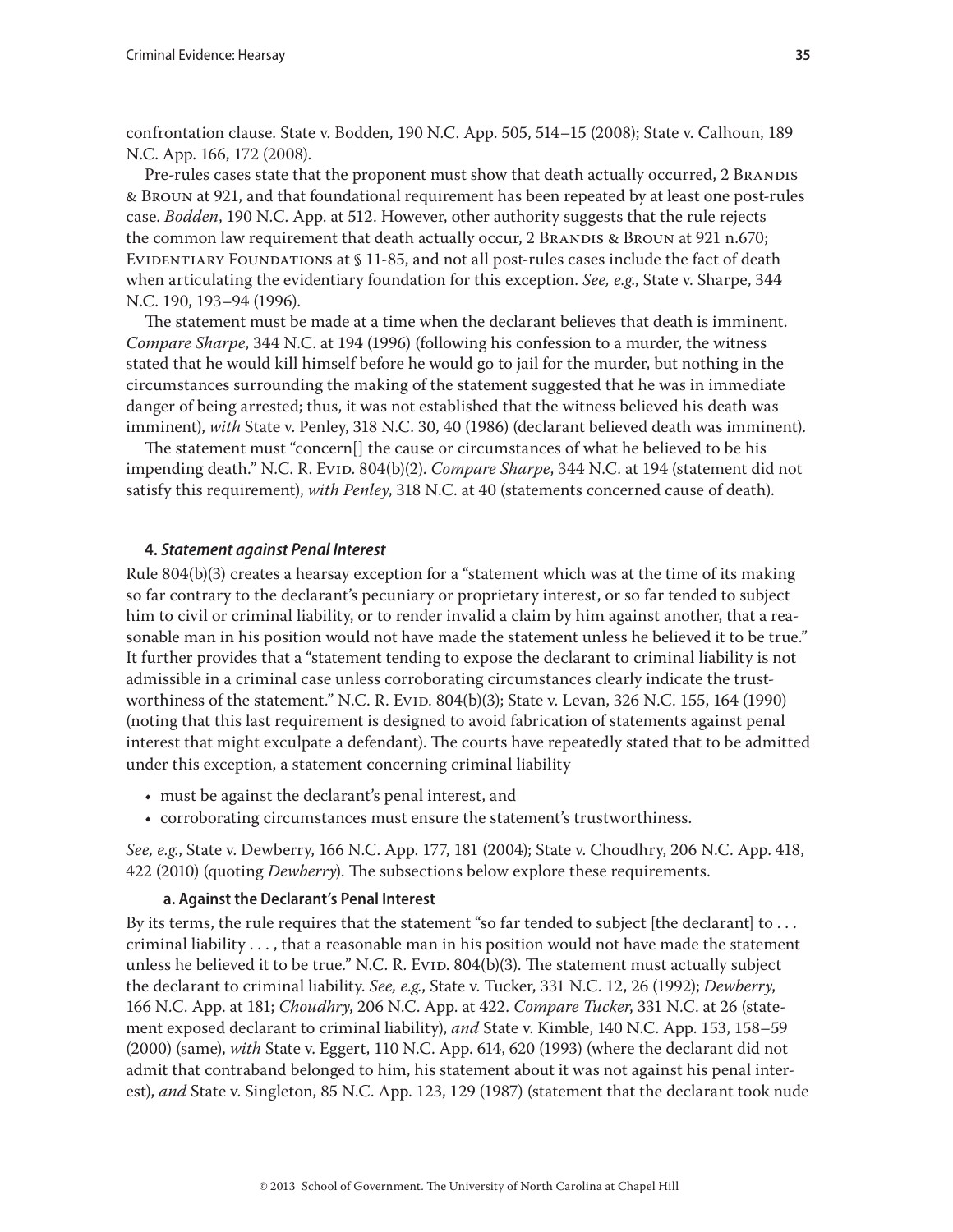<span id="page-35-0"></span>pictures with another person did not subject him to criminal liability). There is no requirement that the statement must subject the declarant to criminal liability for the offense currently being tried. *Tucker*, 331 N.C. 12 at 26. Nor is there a requirement that the statement was made in the presence of law enforcement officers. *Eggert*, 110 N.C. App. at 619. However, a statement is not against penal interest when the declarant had entered a guilty plea and already was serving a sentence for the admitted-to conduct. State v. Pickens, 346 N.C. 628, 642 (1997). An anonymous letter does not satisfy this requirement because a declarant who conceals his or her identity does not tend to expose himself or herself to criminal liability. *Tucker*, 331 N.C. at 25.

The statement must be such that the declarant would understand its damaging potential. *Tucker*, 331 N.C. at 25; *see, e.g.*, State v. Barnes, 345 N.C. 184, 215 (1997) (declarant "no doubt knew the consequences of acknowledging his involvement in an attack on a law enforcement officer"). Some courts have held that statements made to law enforcement officers or prosecutors as part of plea bargain negotiations do not meet this element because a reasonable person would not believe that statements made in this context will subject the declarant to criminal liability. *Tucker*, 331 N.C. at 25 (1992) (not deciding the issue because there was no evidence that plea negotiations were underway).

#### **b. Independent, Non-Hearsay Indications of Trustworthiness**

In a criminal case, a statement tending to expose the declarant to criminal liability is not admissible unless corroborating circumstances clearly indicate the statement's trustworthiness. N.C. R. Evid. 804(b)(3). To satisfy this requirement, there must be "some other independent, nonhearsay indication" of the statement's trustworthiness. State v. Artis, 325 N.C. 278, 305–06 (1989), *judgment vacated sub nom. on other grounds by* Artis v. North Carolina, 494 U.S. 1023 (1990). The determination of whether sufficient corroborating circumstances exist is a preliminary question for the trial judge. *See, e.g*., State v. Brown, 335 N.C. 477, 484 (1994). The corroborating circumstances may include evidence presented at trial. However, evidence cutting against trustworthiness, such as a motive for the declarant to have offered a false statement, will weigh against admission. State v. Dewberry, 166 N.C. App. 177, 182–83 (2004). For sample cases, *compare* State v. Levan, 326 N.C. 155, 164 (1990) (circumstances indicated trustworthiness), State v. Kimble, 140 N.C. App. 153, 159 (2000) (same), *and* State v. Eggert, 110 N.C. App. 614, 617 (1993) (same), *with* State v. Pickens, 346 N.C. 628, 642 (1997) (not only were there no corroborating circumstances indicating that the declarant's confession was trustworthy but also the circumstances indicated otherwise), State v. Reeb, 331 N.C. 159, 172 (1992) (circumstances did not indicate trustworthiness), State v. Choudhry, 206 N.C. App. 418, 424 (2010) (no evidence corroborated the statement and the declarant had a motive to speak falsely), *aff'd as modified,* 365 N.C. 215 (2011), State v. Wardrett, 145 N.C. App. 409, 415–16 (2001) (several factors weighed against admission including that the declarant was deceased and could not contradict statements allegedly made by him; "[c]ontrary to defendant's argument, the fact that there are multiple hearsay statements does not indicate the trustworthiness of any one of the individual statements"), State v. Brown, 335 N.C. 477, 484–85 (1994) (defense evidence of accomplice's admission was inadmissible where, among other things, the accomplice's account was unlikely given the known circumstances of the crime, and it conflicted with his subsequent statements; additionally, no corroborating physical evidence was found), *and* State v. Agubata, 92 N.C. App. 651, 655 (1989) (trustworthiness of letters produced by the defendant purportedly written by one "Mr. Babatundi" taking responsibility for events was not established where, among other things, no one other than the defendant testified that Babatundi existed).

In *State v. Wilson*, 322 N.C. 117, 133-34 (1988), the North Carolina Supreme Court held that statements that are not directly self-inculpatory are admissible as statements against penal